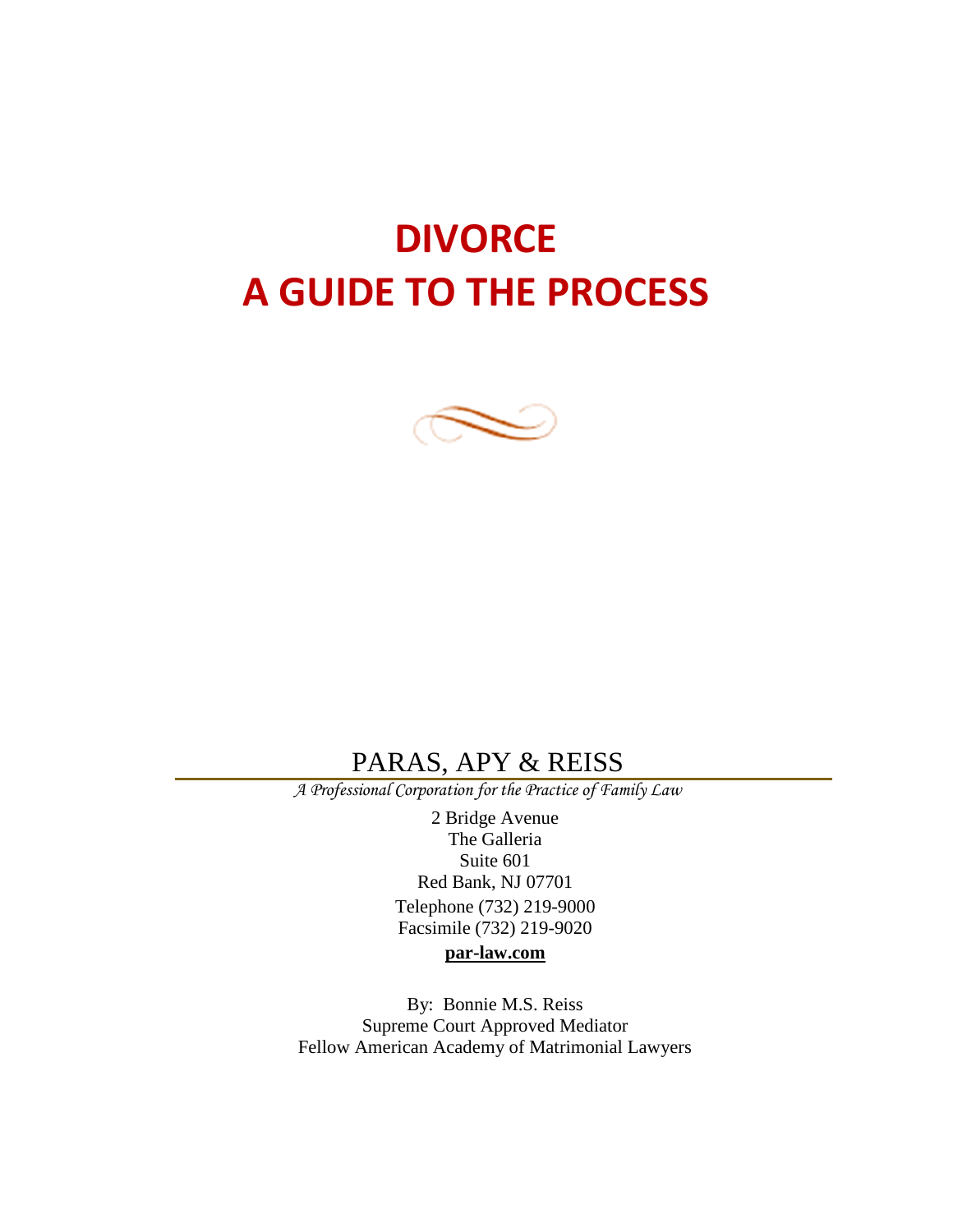# **DIVORCE**

# **A GUIDE TO THE PROCESS**

 Copyright 2011-2016 Bonnie M.S. Reiss, Esq. Red Bank, New Jersey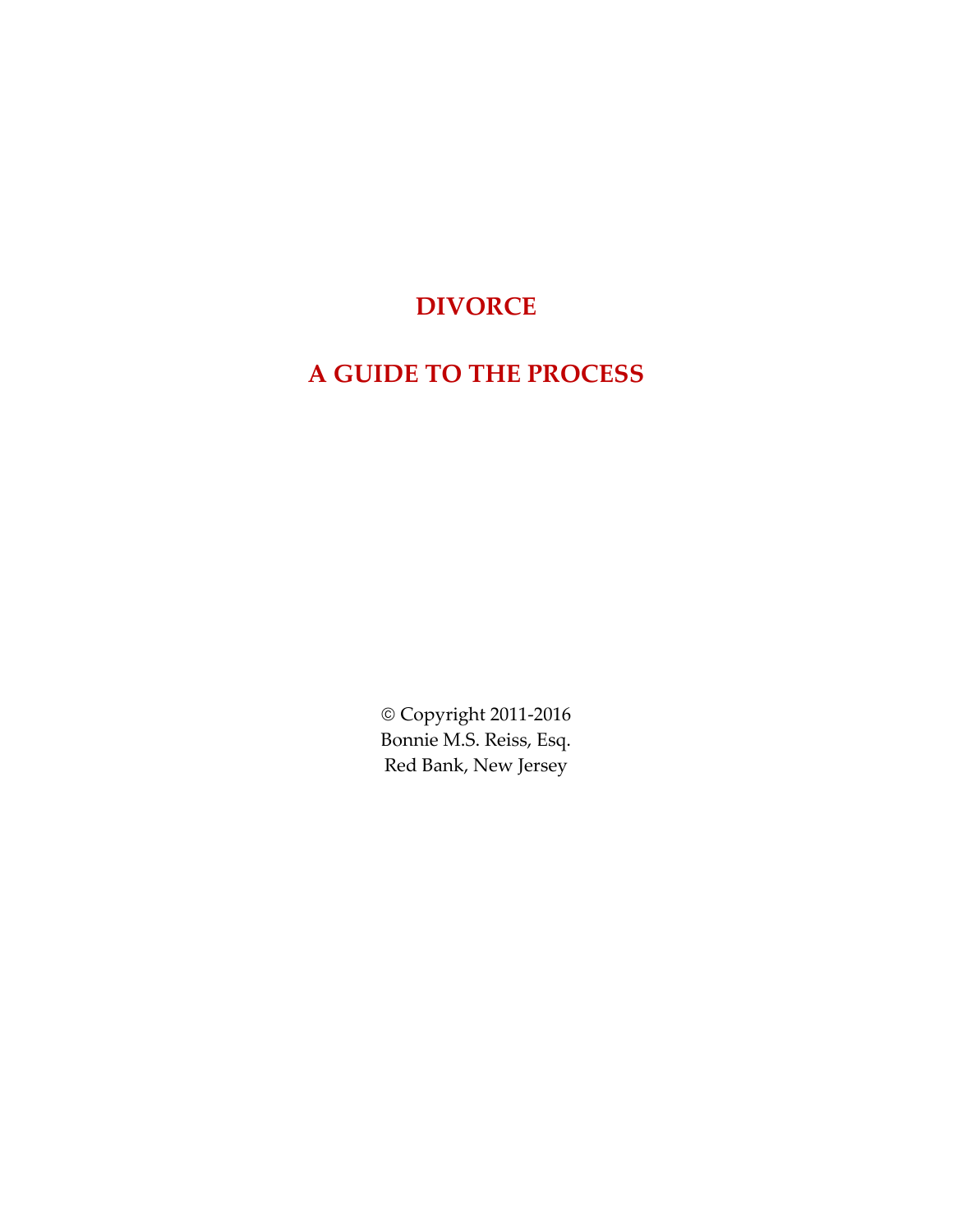# **TABLE OF CONTENTS**

| Getting Into Court<br>20 |
|--------------------------|
|                          |
|                          |
|                          |
|                          |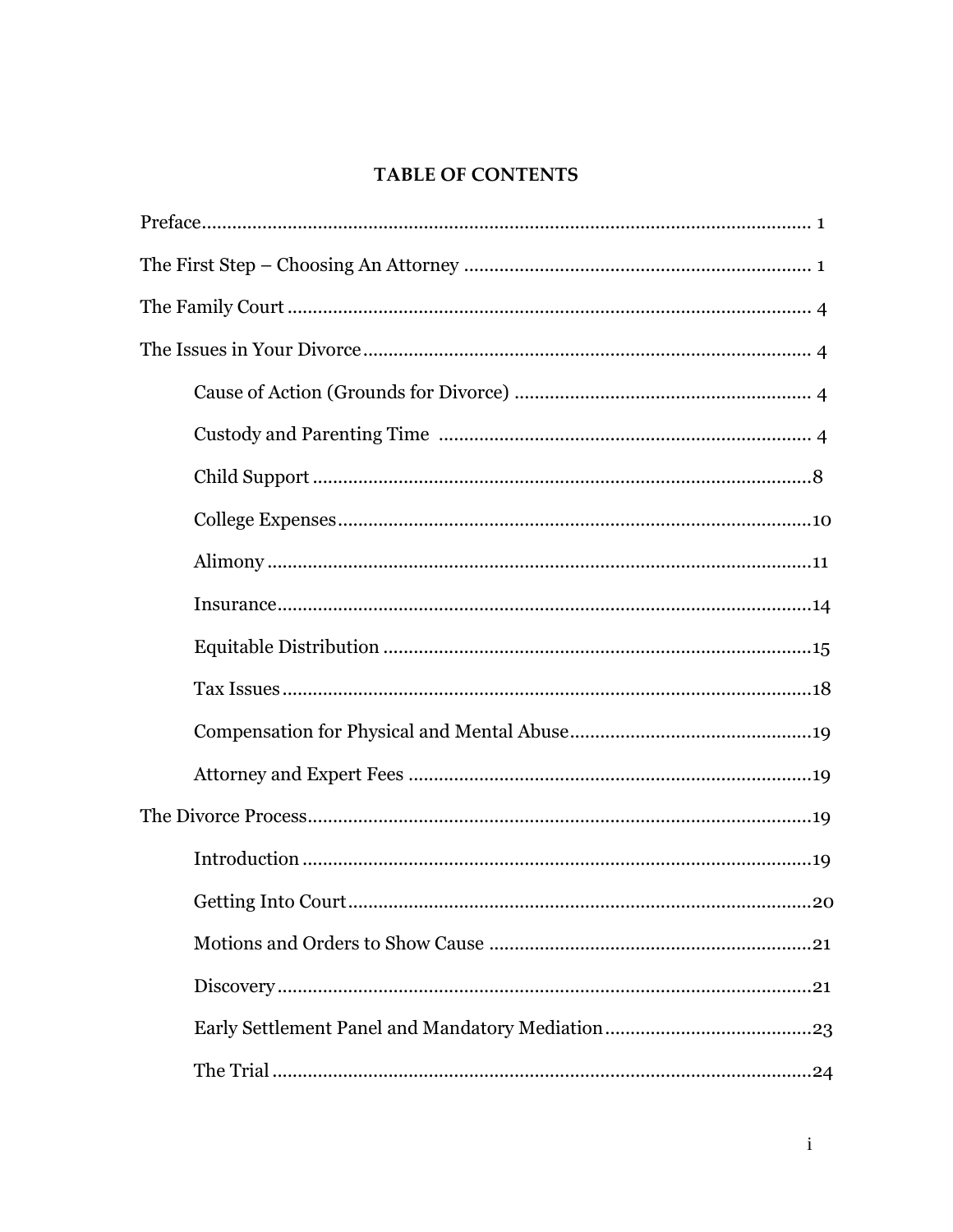| Enforcement and Modification of Agreements and Court Orders26 |
|---------------------------------------------------------------|
|                                                               |
|                                                               |
|                                                               |
|                                                               |
|                                                               |
|                                                               |
|                                                               |
|                                                               |
|                                                               |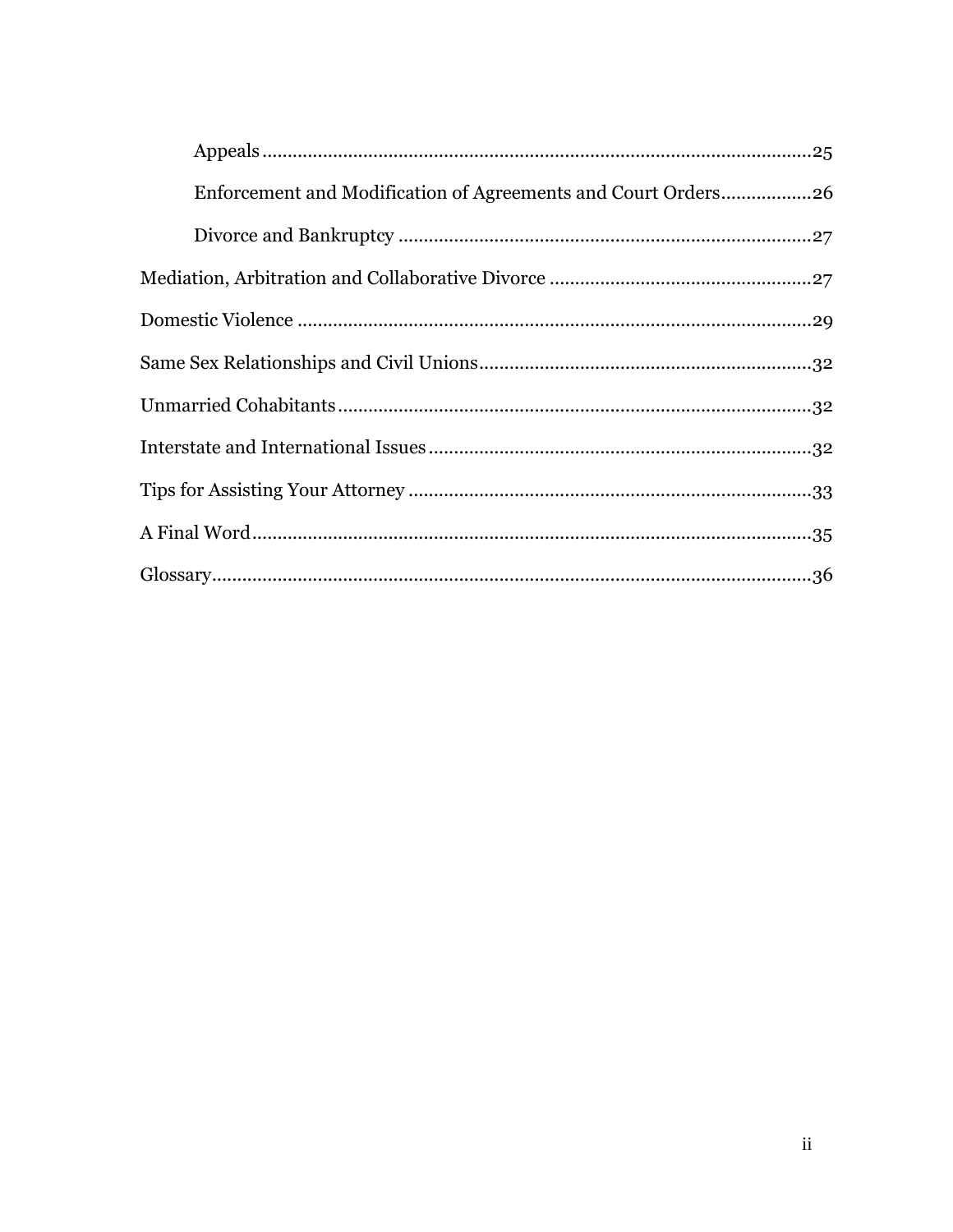#### **DIVORCE: A GUIDE TO THE PROCESS**

#### **PREFACE**

Divorce is one of life's most traumatic experiences. It is frequently marked by feelings of anger, betrayal, fear and worry. At the same time as you may be overwhelmed by these feelings, you must make decisions about your personal and financial affairs which will affect your life for a long time. The judicial process may seem like a maze. It is often unpredictable, and important decisions affecting your life and your children's lives are addressed in an environment fraught with overcrowded calendars and the individual predilections of a particular judge. Going to court requires you to lose time from work, pay for child care and pay your attorney to wait your turn to speak to the judge.

The purpose of this booklet is to serve as a compass to help guide you through this new and difficult process. It will explain how the courts function, what kinds of questions you can expect a judge to address, what factors judges consider in making their decisions and how you can be an effective partner with your attorney to achieve the best result possible for you and your children.

# **THE FIRST STEP CHOOSING AN ATTORNEY**

When you first believe that your marriage may be ending, it is very important to see an attorney. Early decisions such as whether to leave the home, whether to open your own bank account, and whether to divide assets can have a very significant impact the ultimate result in your divorce case. An early meeting with an attorney can educate you about your rights and give you a good idea about what you can realistically expect in terms of custody of your children and your financial situation once the case is over. An attorney should also tell you what information you can begin to gather in order to assist in the preparation of your case and what kinds of litigation costs you can expect to incur. It is impossible to predict the total cost of a divorce case. However, in the early meeting you can learn how time is billed, what specific expenses of the attorney will be passed along to you and whether it is likely to be cost effective to litigate certain issues. Most experienced attorneys charge for initial consultations.

One of the most important decisions you will make as you face your divorce is your choice of an attorney. The attorney is someone with whom you will work very closely, probably for a year or longer. You will need to deal with subjects that may be uncomfortable for you to discuss. Thus, it is critical to choose someone with whom you feel comfortable. While you may want a strong attorney, someone who intimidates you is not a good partner. You may wish to interview more than one attorney to compare how your questions are answered and who makes you feel most comfortable. There are many on-line sites that "rate" attorneys. Do not rely entirely on these ratings as they are often part of an internet marketing strategy.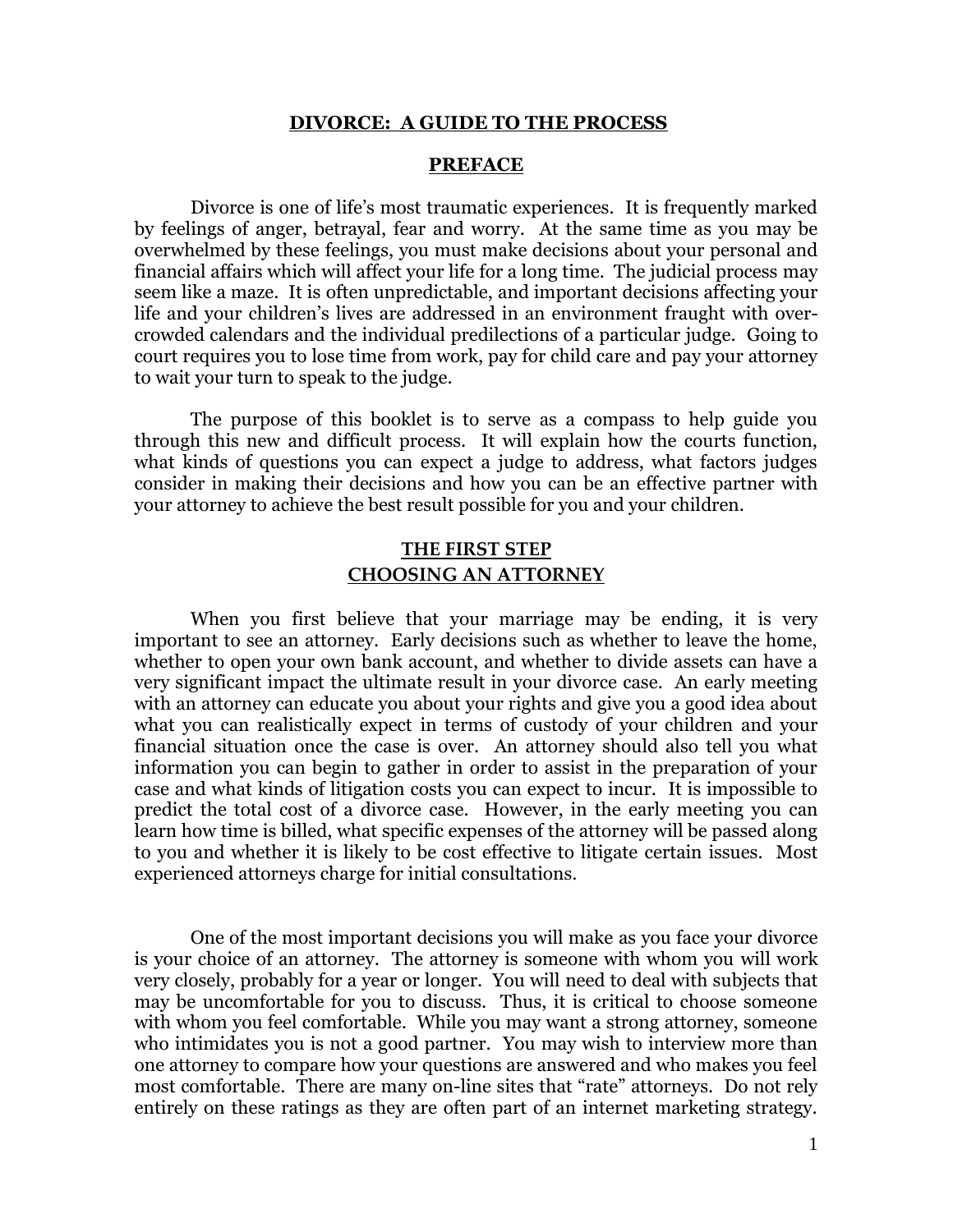Ask for recommendations from people you trust and follow your instincts after a consultation. Once you make your decision remember: You are on the same team.

These are some important questions to ask when you interview an attorney:

# **1. How long has the attorney been practicing?**

**2. What percentage of the attorney's time is devoted to family law?**

**3. Does the attorney have knowledge of the culture in the county where your case will be filed?**

**4. Has the attorney tried family law cases involving the issues in your case, such as custody or business valuation?**

**5. Is the attorney a member of professional associations reflecting family law expertise, such as the American Academy of Matrimonial Lawyers, Supreme Court Family Practice Committee, Executive Committee of the New Jersey State Bar Family Law Section or is he/she a Certified Matrimonial Trial Attorney?**

**6. Has your attorney successfully settled similar cases?**

**7. Is the attorney familiar with divorce mediation? Does the attorney think it is right for you? If so, why? If not, why not?**

**8. Has the attorney published any articles on family law subjects?**

**9. Has the attorney taught family law to other lawyers and/or judges?**

**10. At the initial interview, were you provided with the attorney's approach or "strategy" on the case?**

# **11. Did the attorney help you to feel comfortable and at ease in asking questions? Were your questions answered directly?**

When you hire your attorney, you will enter into an arrangement for the payment of fees. This is called a **Retainer Agreement.** Before you do so, make certain that you have the following information:

- **1. What is the attorney's hourly rate?**
- **2. Is the rate the same for trial time and non-trial time?**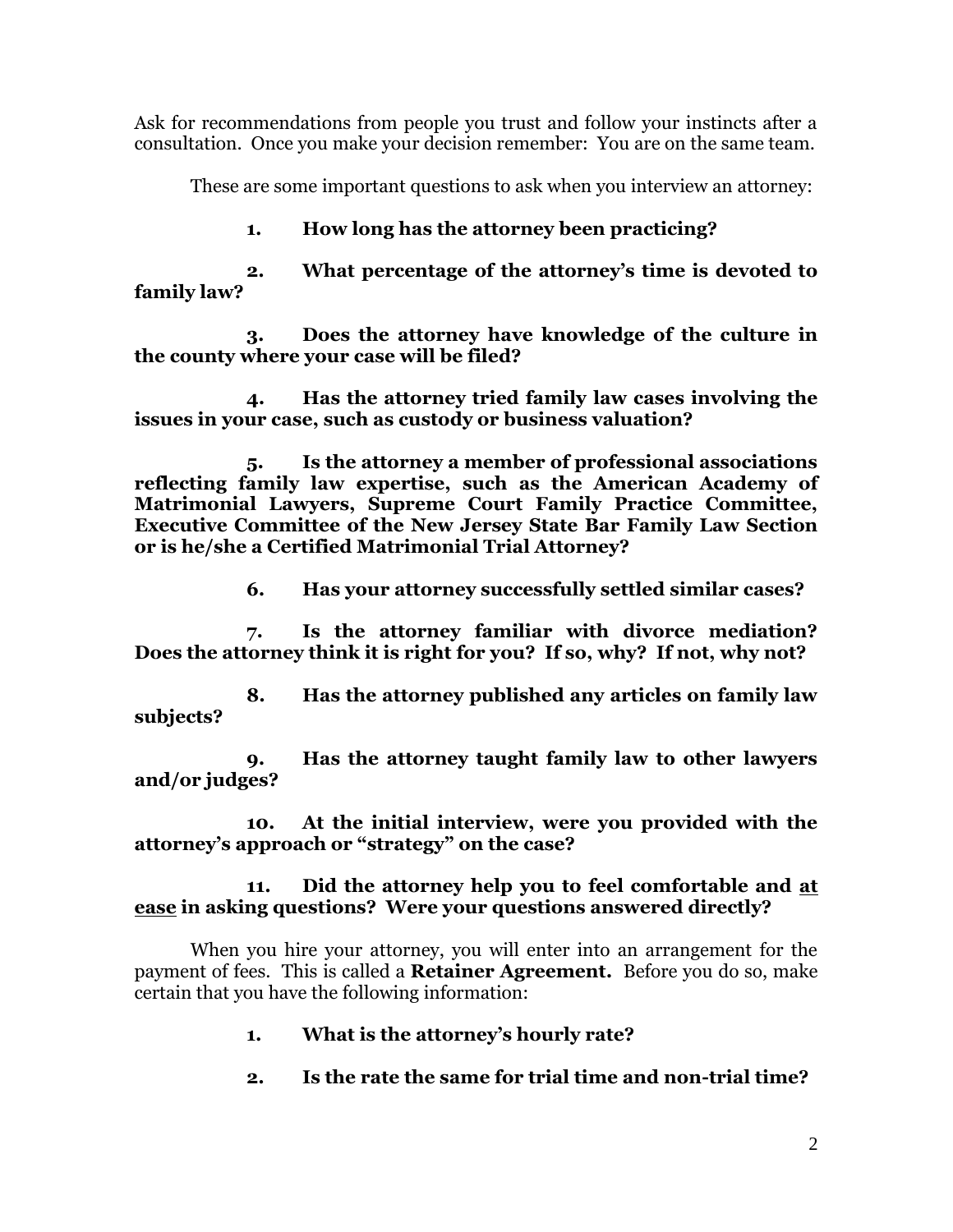- **3. For how long is that rate guaranteed?**
- **4. How often will you receive bills or statements?**

**5. Will you receive a detailed listing of how the attorney's time was spent?**

**6. Will you be billed for additional charges, such as photocopies, faxes, mileage for travel, secretarial overtime, etc…? At what rate?**

**7. Will other attorneys or paralegals be working on your case? At what rate?**

**8. What does your retainer cover? If the attorney puts in less time, will you receive a refund?**

# **9. Is there a minimum time period for which you are billed?**

All of these questions should be answered in the retainer agreement. It is the contract between you and your attorney so it is important to understand every sentence. Upon signing the agreement, you are obligated to pay for the services described in the agreement. Don't skim through the agreement and sign it when it is first provided to you. Take the agreement home. Read it carefully. Ask questions. Retain a signed copy for your records. If a friend or a relative has offered to pay your fees, tell your attorney, as the attorney may wish to have that person sign the retainer agreement. Similarly, if you borrow your retainer from a friend or family member, be sure to sign a promissory note to document the loan.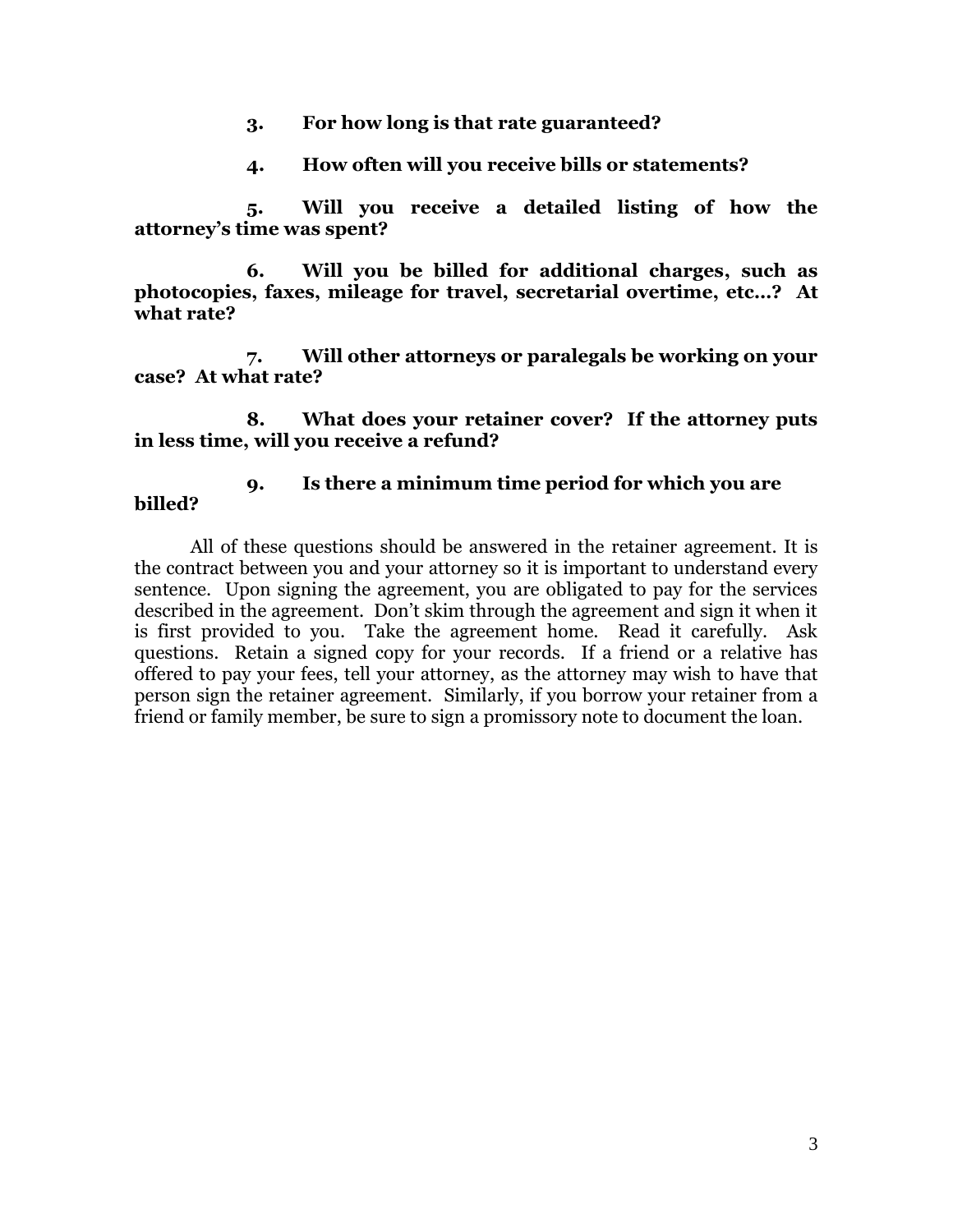#### **THE FAMILY COURT**

The Family Court is a division of the Superior Court of New Jersey. The court has authority to decide cases involving divorce, custody and support in outof-wedlock relationships, as well as, cases involving civil unions, juvenile crime, child abuse and neglect, domestic violence, and enforcement and modification of prior family court orders.

The cases are assigned to individual judges in a number of different ways. In some counties, all divorce cases are assigned to certain Family Court judges, with other judges handling matters, such as domestic violence, juvenile cases, child abuse and neglect and matters between unmarried parents. Cases are also assigned among the judges either alphabetically, by where you live, or by the docket number the case is assigned when it is filed. Your attorney should know how the cases are assigned in the county where your matter will be heard. Although it is the goal of the Family Court to assign one judge to hear all the matters arising with respect to each case, this goal often is not achieved. The judge may change in the middle of your case.

#### **THE ISSUES IN YOUR DIVORCE**

In every divorce, decisions must be made either by your spouse and you or by a judge about the following issues:

## **Cause of Action (Grounds for Divorce):**

The **cause of action** is the "ground" for divorce. In New Jersey, the grounds for divorce include: **irreconcilable differences, adultery, desertion, extreme cruelty, 18 months separation with no reasonable prospect of reconciliation, habitual drunkenness and sexual perversion.**

It is important to be aware that the ground for divorce is really only the key that opens the courthouse door. It gives you access to the court system so that a judge can resolve the other issues in your divorce. It is not relevant, in most cases, to custody or economic issues. Today, most people file on the ground of irreconcilable differences which simply requires a showing that there have been irreconcilable differences for a period of six months warranting the dissolution of the marriage and that there is no reasonable prospect of reconciliation. Ordinarily, there is no reason to choose another "ground" for divorce. To do so tends to heighten the anger and emotions without serving any positive goal.

#### **Custody and Parenting Time:**

These terms describe the rights and responsibilities that parents have to make decisions for and spend time with their minor children. They include where children live, who has the authority to make certain decisions on their behalf and what time the children spend with both parents. If judges are called upon to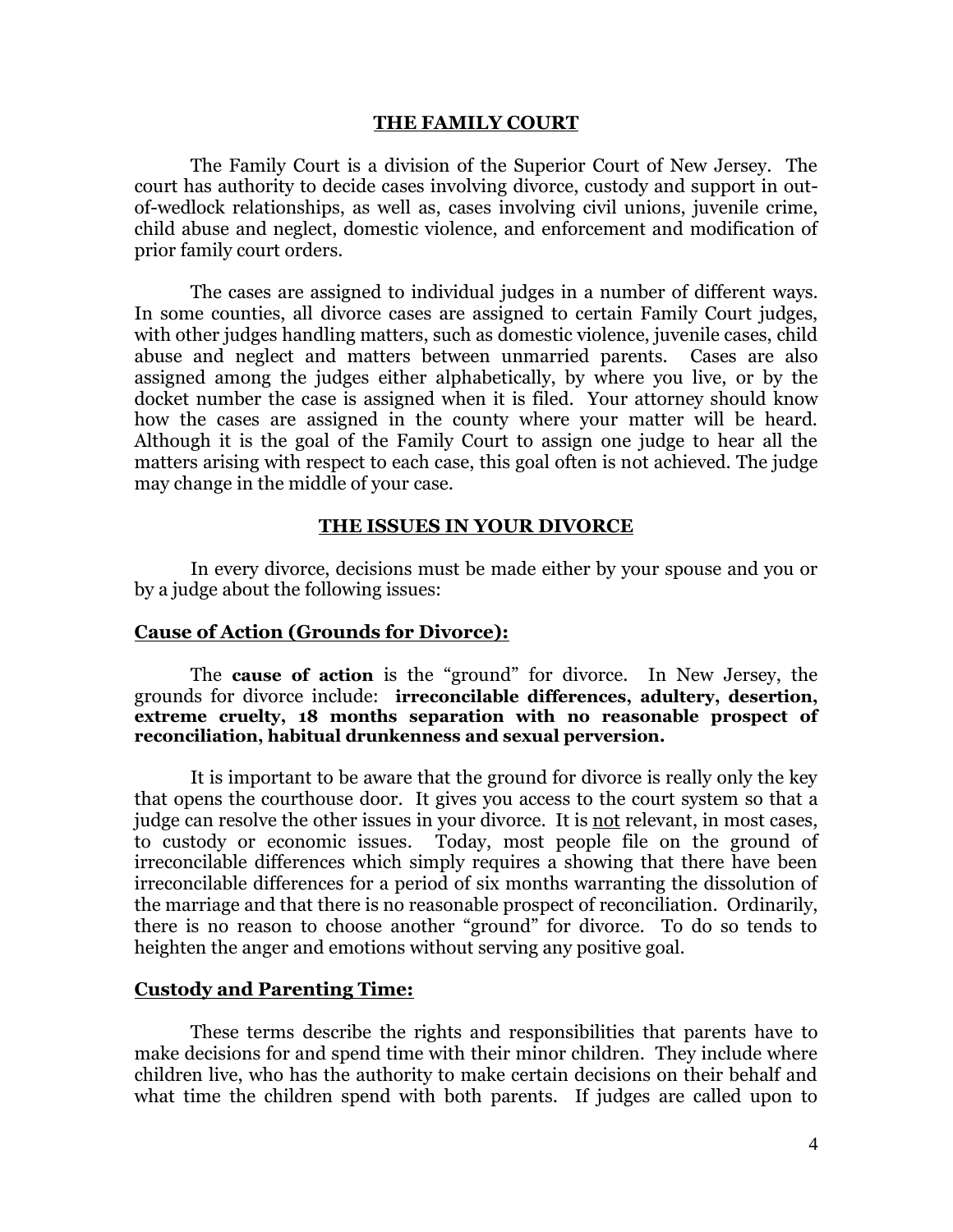decide these issues, they are required to consider certain factors which are listed in New Jersey Statutes Annotated (N.J.S.A.) 9:2-2, which can be found on the New Jersey State Judiciary website at [www.judiciary.state.nj.us.](http://www.judiciary.state.nj.us/) Generally speaking, the options for custody are:

# **Sole legal and physical custody in one parent;**

# **Joint legal custody with one parent being the parent of primary residence and the other parent being the parent of alternate residence;**

#### **Joint legal and physical custody.**

There is no issue more important in your divorce that requires you and your spouse to work together to resolve than custody. Parents fighting over their children can have major and long-term consequences to the children's well-being. Children feel insecure when they see that their parents cannot speak to them with one voice. They also become inappropriately and sometimes dangerously empowered. Research indicates that children often feel that they are the cause of the tension. They feel frustrated because the very foundation on which they rely for their security is crumbling and they cannot control what is happening to them. Often they react by becoming depressed, violent, or misbehaving in school. Grades often suffer. Children regress developmentally. Drawings done by children whose parents are fighting over custody show children crushed under heavy buildings or being pulled by both parents, as though they were a rope in a tug of war. While not all children will react in such a manner, it is important to continually monitor the impact of the divorce on your child(ren).

Custody litigation is emotionally and economically costly for both parents. You will lose time from work and from other activities you enjoy. You will think about the custody dispute 24/7. There are options for resolving custody without a custody trial. Try mediation. The courts will send you to one mediation session in the courthouse. If it is unsuccessful, don't give up. Turn to a well-respected mediator. There is no "right" or "perfect" schedule. Any schedule that both parents can manage and will serve the needs of your children will be accepted by the court so long as you agree. You can try a schedule on an experimental basis. Focus on what time and resources each parent can provide to the children and to the child's needs. Many children tolerate moving between two homes easily. In such cases, joint legal and physical custody may work well so long as the parents can communicate. However, it is important not to get bogged down by comparing the number of hours the children spend with each parent. Some children become anxious and function poorly if they cannot rely on one place where they do their homework and keep their things. Above all, children need contact with both parents – even if those parents are less than perfect.

Where parents can communicate about their child(ren), it makes sense for them to share in decision-making. When that occurs it is called "**Joint Legal**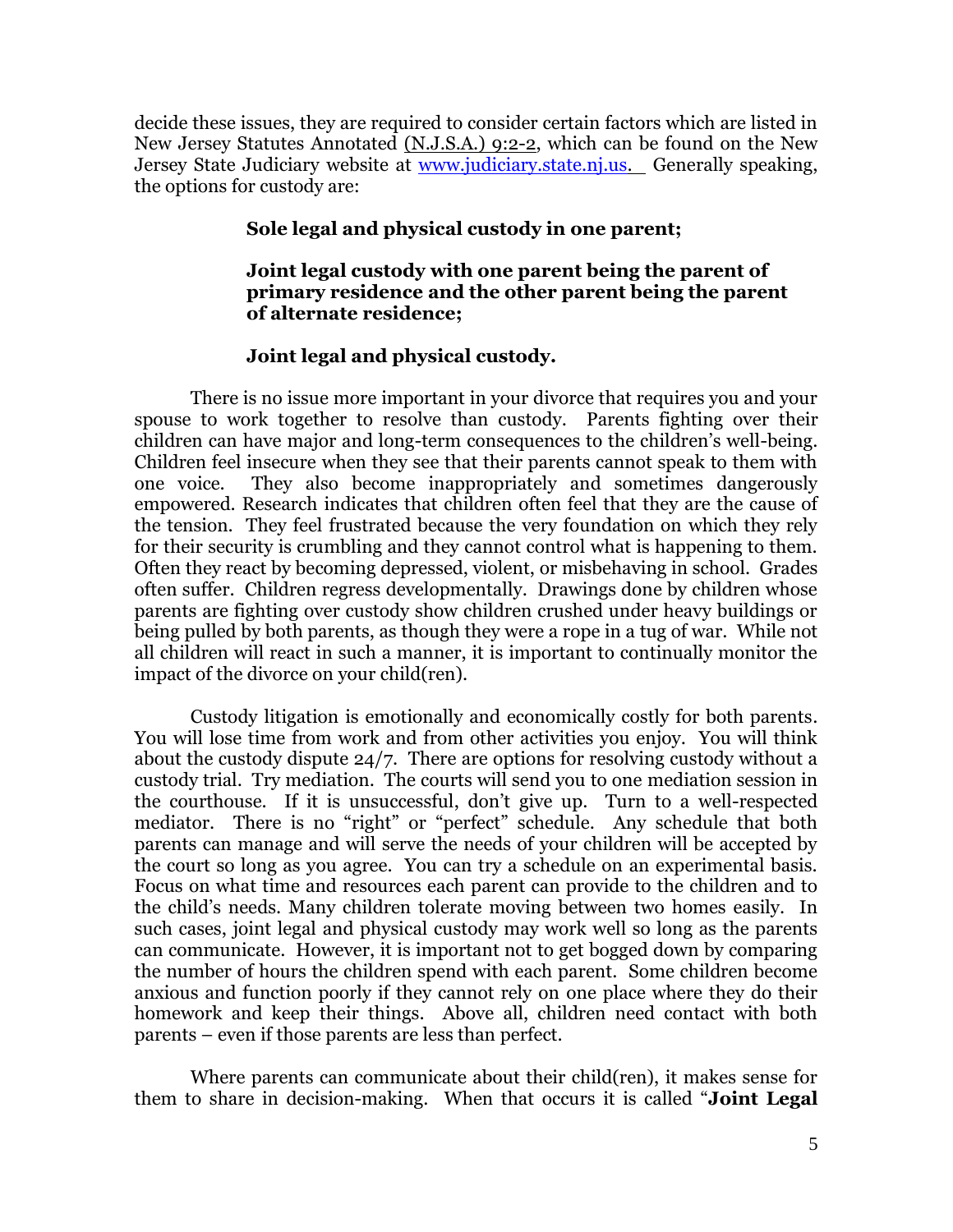**Custody."** If you and your spouse agree to joint legal custody and your agreement requires consent to certain decisions, be careful not to use this consent provision as a tool to exert power over your spouse by withholding consent. Look to what you did during the marriage that worked for the children. Your agreement can create a mechanism for resolving deadlocks between parents – perhaps a mental health professional, lawyer or clergy person in whom both parties have confidence. This person is called a **"Parenting Coordinator."** A custody agreement may also address what categories of decisions will be shared and what decisions will be the province of one parent. Where parents have difficulty communicating with one another about, or around, their children, a judge may send them to a "**Co-parenting Therapist**."

If you and your spouse cannot agree on custody and/or parenting time, there will usually be a custody evaluation conducted by an expert mental health professional. In some cases, the parents choose a joint expert or the court appoints one. In other cases, each parent hires their own expert. There are advantageous to each which you should discuss with your attorney. The evaluations include interviews of each parent and the children, if they are old enough to be interviewed. The expert also usually observes the children interacting with both parents. The expert may administer psychological tests which are generally used to validate the impressions that the expert gains from the interviews and observations. Teachers, neighbors, relatives and therapists are sometimes contacted. Sometimes there is a visit to the home(s) in which the parents live to check on the living conditions. Either parent is free to submit letters to the expert from people who have knowledge of their character and parenting abilities. Do not submit anything to the expert without having your attorney review it first. In some cases the court will appoint a lawyer to serve as a **Guardian Ad Litem** for the children. The guardian speaks to everyone having important information about the parents and the children and makes recommendations to the court. Where the children are older, the guardian will meet with them and pass on to the court what they are thinking and feeling.

In some counties, judges use **Custody Neutral Assessments** (C.N.A.) to determine whether custody is a real issue and how it is likely to be resolved. This is an abbreviated process and is neither as detailed nor as expensive as a full custody evaluation.

As you enter the divorce process, you may be very angry with your spouse. Nevertheless, it is important to follow these rules in dealing with your child(ren) during the process:

**1. Do not speak negatively about your spouse to the child(ren).**

**2. Do not leave correspondence from your attorney or court papers in view of your child(ren) and do not show court papers to them.**

**3. Do not take your child(ren) to your lawyer.**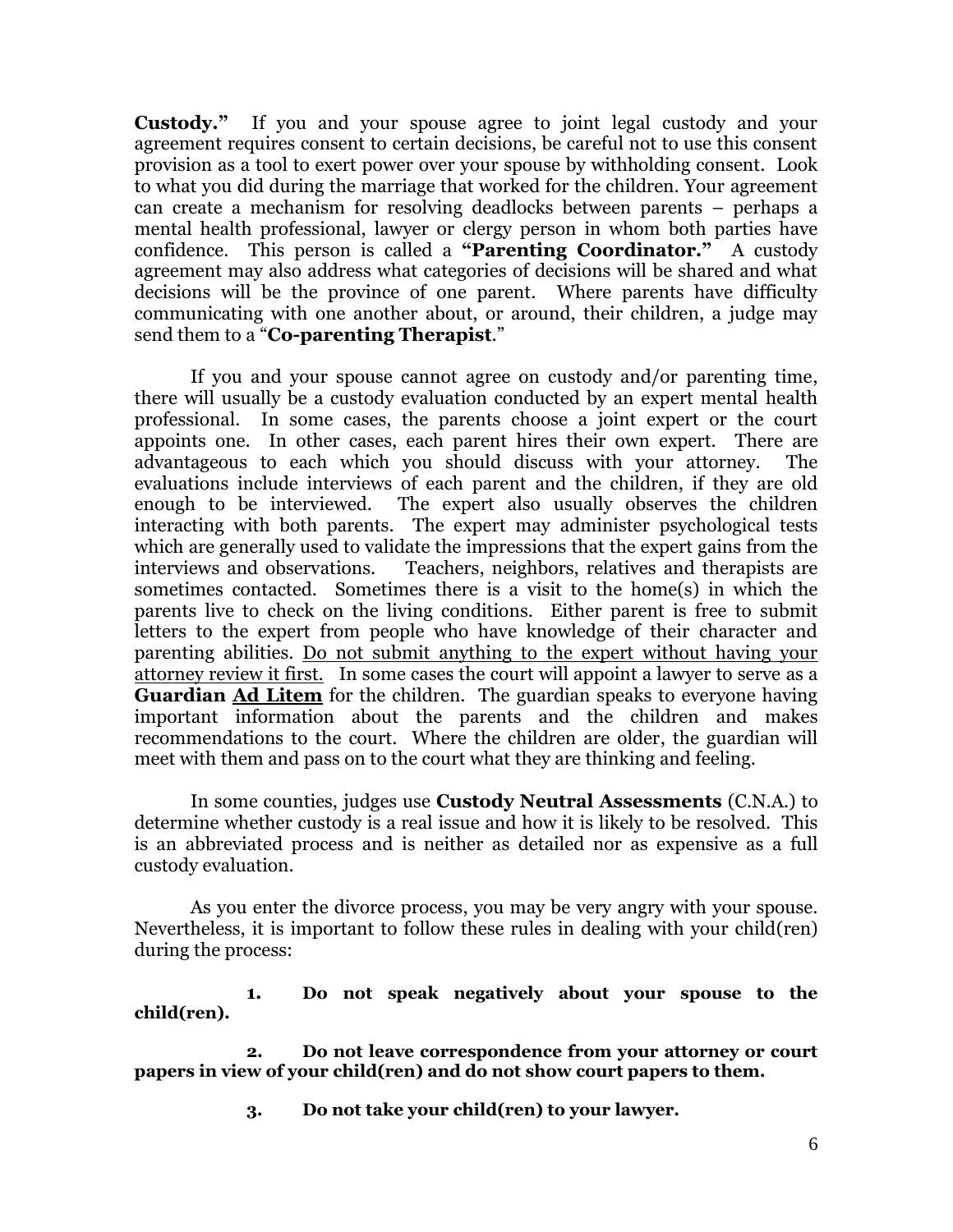**4. Do not take your child(ren) to your therapist.** (You may want to consider therapy for your child(ren), but they are entitled to their own sounding board. This is a subject you might want to raise with your attorney.)

**5. Do not take your child(ren) to Court unless directed to do so by the Judge.**

6**. If you become short tempered with your child(ren), be careful to explain that while you are under pressure, it is not their fault.**

**7. Try to spend a little bit of extra time with your child(ren).**

**8. Avoid arguing or discussing financial issues with your spouse in your child(ren)'s presence.**

**9. Do not make plans for your child(ren) when they are supposed to be with your spouse.**

**10. Advise your spouse of child(ren)'s plans, invitations, activities, etc. which are to occur when the child(ren) is/are scheduled to be with your spouse. Look into a computer application called Family Wizard. It allows you to share a calendar with your spouse where your children's schedule and activities can be posted. It also enables you to communicate with one another via email.**

**11. Do not send messages to your spouse through the child(ren).**

**12. Assure your children that the divorce is not their fault, that they did not cause it and they cannot change the situation.**

**13. Assure your children that you and your spouse love them and that neither you nor your spouse has left them.**

**14. If your children complain to you about your spouse, do not encourage them. Rather, suggest that they address the issue with your spouse. Similarly, do not use your children to carry messages from your children to your spouse.** 

**15. Do not make your children your confidants.** 

**16. Exercise careful judgment about whether to expose your children to a new significant other. Remember your children are suffering the loss of their family as they know it. While a "new flame" may help you get over feelings of low self esteem and loss, it will not have the same effect on your children. Certainly, do not do it near the beginning of the divorce process. It is best to make sure that the person is someone special and your children have become acclimated to the fact that you and your spouse will be living separately.**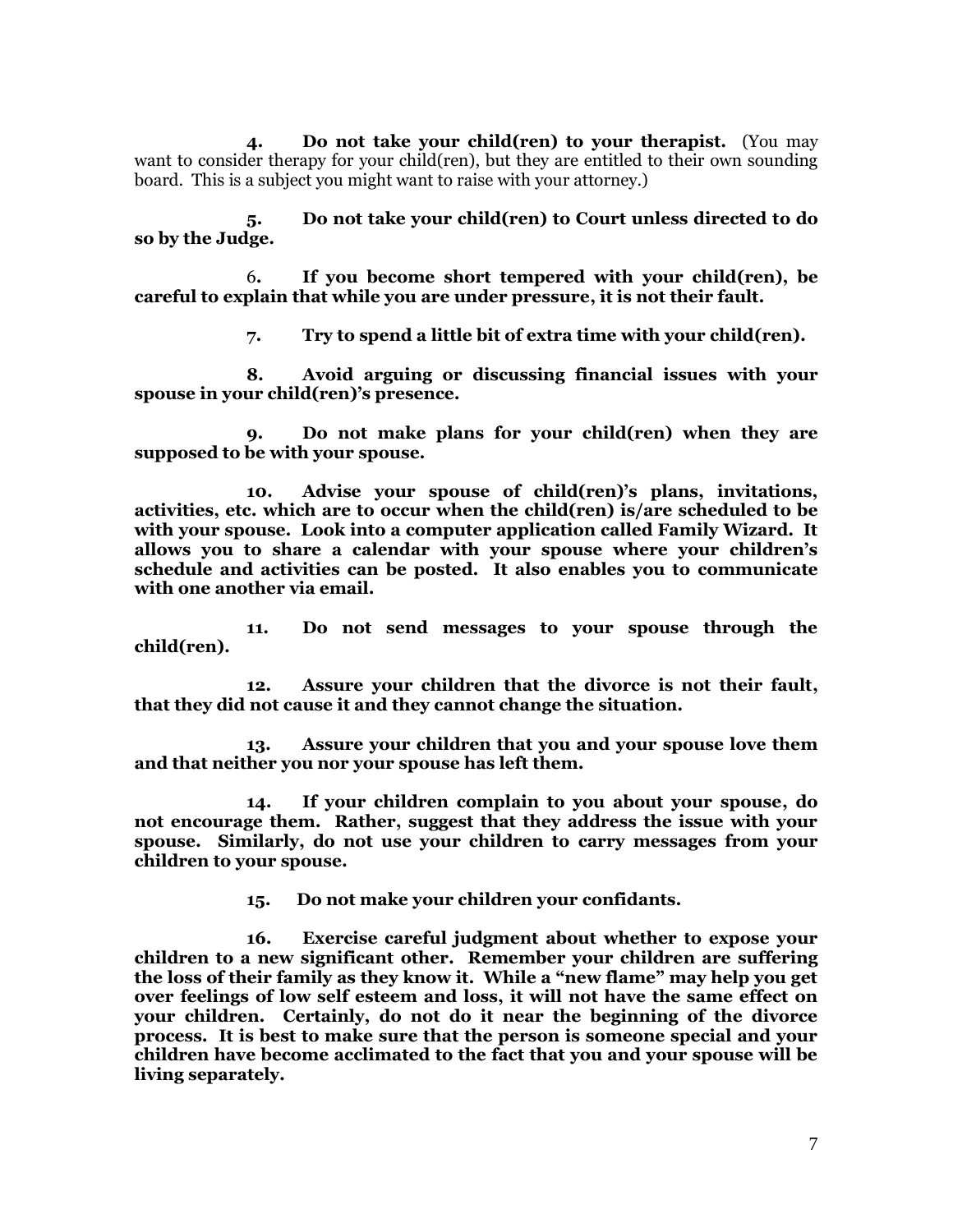Children are constantly developing and changing. While the divorce will affect them, don't assume that every acting out, sleep disturbance or appetite change is a reaction to divorce. New behaviors may be attributable to normal developmental milestones. Thus, it is important not to overreact or blame any new behavior on the divorce. If you are unsure, consult a mental health professional.

There are times when life after divorce for one parent means moving out of state or even out of the country. In such cases, if the parents cannot agree, the court will conduct a **Removal Hearing**. A court cannot stop a parent from leaving the state, but it can stop a parent from leaving with the child(ren). The parent who wishes to move must show that he/she has a good faith reason for the move. A unique job opportunity, family in another state and the absence of family in New Jersey or a fiancé often satisfy the good faith requirement. However this is only the first step. Once this good faith showing is made, the court will hold a hearing to decide whether the advantage to the one parent in moving is outweighed by the negative impact on the relationship between the child(ren) and the other parent and whether a different timesharing arrangement can be worked out to minimize the effect on the parent-child relationship. Often, this means that the children will spend more of the summer, school vacations and other blocks of time with the parent not moving. The parent who wishes to move may also assume more of the transportation responsibilities. Before you pursue a course of action that may result in your leaving the state, ask yourself how you would feel as the parent being left behind and where the children are in high school to delay the move until they graduate.

The best way to guard against your spouse being permitted to move out of state with your children is to show up – at games, performances, teacher conferences. Volunteer as a class parent, coach or field trip chaperone. Generally, the more time a child spends with the **Parent of Alternate Residence**, the less likely it is that the other parent will be permitted to move with the child out of state. If there is shared physical custody, the court will hold a full custody hearing before allowing a parent to move out of state with a child.

On occasion, a parent absconds with a child out of the state or even out of the country. There are State and Federal laws that protect against this and provide for return of the child, with punishment for parents who act wrongfully, or third parties who assist the parent. It is important to consult an attorney who has handled similar cases in order to get the prompt, appropriate action required, particularly if the child(ren) has been taken out of the country.

#### **Child Support:**

In New Jersey, the amount of child support to be paid is governed by the **Child Support Guidelines**. The Guidelines apply to families where the combined net income of the parents is \$187,200.00 per year, or \$3,600 per week or less. The amount to be paid is determined primarily by the combined income of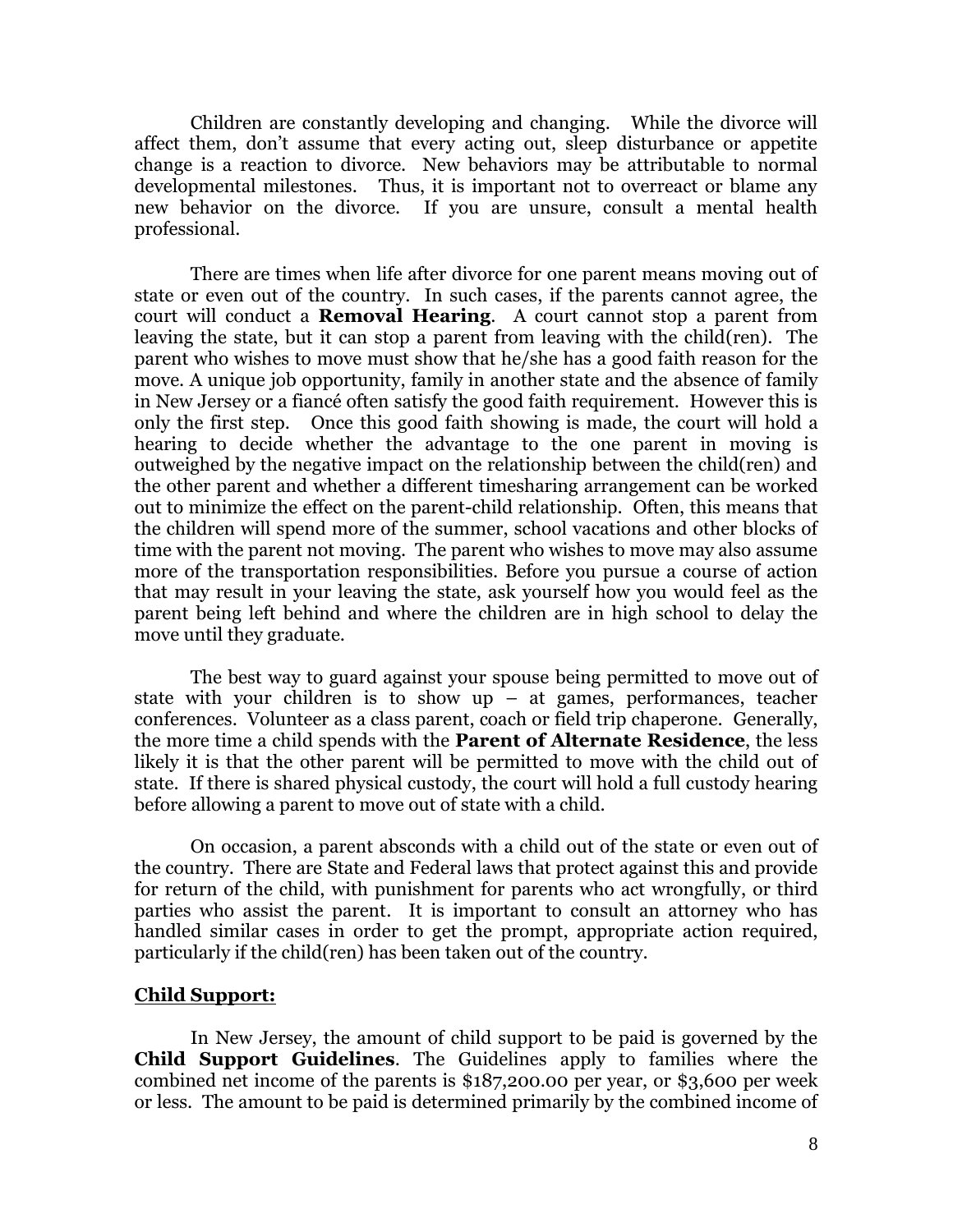the parents, the number of children for whom support is being paid, their ages and the amount of time the children spend with each parent. The guidelines also account for any alimony being paid by one party to another and costs one or the other parent may be paying for the child's medical insurance and work-related child care. The amounts set forth in the Guidelines represent estimates of the weekly costs for shelter, transportation, food, clothing and other basic living expenses. The parents share responsibility for providing the basic support amount according to the amount of overnight time the child(ren) spend with each parent and according to the proportion of each parent's income to their total combined income. The Guidelines represent mandatory minimum sums. Courts have a right to deviate from the Guidelines if one of the assumptions on which the Guidelines are based does not exist in a particular case. For example, if one parent has no shelter expenses, the Guidelines may not apply. The Guidelines also do not apply to children living at college, although, the support amount may be adjusted to account for periods of time where the child(ren) may be at home (or summer break). There are two approaches to child support calculations: **Sole Parenting**  calculations and **Shared Parenting** calculations. The calculations are reflected on a worksheet that must be attached to the divorce judgment. In order for the shared parenting calculation to be appropriate the child(ren) must spend at least 28% of their overnights over a period of a year, on a regular and repetitive basis, with the parent of alternating residence. Usually, vacation overnights and holiday overnights are not included for the purpose of deciding if the shared parenting worksheet can be used. However, there are mechanisms for adjusting the child support of non-repetitive overnights. The **Child Support Guidelines,**  instructions for their use and the worksheets can be found on the New Jersey State Judiciary website, [www.judiciary.state.nj.us](http://www.judiciary.state.nj.us/) .

Child support is paid until a child is emancipated. In New Jersey, there is no official emancipation age. If a child attends college or another full-time, posthigh school program, following graduation from high school, he or she is not considered to be emancipated. If a child interrupts his education, he may be considered emancipated for the time he is not in school, but becomes unemancipated when he returns to school. Once a child finishes high school, the issue of emancipation is dependent upon the facts of the case and judges have a great deal of discretion in making this determination. If a child joins the military or gets married, the child is emancipated.

A parent is entitled to have child support paid through the courts in the county where the person who is obligated to pay resides. This is called "payment through Probation." Usually, support payments are collected by wage garnishment. Child support which is paid through the court is subject to review every three years. When a child reaches the age of 19, the collection agency for child support, the New Jersey Family Support Center, will notify the parents that it will stop collecting support unless the custodial parent can prove that the child is unemancipated.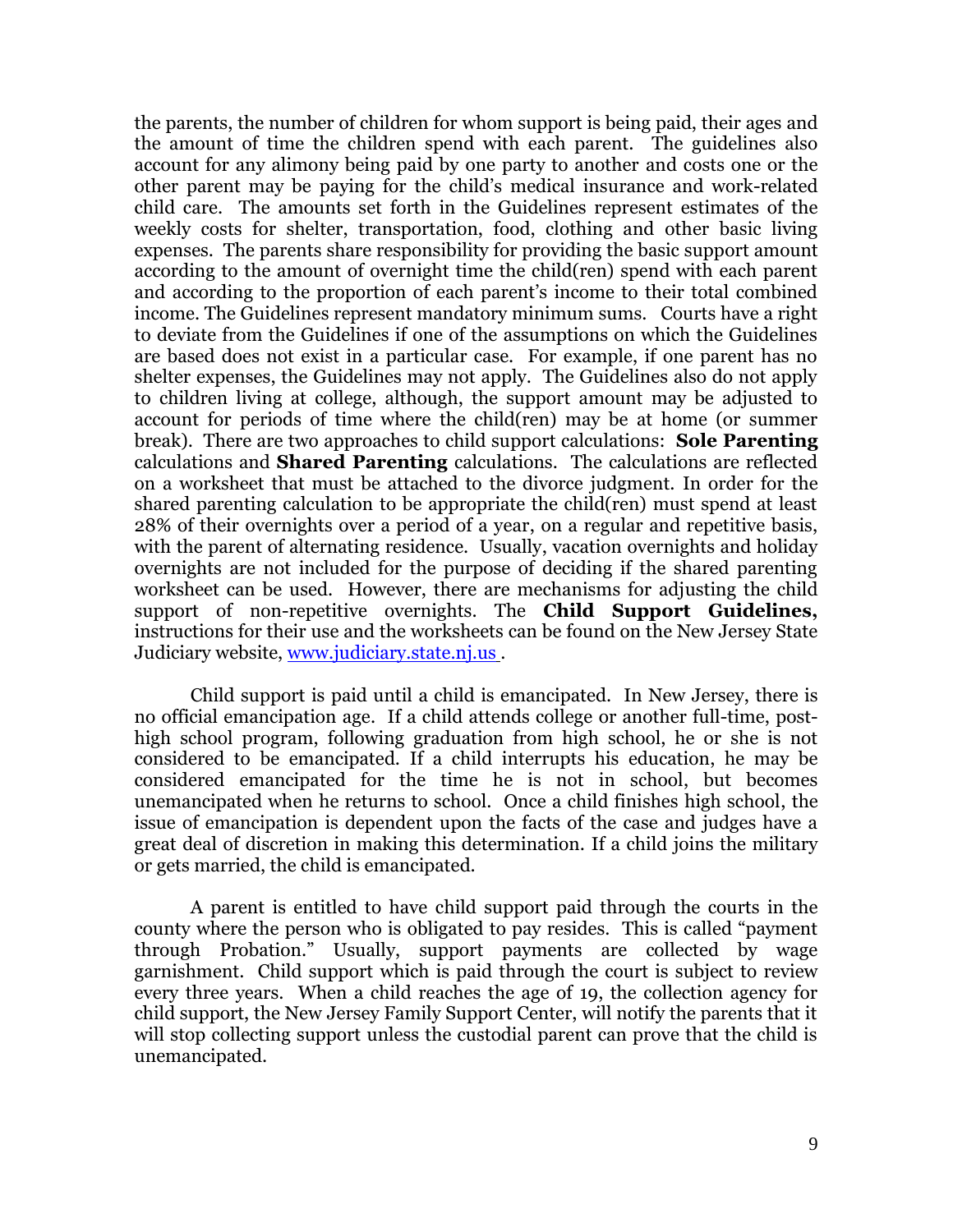If a parent falls delinquent in paying child support, the court may issue a bench warrant for the parent's arrest and hold him or her until the amount due, or a lesser amount required by the judge is paid. The New Jersey Family Support Center is also a reporting agency that notifies the IRS of support delinquencies, leading to the IRS attaching any tax refunds due to the delinquent parent. A parent who is delinquent in support is in jeopardy of losing his or her professional or driver's license.

A parent may also make an application to modify the support if there are substantial changes in circumstances from when the support was ordered. A child's maturation resulting in greater needs is one such circumstance. The courts have also decided that children are entitled to share in the lifestyle of the more financially well-off parent, even if there is an incidental benefit to the other parent. Thus, one parent may be required to supply funds to enable the other parent to drive a newer, safer automobile so the children are not in danger or live in a larger residence. Similarly, there can be orders for summer camp, trips, lessons, tutoring, etc.

The more a parent earns, the greater his or her obligation for child support will be. If the combined net income of the parents is greater than \$3,600 per week, the courts set a base child support number and will look to the family lifestyle before the divorce in determining the amount to be paid.

Where a parent cannot be relied upon to pay support, a judge can have that parent post assets to secure their support obligation.

#### **College Expenses:**

New Jersey is one of the few states where a parent is required to contribute to the reasonable costs of a child's attendance at college. The issue then becomes, "What is a reasonable cost?" Judges evaluate a number of factors in determining reasonable costs and contributions, including the child's aptitude, the parents' financial circumstances, monies which the child may have or have access to, what education the parents had, whether the school meets any unique needs of the child, and the relationship between the child and the parent from whom the contribution is sought.

If you will be seeking to have your spouse contribute to the college costs for your child, there are certain things which will be helpful in gaining the other parent's financial assistance. They are:

1. Providing the other parent with the child(ren)'s grades, reports, SAT scores, etc. on a regular and continuing basis from the time you begin living separately.

2. From the beginning, have the child discuss his/her wishes about college with the other parent.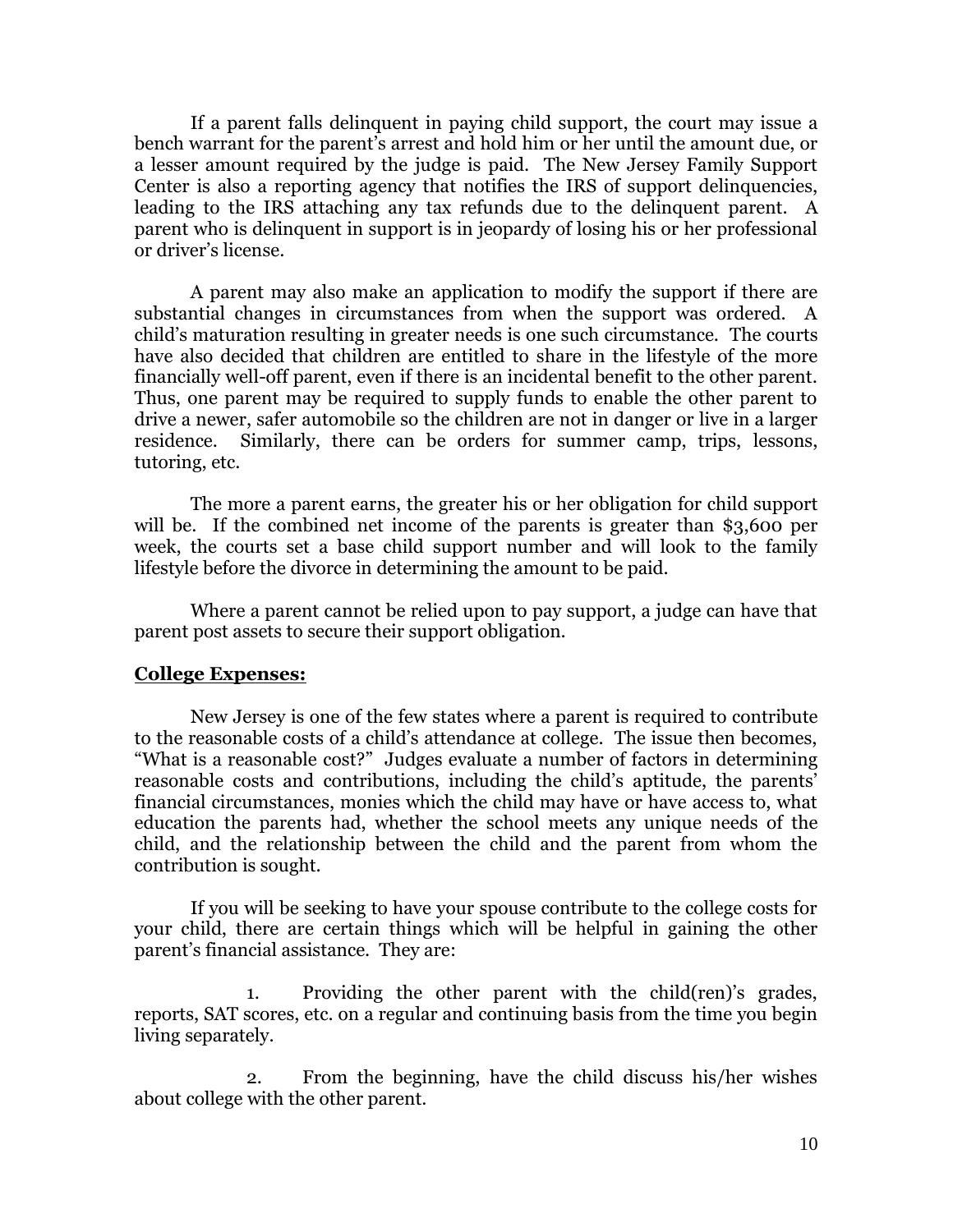- 3. Suggest that the other parent share in visiting colleges.
- 4. Include the other parent in the application process.
- 5. Invite the other parent to be part of the financial aid process.

6. If the other parent is not a willing participant, make sure that the above behavior is documented in letters, copies of applications, etc.

Remember, college expenses are not limited to tuition room and board. They include the costs of PSATs, SATs, preparation courses, application fees, trips to visit colleges, mandatory fees, necessary electronics and dormitory set up expenses. These things can be costly and should be considered when you negotiate child support issues.

College is becoming increasingly expensive and there are few families that are able to pay the costs out of their regular income. As part of your settlement, consider whether it is possible to set aside money from an asset or include an agreement that one or both parents will contribute to 529 accounts between the date of the divorce and the time the children start college.

Similarly, as a result of the increasing costs, judges are putting an increasing burden on the college-aged child to contribute by way of seeking grants, scholarships, loans, work study and monies that have been put away for the child in the past.

When a child is living away at college, child support may be modified depending on how the parents are sharing the costs of college. It is not always less expensive to have a child living away. The reduction in costs at home are modest and the reduction is exceeded by the child's living expenses (aside from costs charged by the school).

#### **Alimony:**

This is financial support paid by one spouse to another. The legal basis of alimony is that divorce should not cause a dependent spouse to become impoverished or suffer a drastic reduction in his or her lifestyle. It is intended to compensate a dependent spouse for economic opportunities that were lost due to him or her by undertaking homemaking and child care responsibilities and enabling the other spouse to build a career. If possible, the courts endeavor to allow both spouses to enjoy a lifestyle reasonably comparable to the lifestyle enjoyed by the parties during the marriage. At the same time, both spouses have a responsibility to contribute to their own support in accordance with their ability to do so. Courts generally expect a spouse who stayed at home during the marriage to work outside the home after divorce if that spouse is healthy and of an age where it is reasonable to re-enter the job market.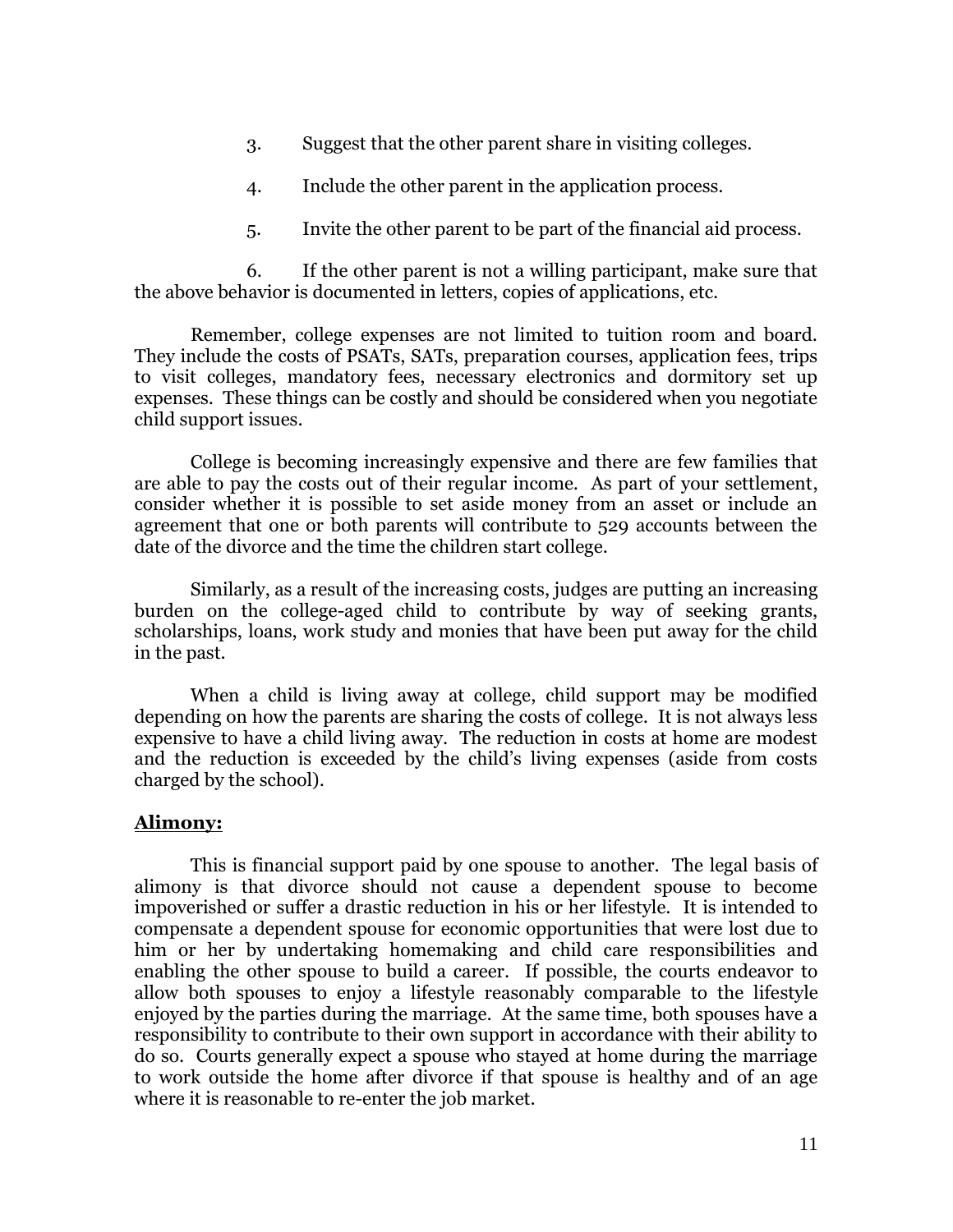Of all the issues in a divorce, alimony is the one most frequently disputed. In determining whether alimony is awarded, the following factors, among others, are considered: the spouses' ages, health and education, each party's work history, the length of the marriage, whether there are young children, the absence of one spouse from the job market, deferral of one spouse's career, etc. All the factors considered are set out in a statute, N.J.S.A. 2A:34-23, which can be found on the New Jersey State Judiciary website [www.njleg.state.nj.us](http://www.njleg.state.nj.us/).

Alimony is tax deductible to the person who pays it and taxable to the person who receives it.

At the present time, there are four different types of alimony that a court can order. They are open durational alimony, limited duration alimony, rehabilitative alimony and reimbursement alimony.

**Open Durational Alimony** is alimony that does not have a specific end date. Permanent alimony has been eliminated in New Jersey as of September 2014. Open durational alimony is typically paid in a marriage longer than twenty years. In marriages shorter than twenty years, except in exceptional circumstances, the court cannot order a term of alimony longer than the length of the marriage. Some of these exceptional circumstances include the receiving spouse having a serious illness, the recipient being elderly when the award is made, the need for a parent to be home with a child, where one spouse has been economically dependent for so long that he or she cannot reasonably be selfsupporting, where the paying party has received a larger share of the assets.

**Limited Duration Alimony** is now the type of alimony awarded most frequently. It is paid for a fixed number of years, usually fewer than the number of years that the parties were married.

**Rehabilitative Alimony** is paid for a period of time and designed to allow one spouse to gain education or skills to enable that person to enter the work force. A specific plan for how long education or training is expected to take is required.

**Reimbursement Alimony** is designed to reimburse one spouse for supporting another through education and training which led to a career. It generally is not a large award, and is only awarded in certain fact-specific circumstances.

Sometimes these different kinds of alimony are combined. This may occur where a divorcing spouse plans to go to school for a specific program which will enable him or her to have a career, but the career still will not generate sufficient income to support a lifestyle substantially similar to the marital lifestyle. During the period the spouse is in school, both rehabilitative and either open duration or limited duration alimony will be paid. The rehabilitative alimony will end when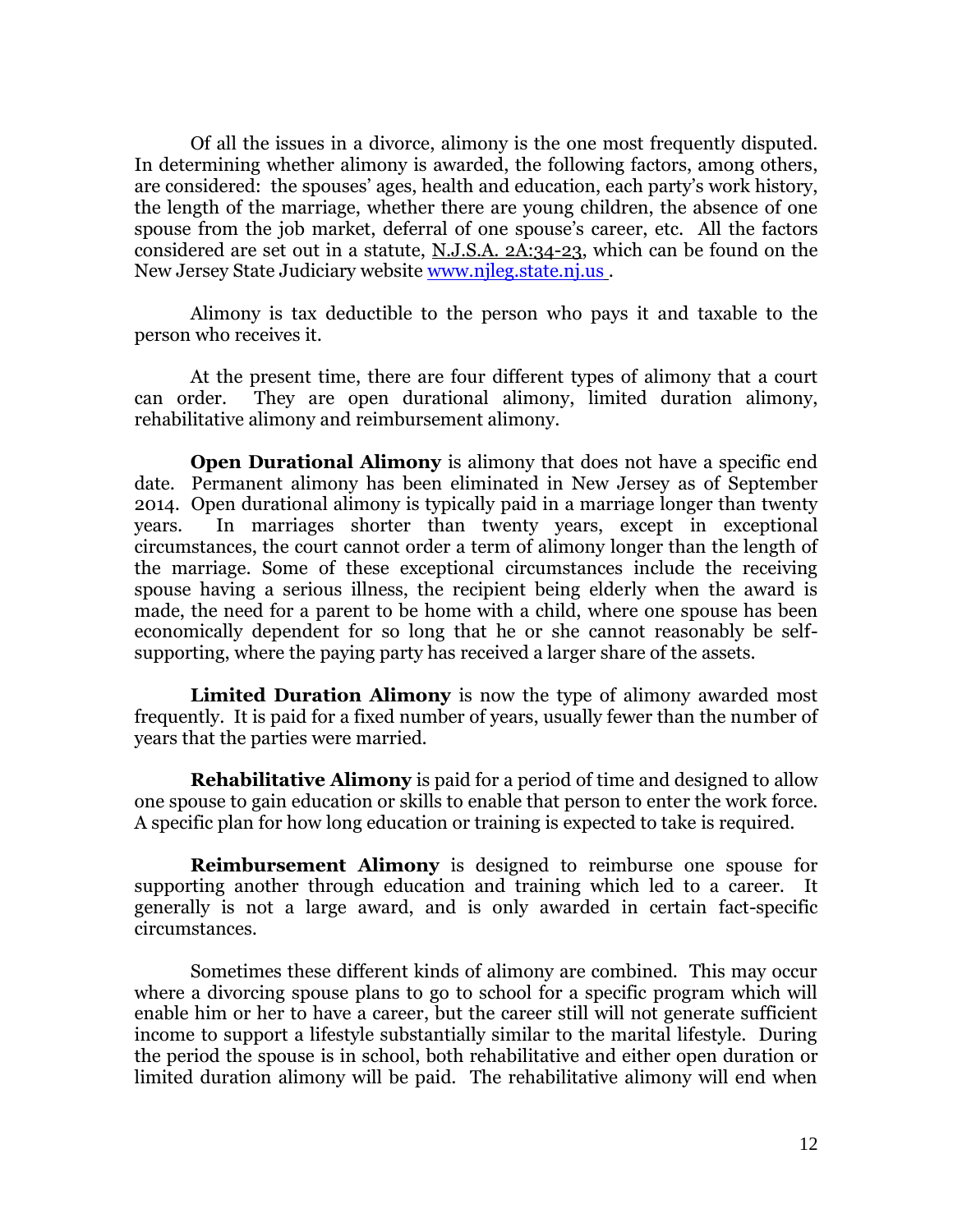the educational program is complete. The other types of alimony will continue indefinitely or for the number of years agreed upon or ordered by the court.

Alimony ends with the death of either the paying or receiving spouse or the remarriage of the spouse receiving alimony. It is important to make sure that the person receiving alimony is protected from pre-mature loss of support by making sure that the paying spouse has life insurance or some other security to protect the obligation.

Alimony may also be suspended or terminated upon **cohabitation** of the spouse receiving the alimony.

Unless the spouses agree otherwise, alimony may be modified (increased or decreased) based upon a showing of a substantial change in the financial circumstances of either party. Sometimes, as part of a settlement, people agree that there will be no modification of alimony, irrespective of changes in circumstances. The provision memorializing this agreement is called an **Anti-Lepis** clause.

FAQs:

*1. My spouse has a job where she receives a salary, but most of her income is paid in a year-end bonus which changes every year. How is alimony determined?*

There are two approaches to this situation. Some people take an average of the prior five years of income and base the alimony on that average. Another alternative is that the employed spouse and the receiving spouse are paid the same way. Alimony is paid based on the salary and then a percentage of the bonus or other additional income is paid as "supplemental alimony."

2. *Can I stop paying alimony when I retire?*

This was an open issue in the law for many years and the answer was "it depends." While that is still the simple answer, the alimony statute was changed in 2014 to give us much more guidance. For divorces occurring after September 10, 2014, alimony is "presumed" to end at retirement so long as it is at full Social Security retirement age. A presumption doesn't mean that it will definitely end, but it is more likely than not to end. There are some professions such as law enforcement where retirement usually comes must earlier. Here, judges will look at all the facts including what the spouses planned for when they were married, whether there is a prospect for the retiree to move on to another job, the financial condition of the dependent spouse before making a decision. It is wise to address the issue of retirement in your negotiations. Spouses can agree that the dependent spouse may receive a greater share of the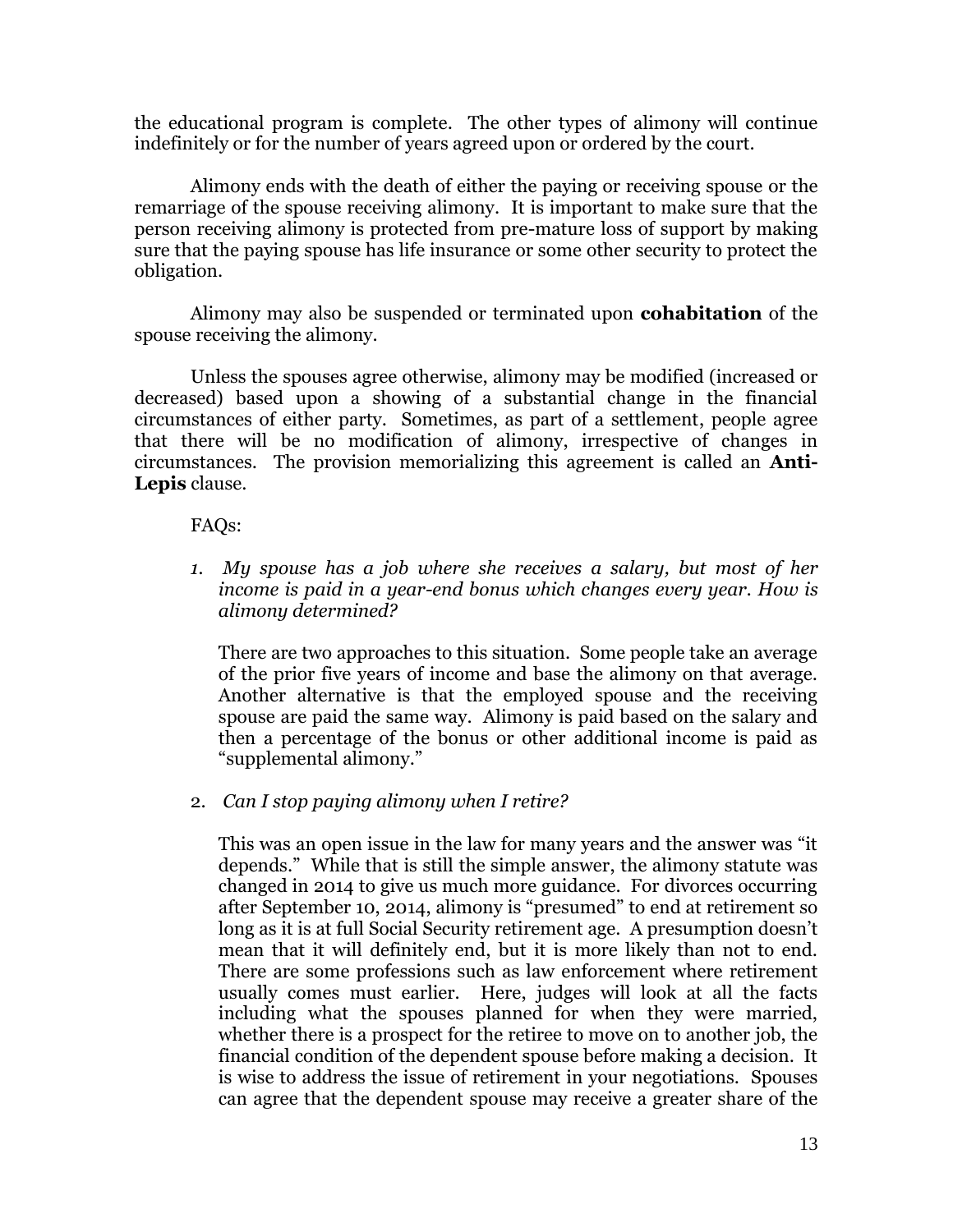assets in order to guarantee that the working spouse can retire at a certain date. Under the old law, divorcing parties often agreed that one would keep the house and the other would retain all of the pension payments. Under the current law, this is rarely a good idea for either party.

If you got divorced under the old law and are paying "permanent alimony," you are not prevented from seeking a termination or modification of alimony when you retire. Here the judge will look at a number of factors which are set forth in N.J.S.A. 2A: 34-23(j) (3) which can be found on the judiciary website.

#### **Insurance:**

Once a divorce is filed, an insured person must maintain insurance coverage and may not change beneficiaries without court permission

The purchase of life insurance is usually required as part of a divorce settlement whenever one party has the obligation to pay money to another for alimony, child support or to compensate the other spouse for assets he or she is retaining. This is to make certain the needs of the child(ren) and dependent spouse will be met and that a spouse who may be waiting to be paid off for an asset will be secure if the wage earner dies. Sometimes disability insurance is also required.

If the paying spouse, due to medical issues or age, is either uninsurable or the cost of insurance is prohibitively expensive, don't give up. Consider using assets, such as retirement funds to be pledged as security.

Life insurance is usually dealt with toward the end of the negotiations and the amount needed to make sure the obligations are secured is given insufficient consideration. Sit with your lawyer and calculate the amount of after-tax money will be required for the entire period the obligations are in effect. When calculating life insurance to secure child support, don't forget about college and other expenses, such as lessons, sports, medical bills, orthodontia, counselling etc. that the parents are sharing. Also, particularly when custody is shared don't forget about the expenses that a parent pays when the children are with him or her.

The obligation to provide health insurance for children is usually included in a divorce agreement.

If you are covered as a dependent on your spouse's employee health insurance plan, you may convert to individual coverage for a period of three years. This can be expensive and it is important to research the cost and include it when drafting your post divorce budget.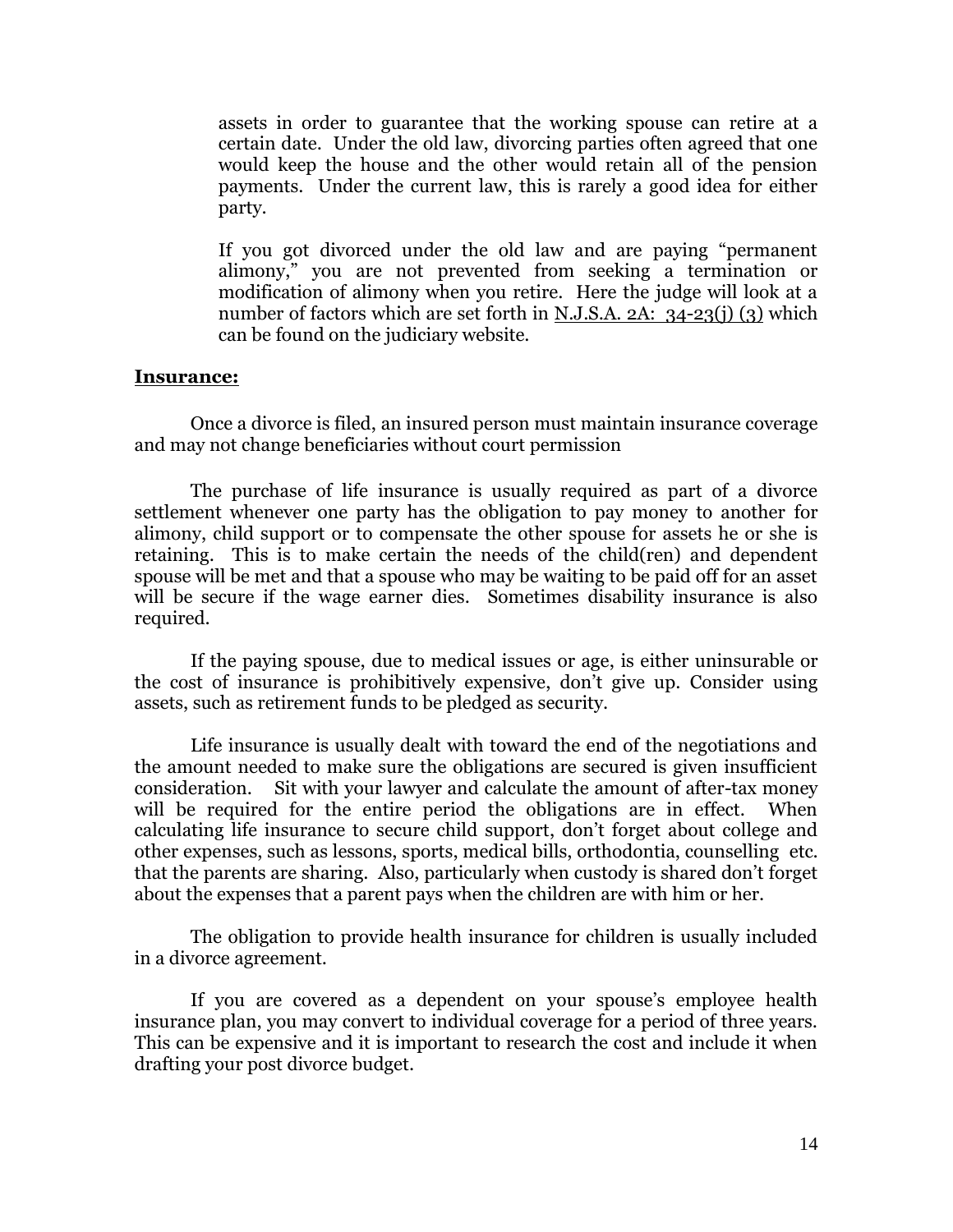# **Equitable Distribution:**

This is the legal mechanism which provides for the sharing of marital property (assets) upon divorce. It is a three-step process which consists of:

- 1. Determining what property is subject to distribution;
- 2. Determining the value of the property; and
- 3. Deciding how the property should be shared between the parties.

The best way to understand equitable distribution is to walk through this threestep process.

# **Step One**

**What property is subject to distribution?** Property can be defined as being in one of two broad categories: **marital property** and **separate property**. **Marital property** generally includes all personal and real property acquired from the date of the marriage until the complaint for divorce is filed, although the dates may vary in certain instances. Examples include, homes, cash, stock, brokerage accounts, patents, businesses, cash value of life insurance. Sometimes an asset is purchased before the marriage, but still included as marital property since its use is intended for the marriage. In such instances, it is viewed as being acquired "in contemplation of marriage" and is included in the marital estate. If an asset is owned by one spouse prior to the marriage, but put into a joint account or asset, it may also be considered marital property. Marital property does not include inheritances, third-party gifts, or gifts received via intestacy no matter when they were acquired. Many people are surprised to learn that gifts between husband and wife during the marriage, such as jewelry, are marital property. The engagement ring, however, is usually the property of the recipient.

**Separate Property** includes all property acquired prior to the marriage, property acquired after the filing of the divorce complaint, inheritances, and gifts from third parties to one of the spouses. Although the concepts of marital and separate property may seem simple, they are often disputed and are addressed by the courts on a case-by-case basis. As an example, one of the spouses may have owned a business before the marriage but the business grew in value during the marriage due to the efforts of one or both spouses. The increase in value is marital property.

# **Step Two**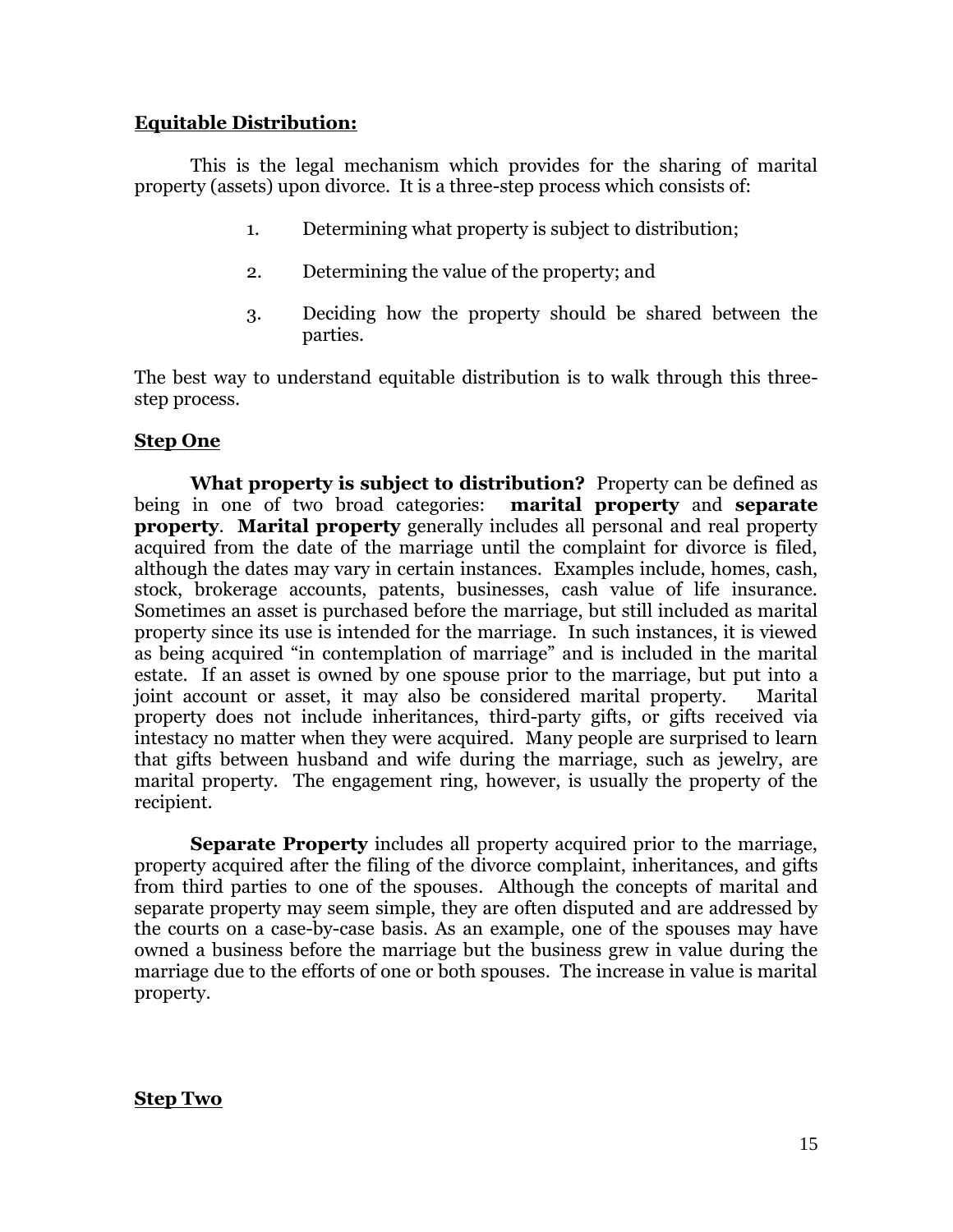**What is the value of the asset?** This is the second equitable distribution issue that a court must address since it is the dollar value of the asset that is shared between divorcing parties. The values of some assets, such as bank accounts and publicly traded stock are quite simple to determine. Real estate can be appraised. Personal property such as furniture or jewelry may also be appraised, but people are usually disappointed to learn that the values of these items are much smaller than anticipated.

Assets, such as pensions, stock options and non-publicly held businesses present more complex valuation questions. Usually, **forensic accountants** or **actuaries** are hired in these cases to provide expert valuations to the court. Even experts can differ on value. Thus, sometimes a judge will appoint an expert. Each party has the right to have his or her own expert on valuation. Sometimes the parties agree on an expert.

Even where spouses worked together in a business, it is rare that they continue to do so after a divorce. The courts frown on people continuing to be economic partners after divorce. Thus, the business is valued and one party buys out the other. There are several components to the value of a business or professional practice, such as a law practice or medical practice. They include equipment, accounts receivable and "goodwill." **Goodwill** is the likelihood that the business will generate profit in the future. There are different approaches to valuing goodwill which your attorney and expert can evaluate. The "book value" of a business is rarely its value for equitable distribution.

Pensions and other **deferred compensation plans** are also subject to being valued and divided upon divorce. It may not be appropriate to simply rely on the number reflected on the statement. There might also be several different retirement benefits and/or **annuity plans** provided by an individual employer. It is important to make sure all retirement and deferred compensation plans are disclosed. The portion of a retirement plan that is distributed between the parties in equitable distribution will not be considered as income for alimony.

#### **Step Three**

**How should the assets be shared between the parties?** Equitable distribution does not necessarily mean "fifty-fifty." Judges have discretion to divide assets in a way that a judge determines to be "fair." The factors that a judge considers are set forth in the statute, N.J.S.A. 2A:34-23, which can be found at the New Jersey Legislative website [www.njleg.state.nj.us.](http://www.njleg.state.nj.us/) Some of the factors include:

- **1. The length of the marriage.**
- **2. The source of the acquisition of the asset.**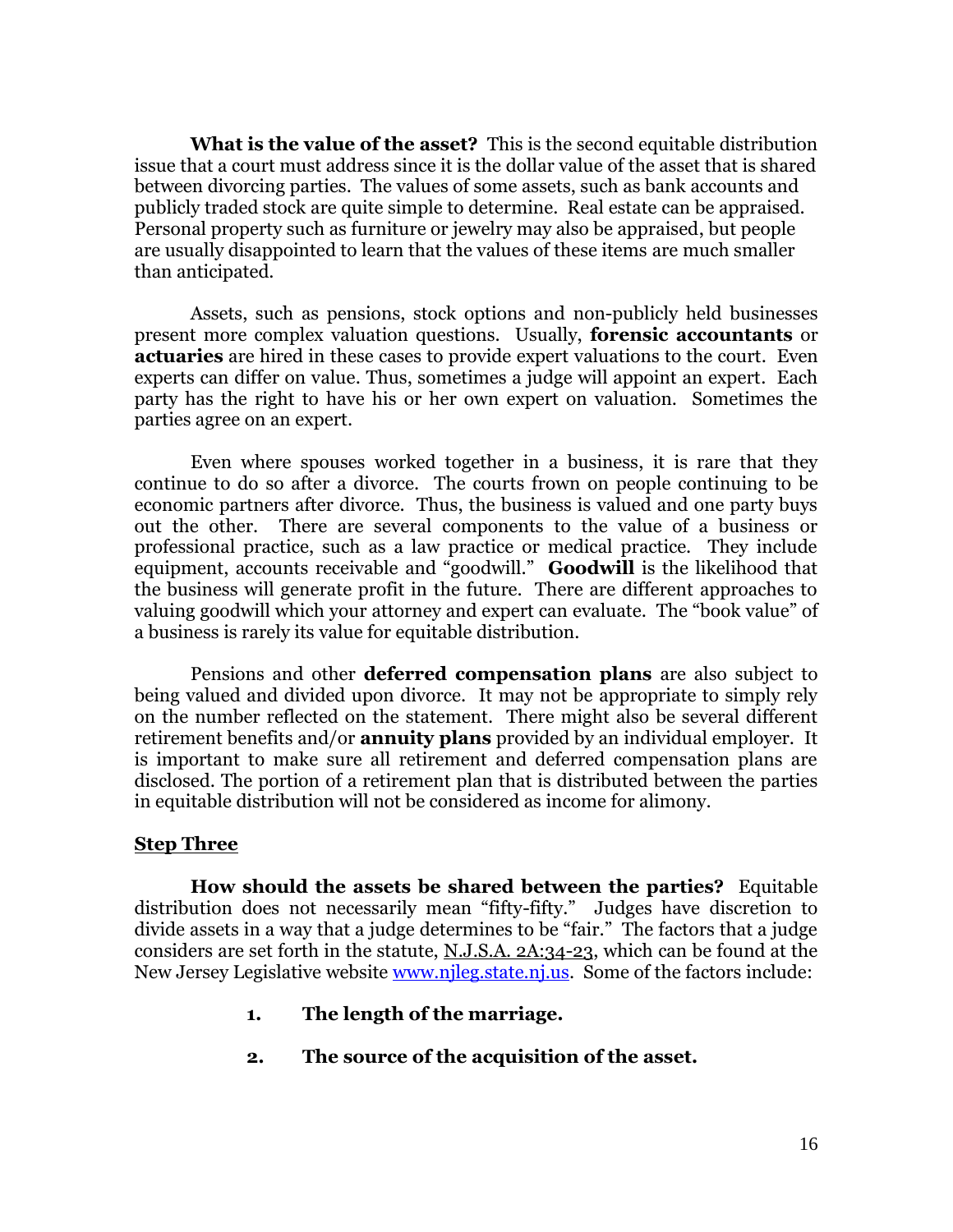**3. The contributions of the parties to the maintenance of the assets.**

**4. The separate assets of each of the parties at the time equitable distribution occur.**

**5. The tax consequences of the distribution.**

# **6. The capacity of the assets to generate income.**

It is important to focus on these factors and make your attorney aware of any facts which may be relevant to these questions.

As a general rule, the **equity** in certain assets, such as bank and investment accounts funded during the marriage and the marital home, tend to be shared equally. Still however, issues remain about whether the home is to be sold immediately upon divorce or one of the parties will continue to live there until some future time. The cost of maintaining the property, whether there are high school age children living there and the amount of equity in the property are factors courts consider when a parent wishes to stay in the home with the children. You may feel a strong emotional connection to the home. While it may be difficult, it is important to evaluate the costs of maintaining the home, the need for and cost of repairs, and the likelihood that the home will maintain its value, to determine whether you actually want to keep this asset. It may be better to have the cash, which will give you the flexibility to purchase something more affordable. If your home has substantially increased in value since it was purchased, you need to consider that some of the value may be lost by the payment of **capital gains taxes** once it is sold. It is important to know whether these taxes will be borne solely by you or shared with your spouse. This is something to discuss with your attorney and a tax accountant.

Broadly defined, there are two types of **retirement plans:** A **defined contribution plan** and a **defined benefit plan**. A 401K is an example of a defined contribution plan. It is like a bank account and the employer and employee both may contribute. A defined benefit plan is one where the employer contributes to one fund for its employees and the benefit to the individual employee is expressed as a monthly sum that the employee will receive at retirement at a specific age.

Retirement assets are shared in several ways. The benefit which was earned between the date of the marriage and the filing of the complaint for divorce can be split into two separate accounts (or, in the case of a defined benefit plan, two equal monthly benefits paid at retirement), one for the employee and one for the nonemployed spouse by a mechanism called a Qualified Domestic Relations Order (**QDRO**). The non-employed-spouse's fund continues will grow or diminish based on the financial market and can be collected at the earliest date for collection under the plan. The employed spouse's benefit continues to grow through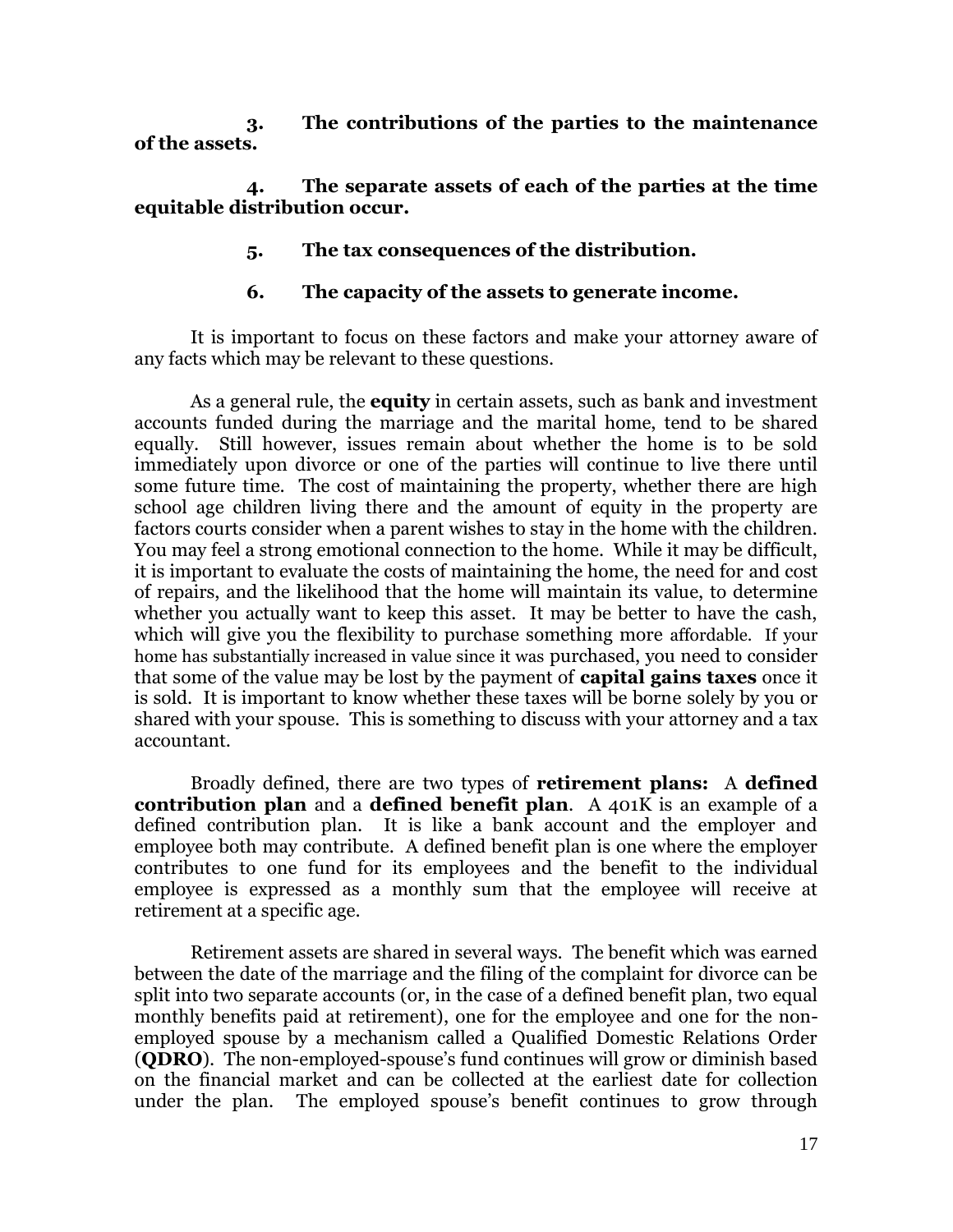contributions, not shared by the non-employed spouse, for as long as the employee continued to work. In certain types of plans, the non-employee-spouse's portion can be rolled into an IRA. Transfers from the employed spouse's retirement plan to an account for the non-employed spouse can be made tax free because they are done as part of a court order emanating out of a divorce. While the "transfer" into a new account for the non-employed spouse is tax free, income taxes will be paid when the retirement benefits are actually received as income. In distributing a defined benefit pension plan, it is important to address the survivorship benefits under the pension. These benefits allow the pension to be paid beyond the death of the employed spouse. Generally, this results in a modest reduction in the monthly benefit.

Another way in which pension benefits are shared is by way of what is called an **immediate offset**. This means that the non-employed spouse's share of the pension is received by the employed spouse giving up part of another asset. Generally, this method results in the non-employee spouse receiving a smaller share of the pension because it is being received immediately and the recipient will not pay income taxes upon receipt.

It is rare that a business or professional practice is divided equally between divorcing spouses. One reason is that it is not clear that the business will maintain its value or when, or if, it will ever be sold. Another reason is that part of the value of such a business is its ability to generate income which is being paid as alimony. Courts also know that, if the business is sold in the future, there may be taxes on the sale.

A word about **personal property.** Divorcing parties often get bogged down on the distribution of personal property. This tends to be very expensive and counterproductive. Most items do not retain their value after they leave the store and people often find that fighting over their furniture costs more than the value of what they are fighting for. Judges are very busy and do not consider litigation over personal property a priority of the court system. Usually, the satisfaction of "winning" that special piece of property is short lived. Consider the following approach. Each party makes a list of the items he/she wishes to retain. Each party keeps the items which appear on their list only. The items on both lists are placed on a third list and the parties choose alternately until all items are exhausted. A coin toss determines who gets the "first pick." Sometimes parties agree that the person who "loses" the toss gets the second two picks to "even the playing field."

#### **Tax Issues:**

The tax impact of your payment or receipt of income or assets can make a very large difference in the actual value you retain for your own use after the divorce. For example, alimony is **tax deductible** to the payor and taxable to the recipient. Child support and equitable distribution are not taxable or deductible. However, there may be tax consequences when you sell an asset you receive in equitable distribution. Tax losses which accrue during the marriage have value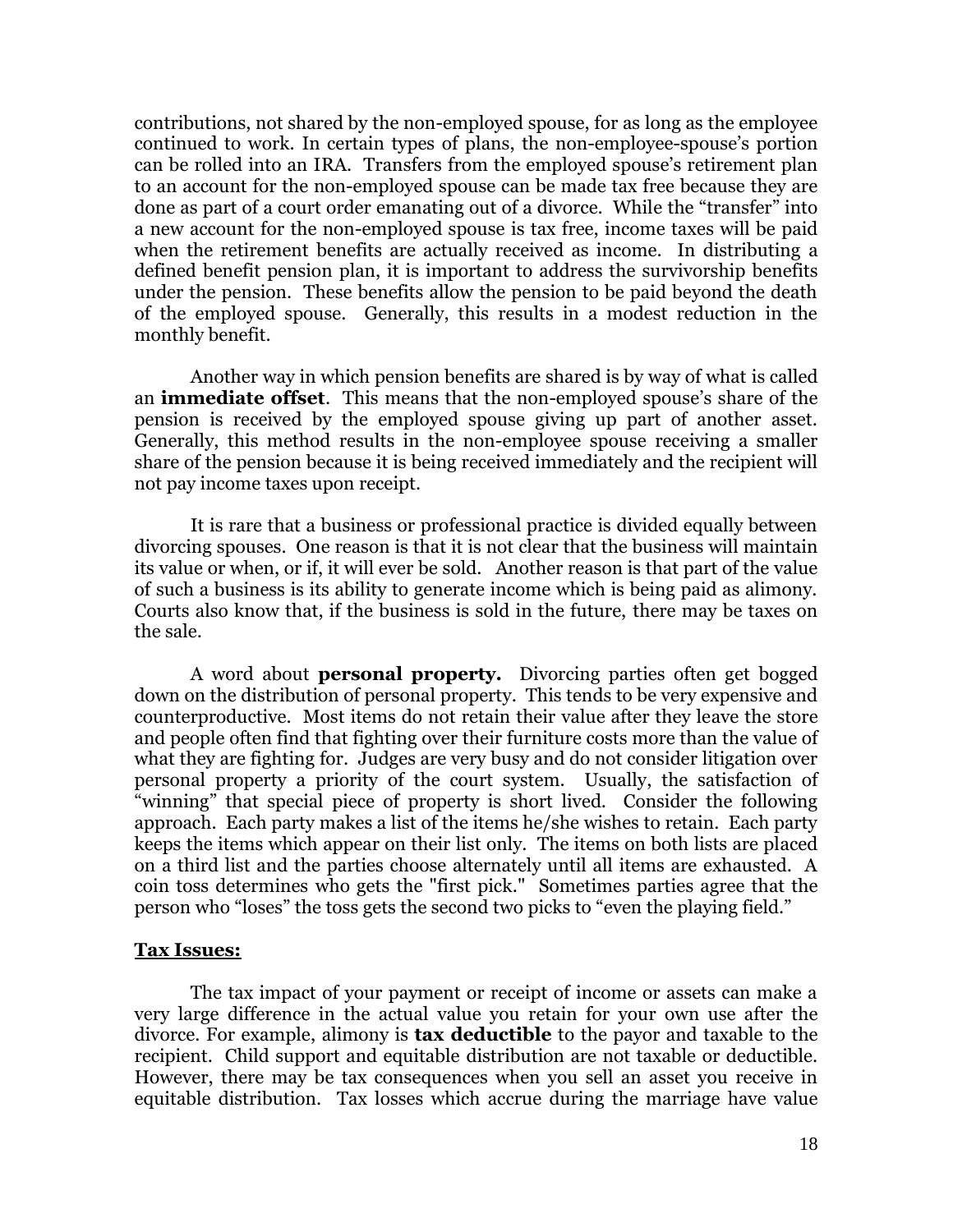since they can reduce your taxes and increase spendable income. Thus, it is important to address how these will be shared.

It is also important to discuss which parent will claim the children as tax exemptions and who will have the benefit of head of household filing status. While the tax law gives the exemption to the parent caring for the child, judges often give it to the parent who will receive the greatest tax benefit. If the benefit does not go to the primary custodian, IRS form 8332 must be signed by the custodial parent relinquishing the exemption. It may be appropriate to consult with an accountant to determine how these tax issues will affect your settlement.

#### **Compensation for Physical or Mental Abuse:**

Our law permits one spouse to sue the other and seek monetary damages for physical and/or mental abuse perpetrated during the marriage, illegal wiretapping and invasion of privacy and other **tort claims**. Claims of this nature are called "**Tevis Claims**." Generally damages are awarded only in the most severe cases. Such a suit must be brought in the context of the divorce case or it is forever waived. There are many rules surrounding the bringing of these claims. If you were abused during your marriage, it is important to discuss the facts of the abuse with your attorney.

#### **Attorney and Expert Fees**

Among the issues addressed in a settlement or trial is whether the supporting spouse will have an obligation to contribute to the supported spouse's attorney and expert fees. This will depend upon the divorcing spouses' relative financial positions and whether they have acted in good faith. Sometimes, if requested, a judge will create a fund (usually from joint assets) to have these fees paid as the case progresses. This can do a great deal to even the litigation playing field.

#### **THE DIVORCE PROCESS**

# **Introduction**

Once divorce becomes inevitable, you should discuss with your attorney whether you want to enter the court system immediately or try to resolve your case outside of court. A conference between you, your spouse and your attorneys will help crystallize the issues in dispute and perhaps even lead to an early settlement. Mediation, Arbitration and Collaborative Divorce are methods of Alternate Dispute Resolution and are discussed later in this booklet. The decision whether to seek resolution in or outside of court will depend on many factors including whether you need immediate receiving support or access to your children, the issues to be resolved and finances.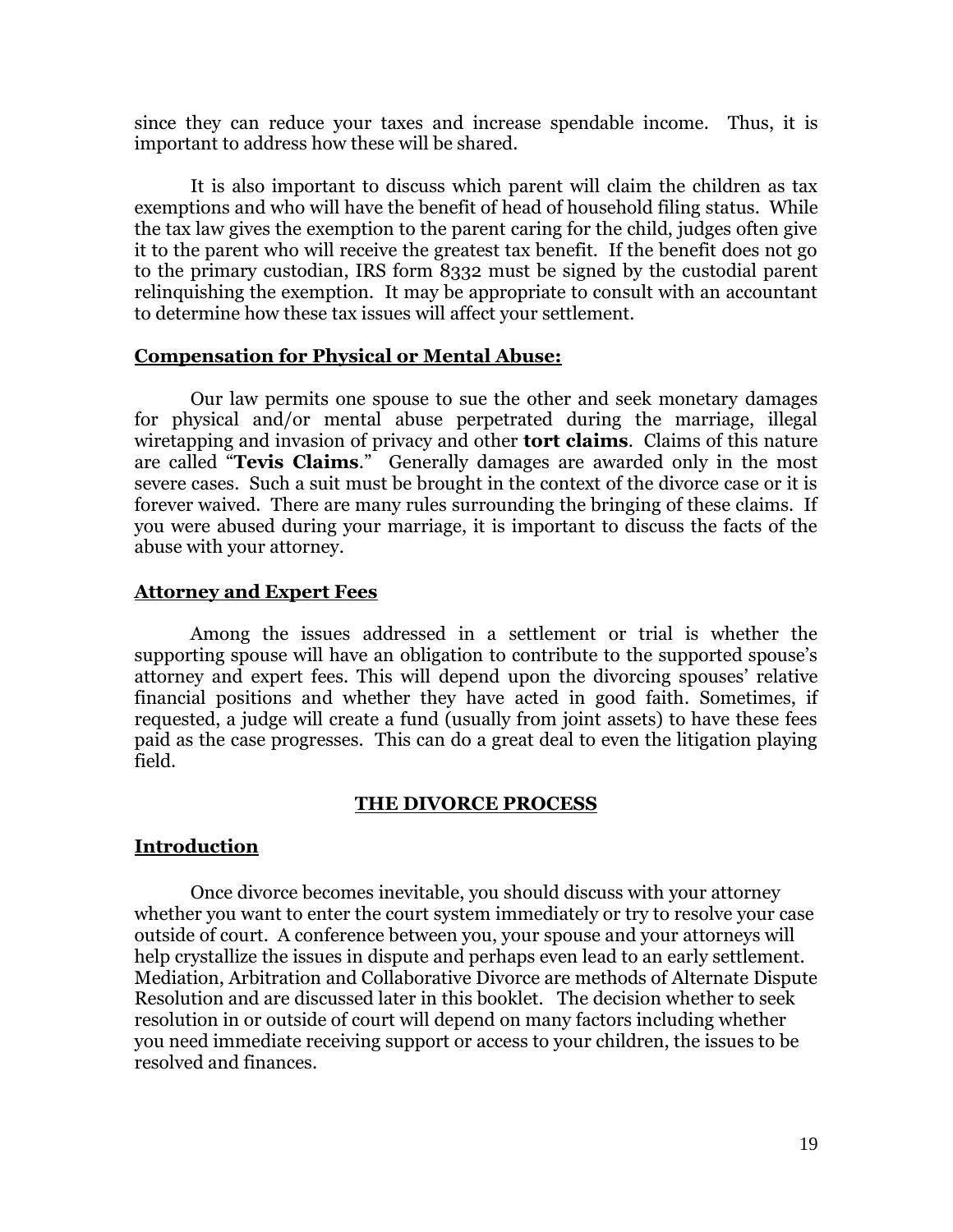#### **Getting Into Court**

A divorce case is introduced into the court system by the filing of a **Complaint for Divorce.** The complaint sets forth certain facts which will satisfy the requirements in N.J.S.A. 2A:34-2 that a divorce be granted on certain grounds. The grounds for divorce are not important in the determination of issues of custody and economics. In the complaint, you spell out in broad terms what you want from the court such as custody, alimony, child support and equitable distribution. While you do need to file a complaint in order to obtain a divorce, you do not need to file a complaint in order to begin resolving custody and economic issues. The filing of a complaint gives you access to the judicial process in case you need the assistance of the court in obtaining information from your spouse or an order for support, custody or visitation. The filing also sets a **cut-off date** for equitable distribution. This means that property acquired after the date the complaint is filed will not be shared with your spouse.

In order to file a Complaint for Divorce in New Jersey, you must live here for a year before you file. The complaint is filed in the county in which the party filing the complaint resides.

If your spouse files a complaint against you, the response is to file a document called an **Answer and Counterclaim.** This notifies the court that you are aware that a divorce has been filed and gives you a chance to state what you are asking for from the court.

Once these documents are filed, your case will be administratively tracked by the court so that it will eventually be scheduled for trial or final hearing at which time the court will grant a **Final Judgment of Divorce**. Depending on the county in which the case is filed, this can take anywhere from a few months to several years. In most counties, the court schedules a **Case Management Conference** shortly after the Complaint, Answer and Counterclaim are filed. At that time, the judge and attorneys discuss what issues are in dispute, the information necessary to prepare the case for settlement or trial (discovery) and how long it will take to gather **discovery**. While it is the state's policy for every divorce to be completed within one year, this is more a goal than a reality in cases where the issues are numerous or complex or one or both parties are very angry. Crowded calendars, delays in economic information being supplied and expert reports being completed often cause cases to take considerably longer than a year to be finalized. If the case has to be decided by a judge after a trial, it is highly unlikely that it will be completed within the one year time frame.

If you and your spouse are able to settle your case with the assistance of your attorneys, or by mediation you can usually get into court to finalize your divorce within weeks, and sometimes days, of signing an agreement.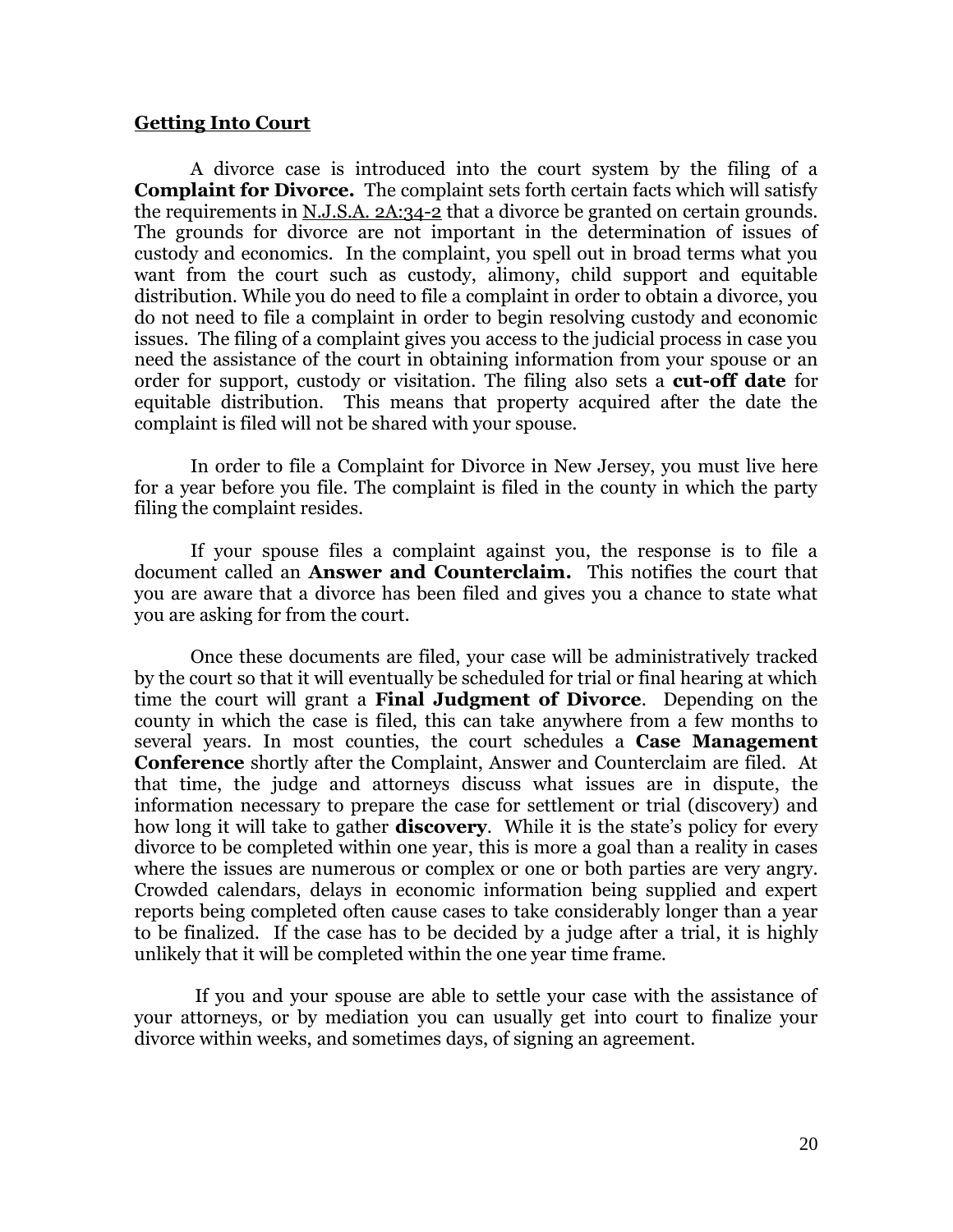#### **Motions and Orders to Show Cause**

After the complaint for divorce has been filed, you have access to the courts to obtain orders for custody, support, appointment of financial or mental health experts, and enforcement of discovery requests and other court orders. These requests are usually made in a **Notice of Motion** which sets forth what relief you or your spouse is requesting from the court. You can also make a request for emergency relief in an **Order to Show Cause**. In a document called a **Certification**, which accompanies the Notice of Motion or Order to Show Cause, you explain why the court should grant what you are requesting and certify to the truth of the statements you are making. Orders resulting from motions or Orders to Show Cause during the pendency of the divorce are called **pendente lite orders**. These are temporary and subject to change when the divorce is finalized, and sometimes earlier if circumstances change significantly. Judges have the authority to enforce pendente lite orders and can incarcerate a person for noncompliance if an application is made to the court and the judge finds noncompliance to be willful. A judge can also order the party violating the order to pay attorneys' fees for the enforcement application. Since these orders are temporary and often entered without complete information, the judge can modify them retroactively at trial. The request to have a temporary order modified retroactively is called a **Mallamo Claim**.

If you have a concern that your spouse may be using alcohol or drugs when with the children, you can request a "risk assessment" which is a relatively quick evaluation to determine whether the children are safe in his or her custody.

#### **Discovery**

During the period between when the complaint is filed and when the divorce is concluded, you and your spouse will obtain **discovery**. This means you will exchange information about income, assets, expenses, debts, and in custody cases, information about the parents' and children's mental health, parenting styles and availability to the children. The following are the primary methods of conducting discovery:

**Case Information Statement (C.I.S.)** – This is the most important financial document that you will prepare in your divorce case. It is a statement of your income, assets, expenses and debts, as well as, certain biographical information. It is on this document that a judge will base any decision about what you should pay or receive in alimony and child support.

The C.I.S. contains a detailed budget. If you are uncertain of your expenses, look through past checks and credit card bills. Be careful not to understate your expenses. If you are no longer able to spend as much as you did during the marriage on any particular item, you should indicate that in a footnote. If you anticipate certain expenses which you have not had in the past (such as child care, psychotherapy, a car payment, etc.), you should estimate the expense and note that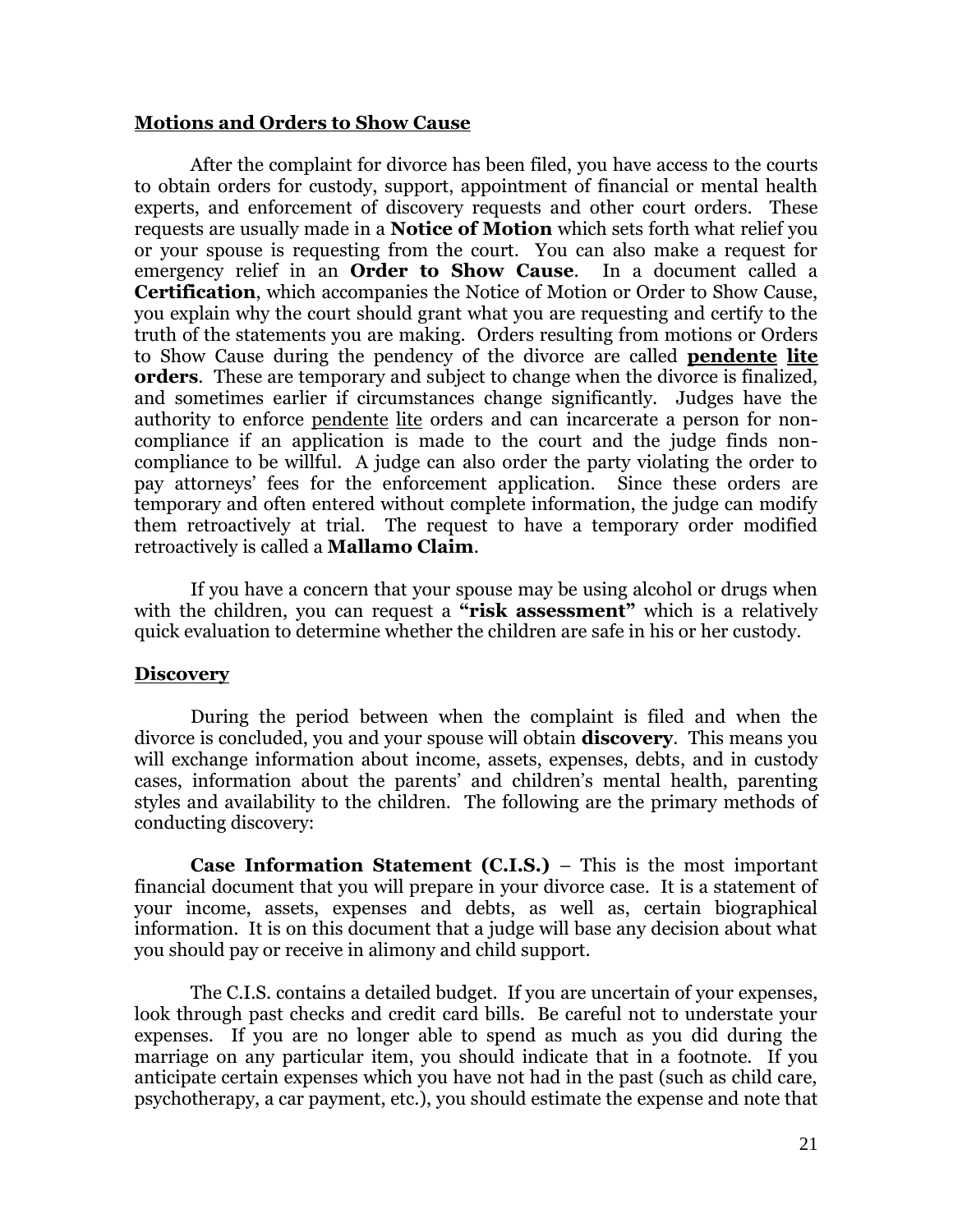this is "anticipated." Review the C.I.S. carefully, since in the future, you might be asked how you arrived at your expenses. If you used notes or workpapers to complete the budget, it is useful to save the backup. The C.I.S. can and should be updated at various states in your divorce case.

The C.I.S. also contains a balance sheet of your assets and liabilities. Make certain to list all assets and debts, even if your spouse does not have a claim to them. Failure to list an asset can give rise to a claim that you deliberately failed to disclose it. If you do not know the value of an asset or you are estimating its value, simply state that the value is "unknown" or "estimated." If funds are in the name of your child under the Uniform Gift to Minors Act, they are the property of the child and need not be listed on your C.I.S. If you received the asset as a gift from a third party or an inheritance, it should still be listed on your C.I.S. with a note to this effect. If you borrowed from parents, make sure you list the debt in your C.I.S.

The C.I.S. is the foundation of all economic issues in your case. Its preparation requires the greatest care. Once you prepare a draft, you must have it reviewed by your attorney. If you are having difficulty translating your expenses into the categories in the CIS or if your financial situation is complex, it may be useful to have an accountant who is familiar with divorce cases assist you in completing the document.

**Interrogatories** – These are written questions that require written answers. The party responding certifies to the truth of the responses. They usually deal with income, assets, expense and debts and how each was acquired and disposed of. There are also custody interrogatories in which questions are asked about why a party is seeking custody and what benefits they feel they can offer the child. Where alimony is in dispute, some attorneys send "Lifestyle Interrogatories" that ask about vacations, household help, investing, dining out and other aspects of lifestyle. Generally, interrogatories include requests for lists of trial witnesses, what documents you intend to present at trial and the names of individuals who have knowledge about the case. The answers should be updated prior to trial.

**Subpoenas and Demands for Production of Documents** – These are written demands for a party to produce records, such as bank statements, canceled checks, tax returns, records of a business, financial statements, credit card records – virtually anything that will either prove or disprove a person's representations about financial condition. In certain cases, diaries, passports and medical reports are sometimes requested. Subpoenas compel both document production and appearance at a deposition. They are sent to third party such as banks and credit card providers.

It is more expensive to subpoena credit card documents and bank statements than for spouses to exchange them since financial institutions charge per page. If you are considering leaving your home, make copies of your bank and credit card records for the previous three years before leaving.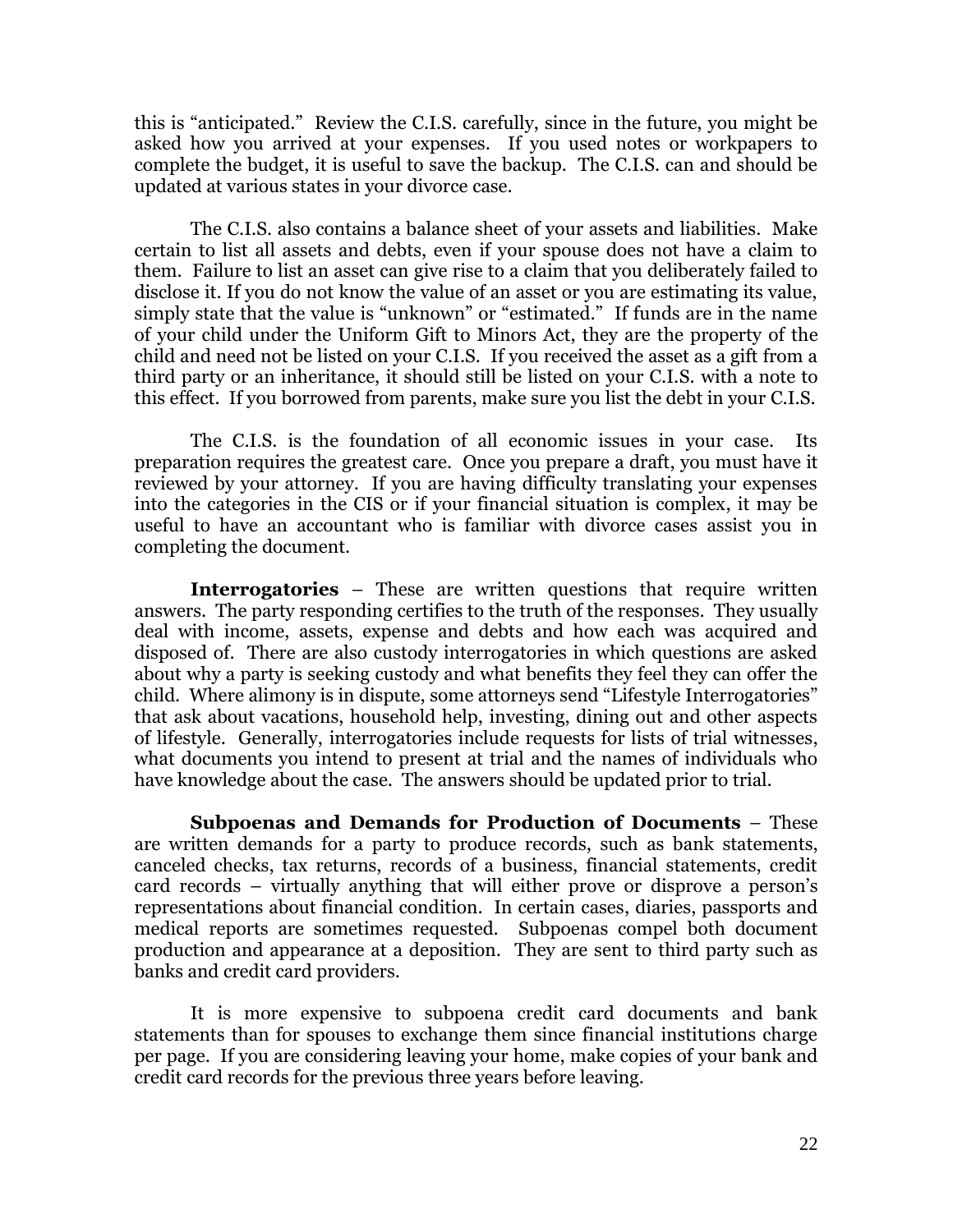**Depositions** – A deposition is testimony taken under oath, usually in an attorney's office. Questions and answers are taken down by a court reporter and bound in a booklet. Any person having information relevant to financial or child related issues can have their deposition taken. These are useful to determine how convincing a witness will be if there is a trial and to having a potential witness commit to a particular version of a story. They are not used in all cases, but tend to be most helpful when custody is in dispute or the documents are incomplete or raise questions.

**Requests for Admissions** – These are demands that a person either admit or deny certain statements. They are used less frequently than other tools of discovery.

You and your attorney will have to decide which tools of discovery are most appropriate for your case based on the information that needs to be obtained. As with every decision in your divorce, you must do a cost-benefit analysis:

# *Do I have all the information I think I need? If not, what is the most I can receive and what is the cost of obtaining the information?*

# **Early Settlement Panel and Mandatory Mediation**

Once you and your attorney have had some time to conduct discovery, the court schedules the case for an **Early Settlement Panel (E.S.P.)**. This is a free, but mandatory, service provided by the courts to assist you in settling your case. The E.S.P. panel is composed of experienced attorneys who devote a substantial portion of their practice to Family Law in the county where your case is filed. The panelists volunteer their time to listen to the facts of your case and make suggestions for settlement. They are familiar with the judges who will hear your case and give you an opportunity to hear suggestions for a fair resolution from people who have no stake in the outcome of your case. Their recommendation is not transmitted to the judge unless the attorneys agree and it is totally nonbinding. However, it represents a well-educated, unbiased judgment and it should be given great consideration. By accepting the recommendation of the panel or some modification on which it is based, you can save a great deal of money in counsel fees. Additionally, you can sometimes get divorced the day you are there for the **E.S.P.**, (although, if your settlement is complicated, your attorney might prefer to wait until you have a formal signed settlement agreement). Whether you get divorced on the day of the E.S.P. or wait for a signed settlement agreement, making a settlement based on the suggestions of the Early Settlement Panel saves anxiety and gives you the opportunity to go forward with your life without the stress, delay and expense of a trial.

The E.S.P. is often the first time you will hear what uninvolved, but experienced, people think is a reasonable solution. Many people do not consider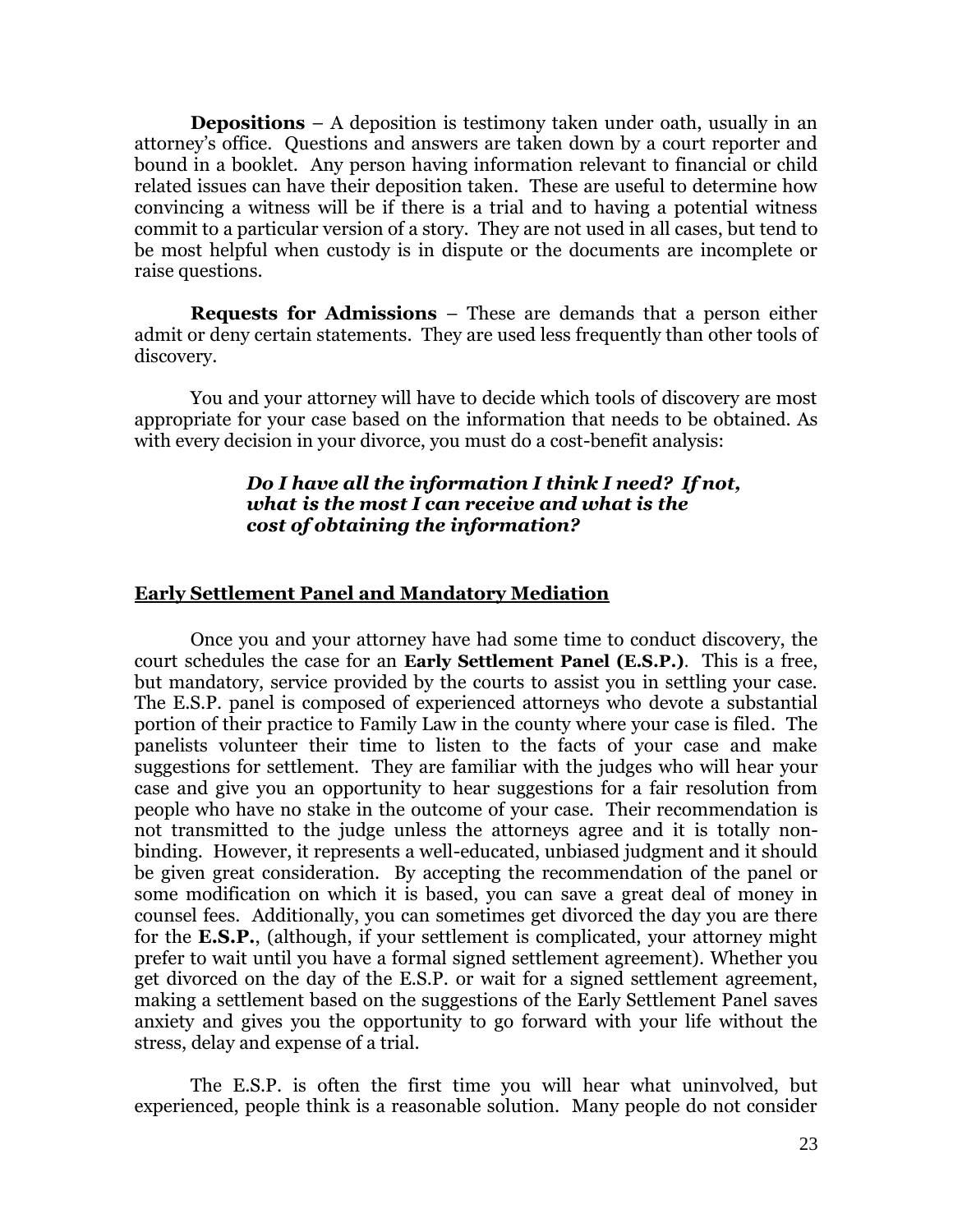the recommendations carefully. Don't make that mistake. The litigation just gets more expensive from that point on.

If the E.S.P. is ineffective in resolving your case, you will be sent to **Mandatory Economic Mediation**. There you, your spouse and your attorneys will meet an attorney or forensic accountant who devotes a substantial portion of his or her practice to Matrimonial Law and has been trained and approved by the Supreme Court of New Jersey as a Family Mediator. You will receive two hours free of charge by the mediator (one of which can be devoted to the mediator's preparation time) and are then, if you continue, responsible to pay the mediator at his or her hourly rate. The Economic Mediation process affords you more time to work on settlement than the E.S.P. In mediation, you and your spouse can agree on a creative resolution that meets your needs, but that a judge may not have the authority to order

If you find one or both of the E.S.P. panelists helpful you might consider selecting them as your economic mediator(s).

#### **The Trial**

If you are unsuccessful in settling your case at the E.S.P., economic mediation, settlement conferences or through divorce mediation, you will have a trial before a judge. You and your spouse and possibly other witnesses will testify and a judge will make a decision on the issues described above. A trial can be a scary and frustrating process for several reasons. It is rare that a trial begins and continues every day until it is concluded. Judges have other responsibilities and your trial is likely to be interrupted by emergencies or the judge's responsibility for other cases. Even after a trial has started, it may be several days or even weeks between trial days. Despite the interruptions, you are paying your attorney (and sometimes your expert) for the time he or she spends waiting. This is very costly. Although judges listen carefully and work very hard to do the right thing, the decisions they make are largely subjective. They come into your life for a few days and are called upon to make decisions that will affect you for a lifetime. Facts that are important to you may not seem important to the judge. Also, judges have an obligation to report testimony that tax fraud has occurred to the prosecutor or U.S. Attorney. If you have been living on untaxed income you might want to consider a resolution of your divorce issues outside of court.

If your case does go to trial, this is what you can expect: The person who is the **Plaintiff** presents his/her case first. Each witness presented is first questioned by the plaintiff's lawyer. This is called **direct testimony** and it is the plaintiff's opportunity to tell his or her story. Once each witness's direct testimony is complete, the **Defendant's** lawyer has the right to **cross-examine** the witness. The purposes of cross-examination are for the defendant to bring out facts from the plaintiff's witnesses that will help the defendant's case and to raise questions about the credibility or recollection of the plaintiff's witnesses. There may then be re-direct and re-cross examination where the lawyers try to clear up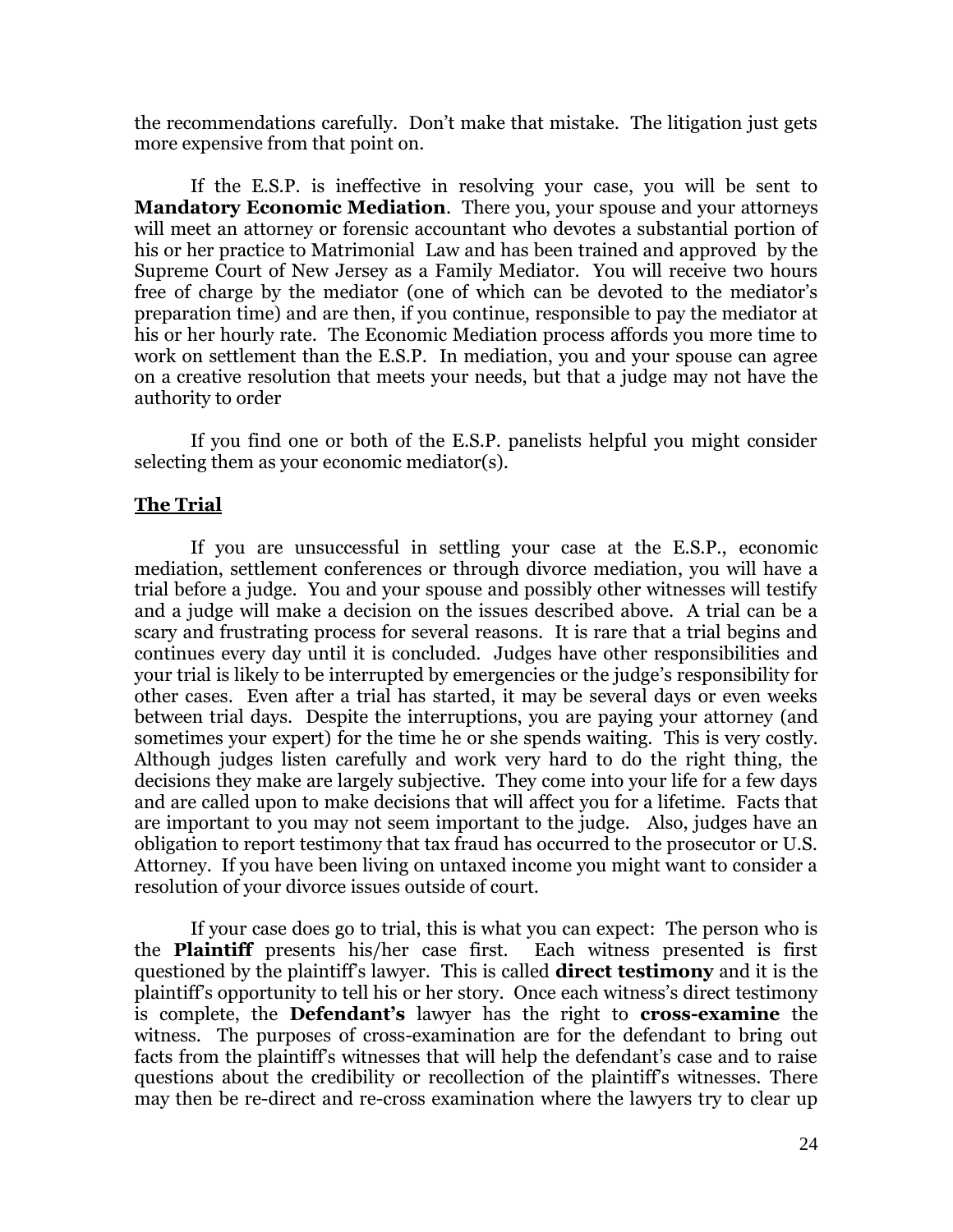areas where the witness's testimony may seem unclear or inconsistent. It is common for a judge to ask questions of the witnesses, as well. After the plaintiff's case is complete, the defendant presents his/her case and the process is repeated. The plaintiff may then present **rebuttal testimony** to respond to new issues raised by the defendant's witnesses. The defendant may also rebut claims raised in the plaintiff's rebuttal. It is important that each witness be prepared both for direct testimony and for what questions might be asked on cross-examination. The entire trial is recorded. In addition to oral testimony, the attorneys may submit documents, such as bank records and credit card records, emails, tape recordings and photographs to help tell the story.

Prior to the testimony beginning, your attorney may submit a trial brief to the court to give the judge an outline of your case and the support for your claims. Some judges allow an oral opening statement by each attorney before the testimony begins.

Divorce cases are tried before a judge, not a jury. The only exception is if there is a claim for damages for injury to one of the parties. This issue may be tried before a jury.

Testimony at the trial is controlled by the New Jersey Rules of Evidence. The purpose of these rules is to make certain that only reliable and relevant evidence is considered by the court. During the questioning of a witness, a lawyer may object to a question on the grounds that it violates one or more of the rules of evidence. If there is an objection, the witness should stop speaking until the judge rules on the objection.

After all the witnesses testify, the judge will usually permit the attorneys to make a final argument, either orally or in writing, sometimes both. The judge then renders a decision. It is rare that a judge makes the decision immediately at the conclusion of the trial. It may take weeks or even months. Once that occurs, the judge or the attorneys prepare a Final Judgment of Divorce which recites the court's rulings on all the issues.

#### **Appeals**

If you disagree with the judge's decision you may appeal. However, the scope of an appeal is very limited and most of the time the decision of the trial judge is sustained. The appellate courts rarely re-examine the factual determinations made by the trial judge. Appeals are successful only where the court finds a misapplication of the law, that the judge made an error in procedure, or abused his or her discretion. "Abuse of discretion" is very difficult to prove. An appeal is also a long and expensive process since you will have to pay for a transcript of whatever proceeding is being appealed and your attorney will have to research legal precedent and file a brief demonstrating that the judge misapplied the law, failed to follow appropriate procedure or abused his discretion.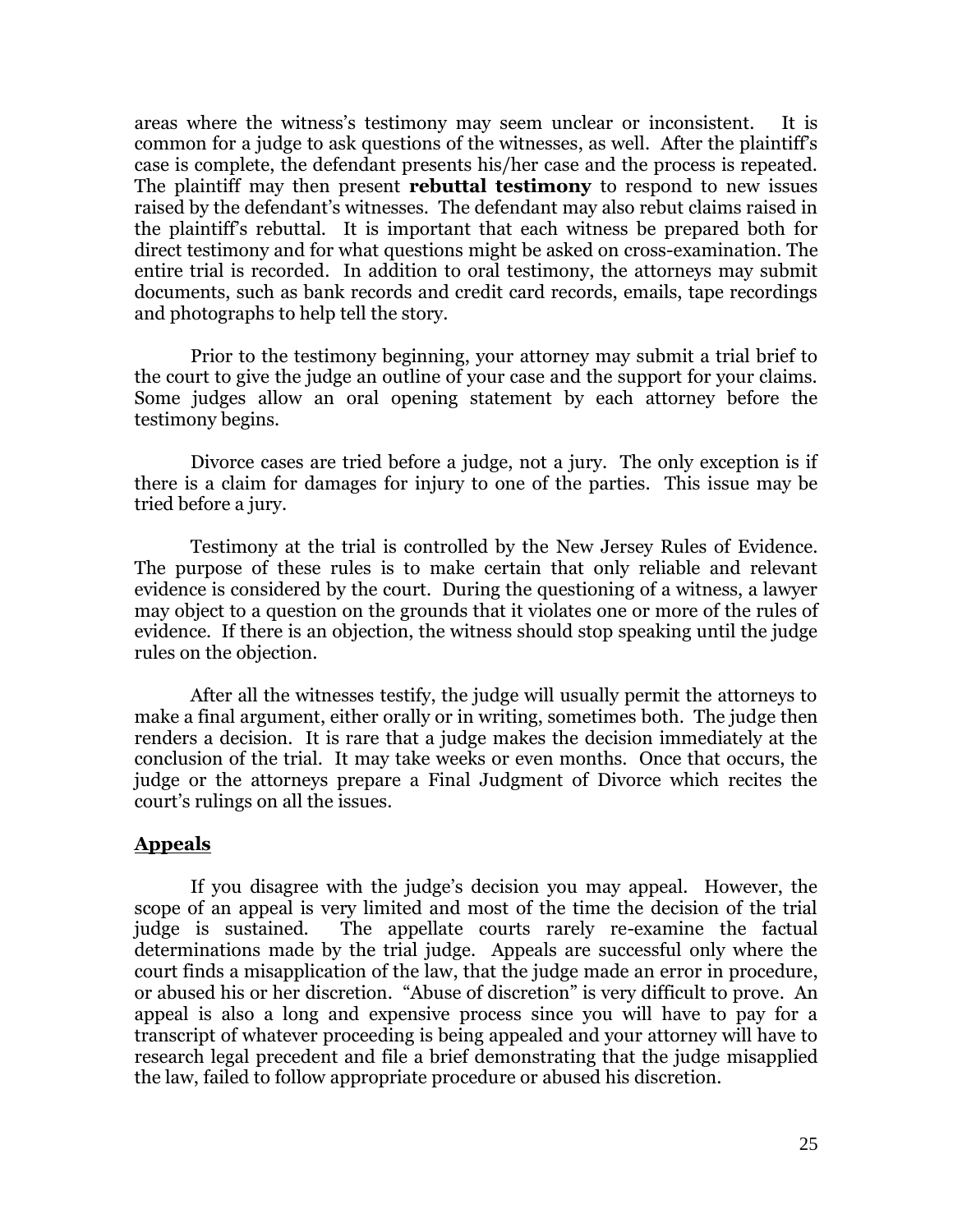If you are unhappy with a judge's ruling and file an appeal, the ruling is not automatically suspended. It is fully enforceable unless you obtain a **"stay."**

You only have the "right" to file appeals of orders that are final on all issues for all parties. This means that if you are unhappy with a temporary order you must obtain the appellate court's permission to file. Also, if a judge rules on most issues in a case, but asks for more information or delays ruling on one issue, the order is not final.

#### **Enforcement and Modification of Agreements and Court Orders**

The signing of an Agreement or entry of a court order does not guarantee that you will get what has been ordered or agreed to. Sometimes people simply refuse to do what they are supposed to do; sometimes despite best intentions they do not have the ability to do so. As a result, courts have the right to enforce and modify agreements.

Enforcement and Modification are the subject of separate applications and usually carry a new fee arrangement with your attorney.

If your spouse is obligated to pay alimony and/or child support or equitable distribution and refuses to do so, you can ask the judge to enforce the Order or Agreement that gives you these rights. This is done by the filing of a Notice of Motion.

If your spouse has failed to pay support or equitable distribution, and the judge finds that your spouse has the ability to comply, the order will be enforced by the court ordering the payment of the delinquent amount within a fixed time or according to a schedule. If payment of alimony or child support is not being made through the courts, the court can order it. The court can also order that an arrest warrant issue if the amounts are not paid according to the schedule.

Generally speaking, alimony and child support are modifiable based upon a **substantial showing of a change in circumstances** of either the payor or the recipient. This cannot be a temporary change. The person who seeks the modification files a motion, often called a **Lepis motion,** and bears the burden of showing a likelihood ("prima facie case") that there has been a change in circumstances before the other party is required to give any information about his or her finances to the court. If the court determines that the person seeking the change has made a "prima facie" showing of a change in circumstances, the court can modify the order. It can also order discovery, litigation fees and a hearing to determine whether the apparent change in circumstances is real, is not temporary and affects the parties' ability to pay or need for support. This can be nearly as time consuming and expensive as the divorce.

Equitable distribution is not modifiable.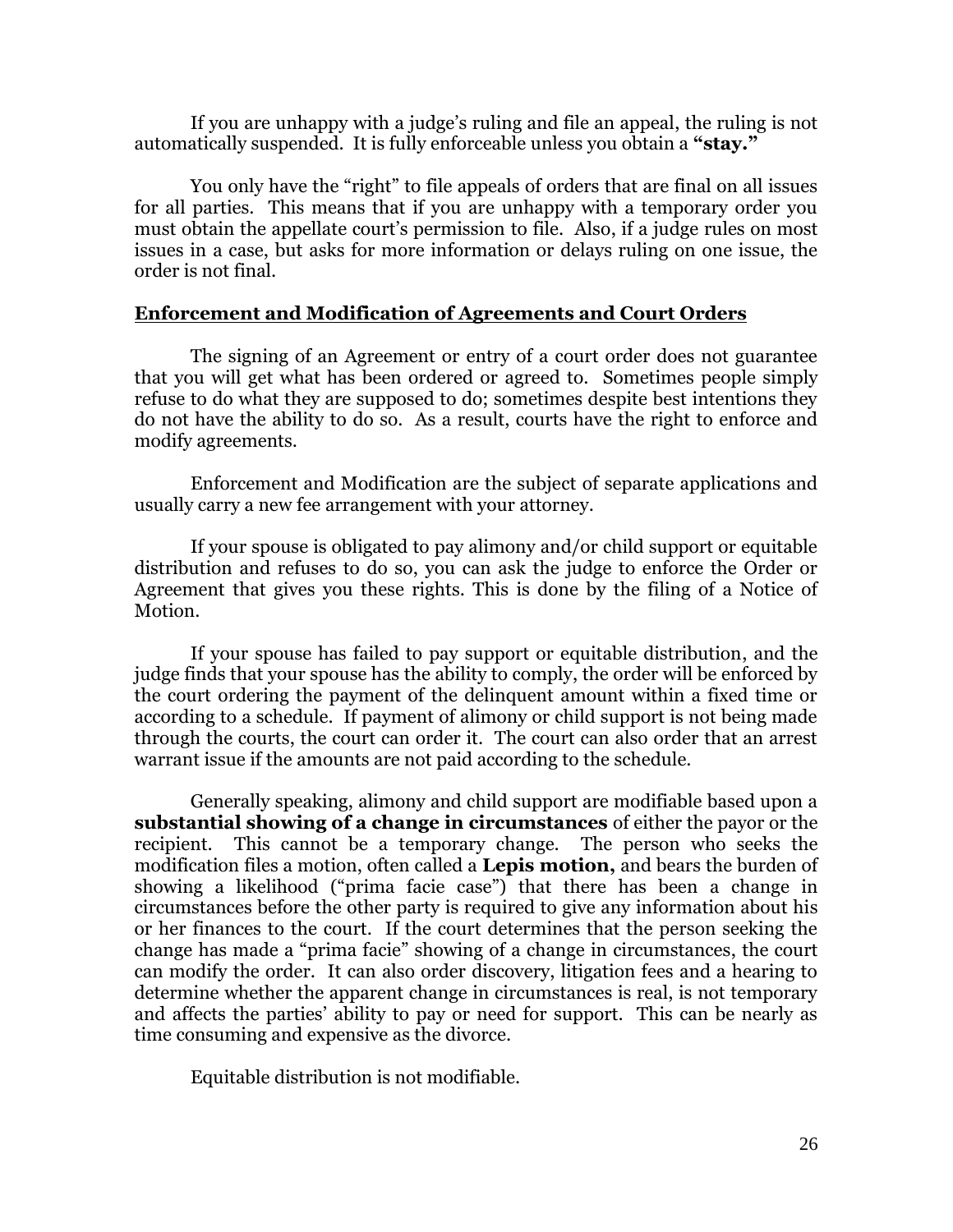If you have been denied time with your children which has been agreed to or ordered by a court, the judge can order compensatory time and even transfer custody in cases where the violation is deliberate and repetitive. The court can also appoint a **Parenting Coordinator** or a **Co-parenting Therapist** if the court finds that the difficulties are related to an inability of you and your spouse to communicate. If your children are reluctant to see you, the court can order joint counseling, or a neutral pick-up location. If there is a concern or an allegation that the children are not safe with one parent or that a parent's conduct at pick up or drop off is inappropriate, there are a few private agencies that can supervise or monitor parenting time. There is also a supervised parenting program at each county courthouse. These tend to be crowded; they are often at inconvenient times and are used as a last resort.

If the court finds that the failure to comply with the order for custody, parenting time or payment obligations was deliberate, it may order that all or part of the attorneys fees you spent to enforce the order be reimbursed to you.

#### **Divorce and Bankruptcy**

Obligations which are **"in the nature of support"** are not **dischargeable in bankruptcy**. In fact, support is an obligation that is given "priority" under the bankruptcy code, which means that it gets paid from the assets of the debtor before other debts which are not secured by a mortgage.

Bankruptcy cases are not heard in the Family Court. They are heard in the Federal Bankruptcy Court. If a bankruptcy action is filed, all other litigation, including the divorce action, is automatically suspended or "stayed." If you need relief from the Family Court, your attorney will have to go into the Bankruptcy Court and seek **"relief from the automatic stay."**

If you and your spouse have joint debts and your spouse discharges the debts in a bankruptcy proceeding, the creditors can pursue claims against you. Agreements you make with your spouse do not necessarily bind your creditors.

If you believe that your spouse may file for bankruptcy protection, you must tell your attorney and would do well to have a consultation with a bankruptcy attorney.

## **MEDIATION ARBITRATION AND COLLBORATIVE LAW**

Mediation, arbitration and collaborative law are all methods of resolving your divorce case outside of the court system. While you still need to file a Complaint and go to court to get your Judgment of Divorce, if you use any of these three approaches, the important decisions are made outside of the court system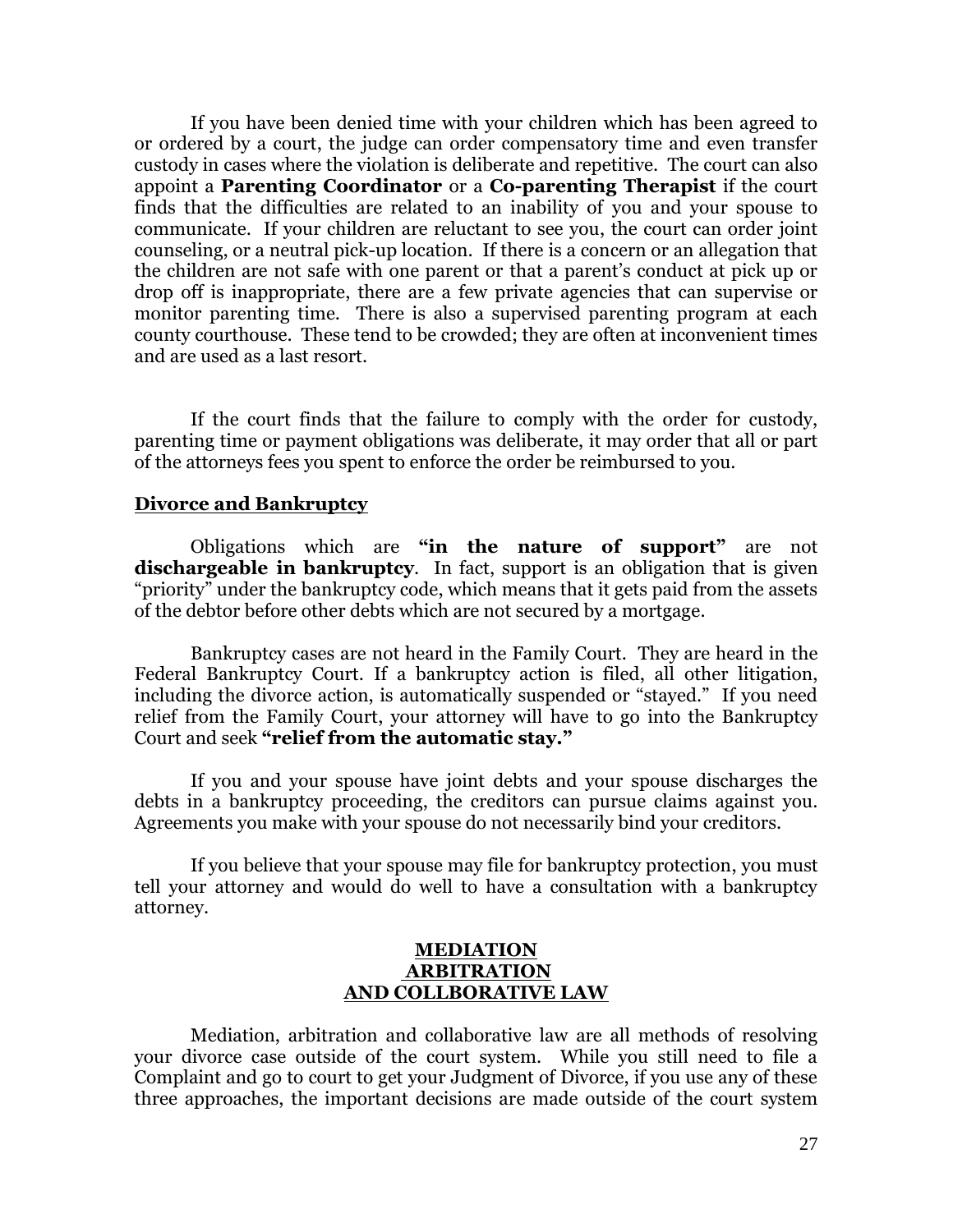and are not subject to many of the bureaucratic frustrations that you may encounter if you go to court.

In **mediation** you will work with a trained mediator to come to agreement with your spouse on the issues on which you disagree. The mediator is neutral and usually both you and your spouse have attorneys. The mediator must be agreed upon by you and your spouse and is paid separately. Usually the fee is split between the spouses. Mediation works well when both sides want to reach a settlement and there is not a large imbalance of psychological power between you and your spouse. Where there is a power imbalance, be sure to have your attorney present for the mediation sessions. The mediator's job is to arrive at an agreement, not to be an advocate for either you or your spouse. Sometimes in mediation you can arrive at creative solutions that could not be ordered by a judge.

You will begin by signing a mediation agreement which will establish the rules of the mediation. It is useful to agree on and commence mediation as early in your case as possible. If you wait until you have already been in court and it has ruled on some issues, you and your spouse may have fewer resources (financial and otherwise) to craft a settlement. Also, going to court creates a win-lose mentality and allows people to be driven by anger. A mediator can help you narrow the issues in dispute and create a list of what you will need to resolve the more difficult issues.

While some mediators believe that all the options for settlement should be generated by you and your spouse, others are more pro-active. When you interview mediators or discuss mediators with your attorney, think about which approach is most likely to be effective in your situation and in light of the fact that you may be unfamiliar with the law and what remedies may be available to you. Ask around to see if your acquaintances who are divorced worked with a mediator they found helpful. If you reach an agreement, it will be memorialized by the mediator in a document called a **Memorandum of Understanding.** One of the attorneys will then prepare a formal Property Settlement Agreement.

In **Arbitration**, rather than reaching an agreement, the arbitrator makes a decision, much as a judge would do. Both parties are represented by attorneys and the arbitrator listens to testimony and reviews documents which the attorneys submit as exhibits. You and your spouse will receive a written document called an **Arbitration Award.** Prior to beginning the arbitration, you and your spouse will agree on whether it is binding or non-binding. Binding arbitration is essentially the final decision. Rights to appeal if you are dissatisfied with the arbitrator's ruling are very limited. Among the advantages to arbitration are that you are not subject to the interruptions that judges suffer during the court day and that the arbitration sessions can be scheduled at the convenience of you, your spouse, the attorneys and the arbitrator. Some of the formality of a trial is relaxed. Matrimonial attorneys who serve as arbitrators often have more experience in matrimonial law than the judges who are assigned to hear Family Court cases.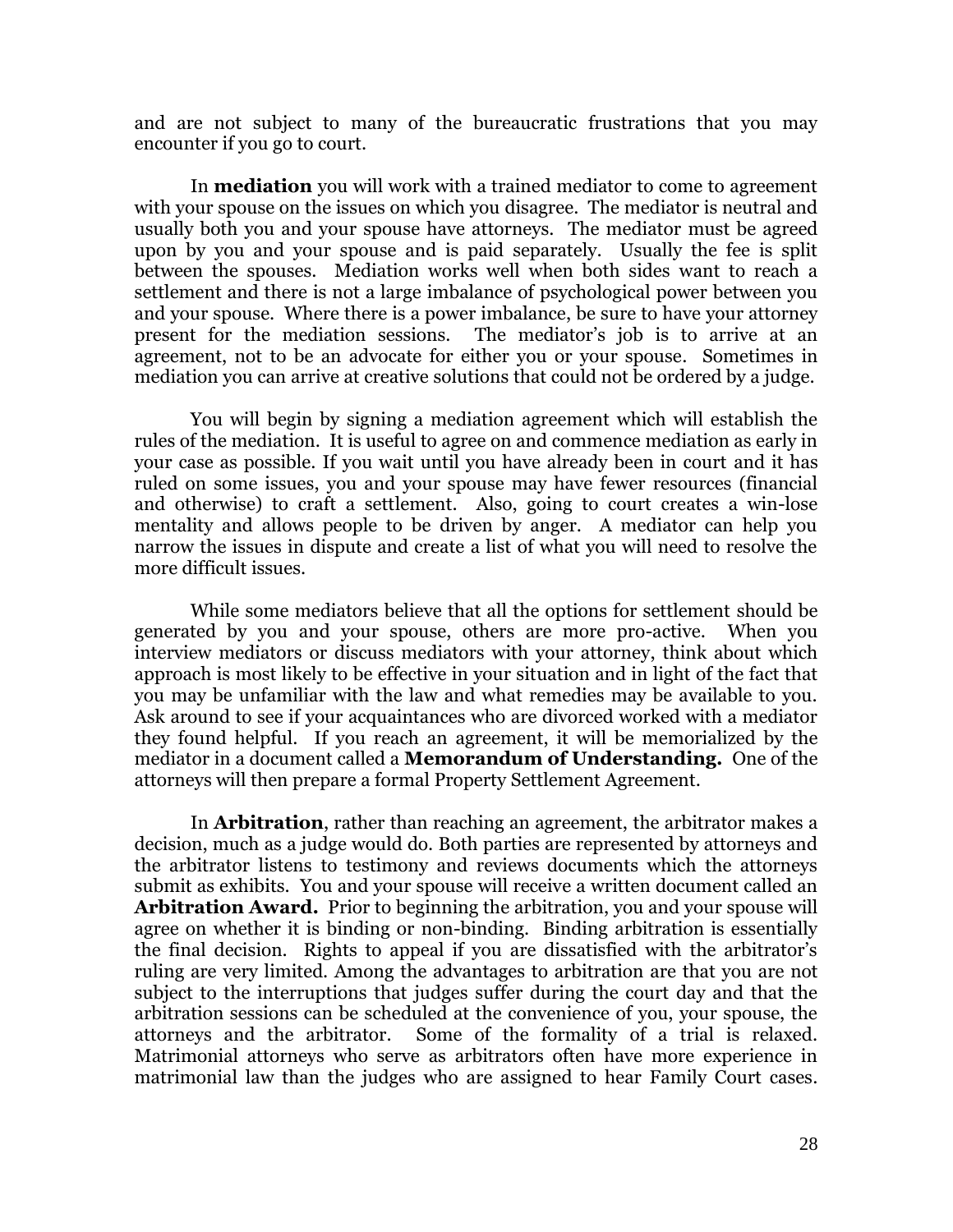While you do not pay judges for their time in hearing your case, you will have to pay the arbitrator.

If you have filed for divorce and then decide to go to arbitration, the court can now place your case on the "Arbitration Track" so that you are not required to appear for regular scheduling conferences for at least a year. Another option is to begin arbitration when you and your spouse agree that you will be divorcing, but before either files anything in court.

Sometimes people start a divorce because they believe it is important to set a **"cut-off date"** for equitable distribution. This way, if the case takes a long time, assets acquired after the cut-off date, but during the divorce are not shared. Most experienced lawyers when they enter mediation or arbitration will agree on a cutoff date.

Collaborative law is a relatively new approach to resolving matrimonial disputes. In it, the attorneys, spouses and collaborative law facilitator attempt to reach an agreement that best serves the family. This process employs specialists, such as financial planners, mortgage specialists and even communication coaches to assist the family in developing a plan for the children and their economic life after divorce. It is intended to be completely non-adversarial. Formal tools of discovery, such as interrogatories and depositions often are not used. Since Collaborative Law professionals are specially trained, if you are interested in this approach, it is important to determine whether your attorney has the necessary training.

In a Collaborative Law matter, the lawyers sign an agreement that under no circumstances will they participate in litigation on behalf of one of the clients. This means that if the process is not successful, you will need to go to another lawyer to have your case tried or settled.

Since judges may have an obligation to report perceptions of tax fraud to the IRS, people who have potential tax problems and cannot reach a settlement sometimes use one of these three methods of **Alternate Dispute Resolution.**

#### **DOMESTIC VIOLENCE**

The Family Court is also the forum for spouses and people who are, or were, in a dating relationship with an abuser to seek protection from domestic violence. **Domestic Violence** is a broad term and includes assault, harassment, terroristic threats, stalking, criminal restraint, kidnapping, false imprisonment, trespass, burglary, lewdness, criminal mischief, criminal trespass and homicide, as each of these terms is defined in the criminal statute. A domestic violence proceeding is a separate proceeding begun by the filing of a Domestic Violence Complaint. Initially, either a Family Court judge or a Municipal Court judge hears the complaint and decides whether to issue a **Temporary Restraining Order**. A hearing is then scheduled before a Family Court judge within ten days of the date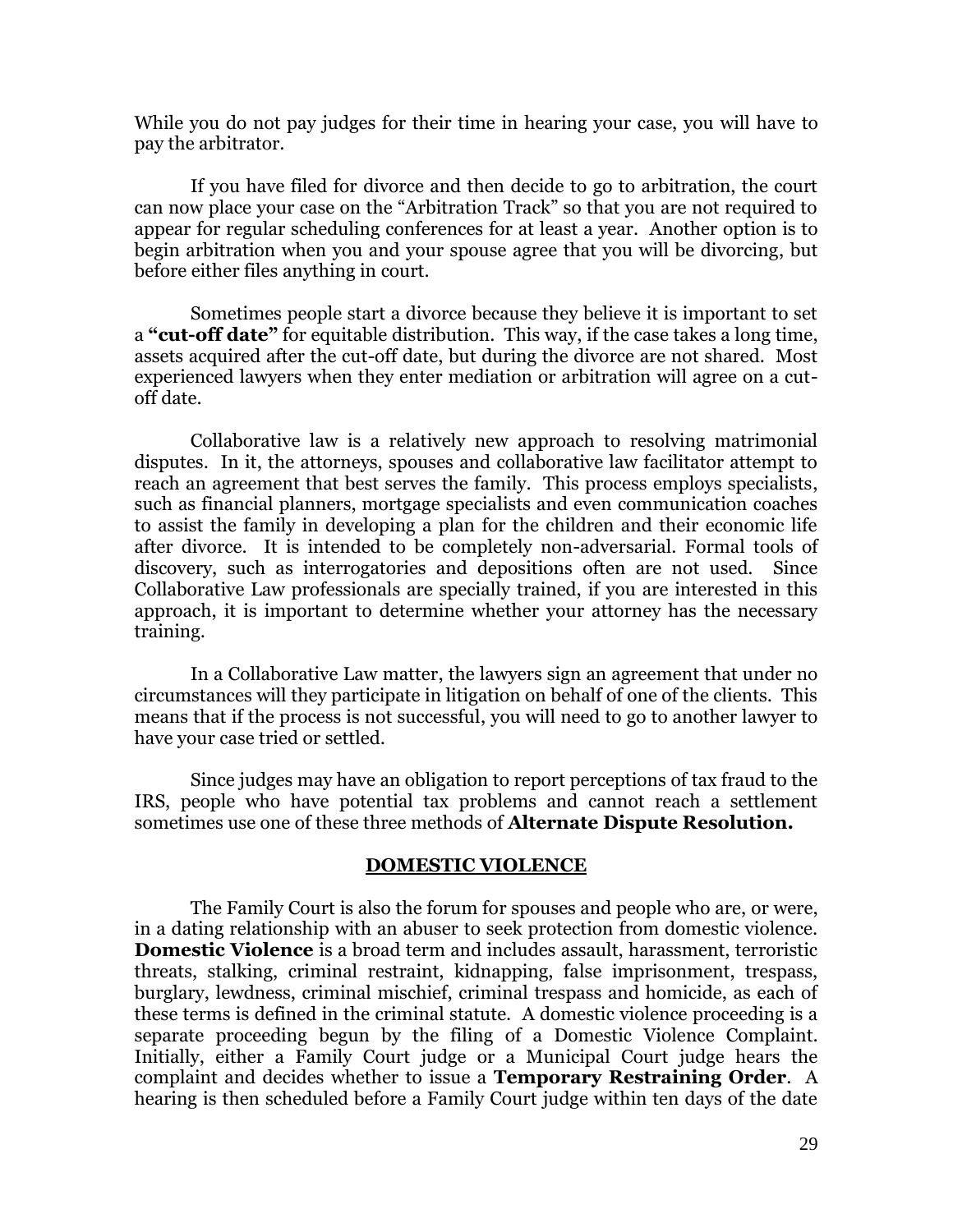the Complaint is filed to decide whether the temporary order should become a **Final Restraining Order**. In this hearing, a judge will hear live testimony and witnesses are subject to cross examination.

In a domestic violence proceeding, judges can order:

- that a person be ejected from his or her home and restrained from returning
- that he or she be restrained from contacting the complaining party and other friends and relatives
- that one parent have custody of the children
- that access to children be limited or scheduled
- that interim support and bills be paid
- that damages be paid for injuries one party inflicts on the other
- that the perpetrator pay the victim's counsel fees for the domestic violence proceeding
- That any guns in the house be surrendered to the police, even if they are licensed

In hearing these complaints, judges focus on the specific act in the complaint. Prior acts of domestic violence are relevant only if the act in the complaint is determined to be domestic violence. A judge will not issue a restraining order simply based on a generalized fear that your spouse will behave violently.

Generally, although not always, a judge will decline to issue an order removing someone from his or her home unless there is some kind of physical violence. A minor incident which may stem from an argument in which there are no injuries usually will not result in an order restraining a party from the home. Judges are mindful that some people will file a Domestic Violence Complaint to try to gain an advantage such as possession of the house or custody of the children, in a divorce case which has been filed or will be filed soon. Before filing a Complaint for Domestic Violence, it is helpful to speak to an attorney about the likelihood of success and what facts should be emphasized in the written complaint and the testimony. Unsuccessful domestic violence complaints give the other side psychological power.

If you are injured by an act of domestic violence, it is important to file your complaint as soon as possible. You should also see a medical professional and take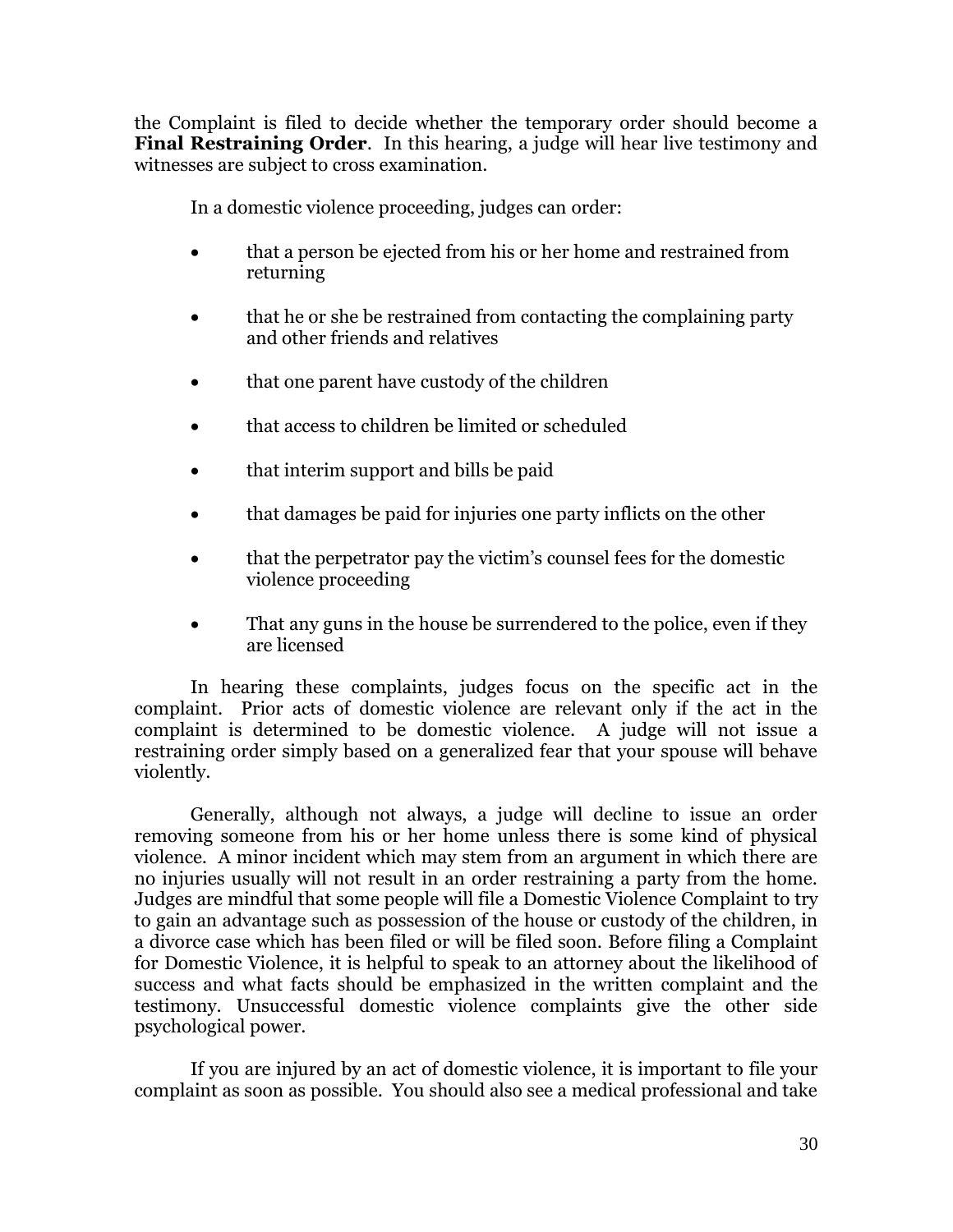photographs to document your injuries and any damage to property. The longer you wait to file your complaint, the less seriously a judge is likely to take your claim. If you leave the home out of fear, don't return until after you have seen the judge.

The issuance of a restraining order can have a long term negative impact. A licensed professional could lose his or her license. You could be prevented from holding a position that requires a clean criminal record. You could be prevented from obtaining a license for a firearm. For these reasons, it is rarely a good idea to consent to the issuance of a Final Restraining Order, even if you have done the act alleged.

If such an order, even a temporary one, is issued against you **do not attempt to contact your spouse** or have anyone do so on your behalf – even if you want to apologize or try to convince your spouse to reconcile. That will be viewed as a violation of the order and treated as a criminal action.

If such an order is entered, you will be given a brief opportunity to go to your home with a police officer to retrieve necessary clothing and toiletries. This is not intended to be an opportunity to get all the things that you want to retain in the divorce. Still, use all the time afforded to you.

If a temporary restraining order is entered against you which you believe is unjustified, your natural inclination may be to get into court as quickly as possible. It may be better to wait and get the transcript of what your spouse said that resulted in the restraining order being entered. Consult with counsel immediately to see if your attorney can negotiate an agreement for you to see your children if that is not already part of the order.

An alternative to the issuance of a Domestic Violence Restraining Order is for the parties to agree to a **"civil restraining order"** and dismiss the domestic violence action. If there is a divorce proceeding already filed, this is done by the parties reaching an agreement and filing it as a **consent order** in that case. If there is no divorce pending, one can be filed. Another alternative is for one of the parties to file a complaint for support or custody and to then file the consent order in that proceeding. A civil restraining order does not have the force of a domestic violence restraining order in that a violation will not lead to arrest or criminal sanctions. If the evidence on which the temporary restraining order is weak and you are planning or willing to leave the home anyway, agreeing to a civil restraining order may enable you to gain concessions on economic issue and even custody in return for staying out of the home. Lawyers can draft these civil orders in a neutral manner so that it does not appear that anyone is at fault. When civil orders are entered, the Domestic Violence action is dismissed.

If you have filed a domestic violence action and agree to dismiss a domestic violence and enter into civil restraints, you are not precluded from filing another complaint if another act of violence occurs.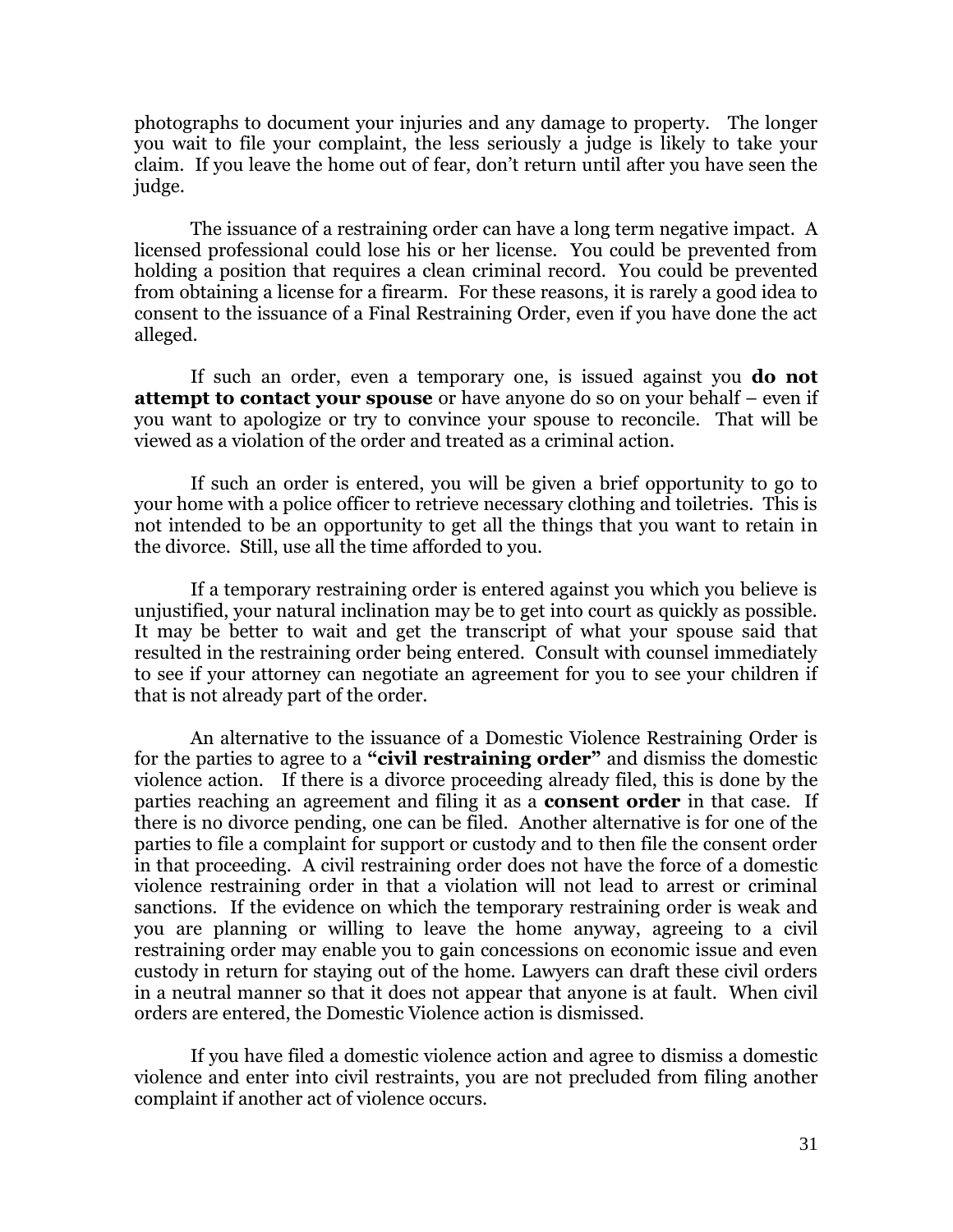In addition to granting a restraining order, a judge in a domestic violence proceeding can enter orders for custody, support and even order the perpetrator to pay damages for injuries inflicted on the victim. Since a domestic violence hearing is a **"summary proceeding"** and judges generally have a full calendar, it may be prudent to defer claims for money to the divorce action. This is something you should discuss with your attorney.

#### **SAME SEX RELATIONSHIPS AND CIVIL UNIONS**

Same-sex marriage was legalized in New Jersey in 2013, and in 2015, the Supreme Court of the United States issued a landmark decision legalizing samesex marriage across the country. All fifty states, along with United States territories, must recognize validly-performed same-sex marriages, and issue marriage licenses to same-sex couples. As a result, same-sex married couples across the country are to be afforded the same rights as heterosexual couples, in both marriage and divorce.

#### **UNMARRIED COHABITANTS**

Unmarried cohabitants who have not entered into a civil union do not have the right to share in assets acquired by the other party during the period that they live together. Also, under a recent amendment to the **Statute of Frauds**, unmarried cohabitants do not have a claim for support unless they enter into a written agreement.

#### **INTERSTATE AND INTERNATIONAL ISSUES**

As our society becomes more mobile, courts face increasing numbers of cases where parents live in separate states and even separate countries. There can be differences among the states on issues, such as a parent's responsibility to share in the costs of college and child support. Specific statutes govern interstate support and custody disputes: the Uniform Child Custody Jurisdiction and Enforcement Act **(U.C.C.J.E.A)** in the case of custody, and the Uniform Interstate Family Support Act **(U.I.F.S.A.)** in the case of alimony and child support. If a child is moved to another state without your permission or the permission of the court, there are compacts between the states to facilitate the child's return and to impose punishment upon the abductor. If you know at the time of your divorce that you or your spouse is likely to move to another state, or you wish to do so, it is important to discuss these laws with your attorney and to choose an attorney who has handled these issues.

Similarly, from time to time, international custody disputes arise. A parent having custody receives permission to move to another country for a new job. Children are abducted. A parent is in the military stationed abroad. There are Federal protections for people in the armed services. There are international agreements to which certain countries subscribe. Nevertheless, these cases are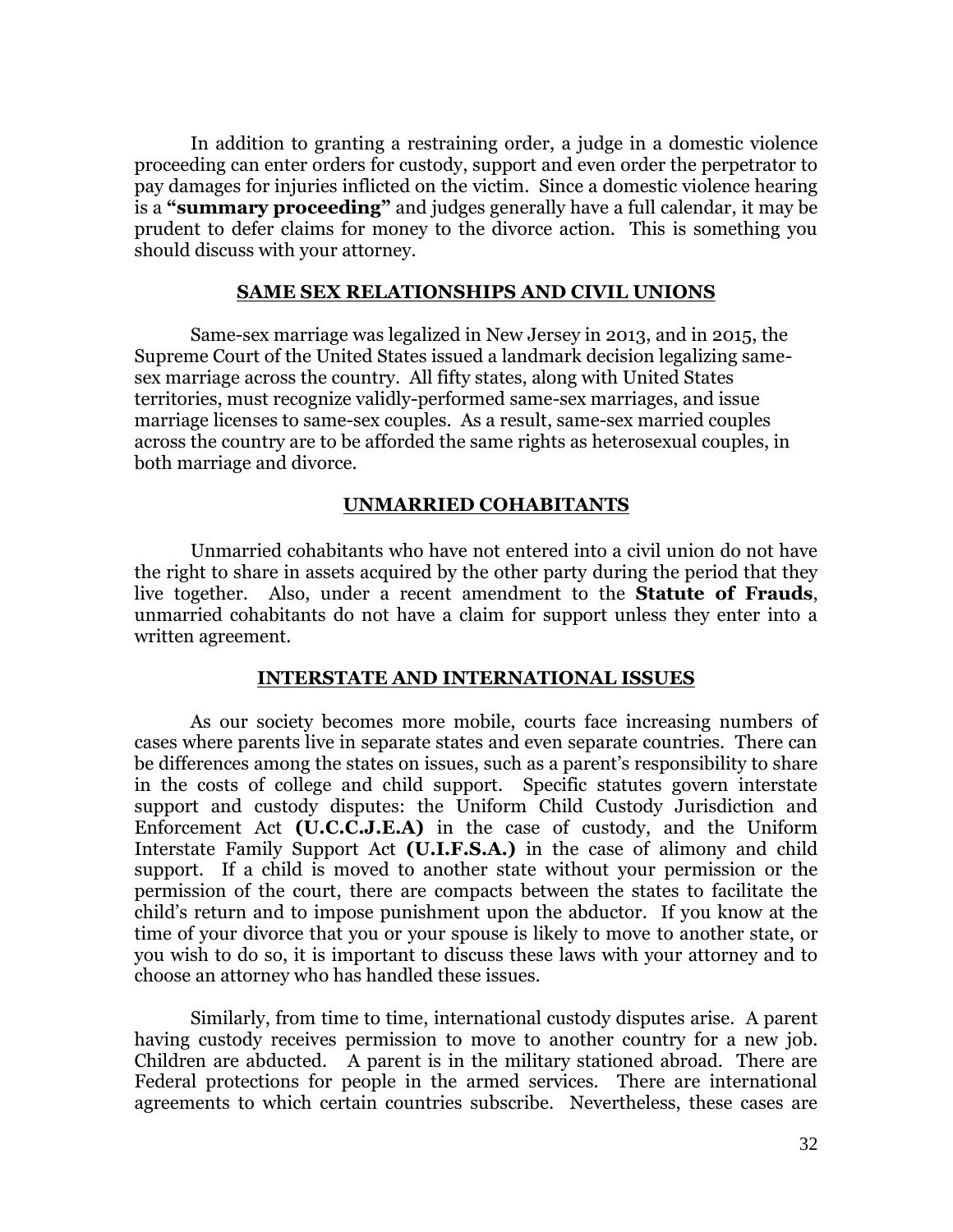difficult. Even more difficult are those cases where the country to which the child is abducted does not subscribe to international treaties. International custody litigation requires the knowledge and skill of an expert attorney who has handled other such cases and has contacts in the international community.

# **TIPS FOR ASSISTING YOUR ATTORNEY AND SURVIVING YOUR DIVORCE**

1. Make your attorney aware of any history or domestic violence and/or alcoholism, drug abuse or criminal convictions.

2. Write down any questions you may have so that when you call your attorney you can address more than one issue at a time.

3. Leave specific messages with the attorney's secretary or paralegal.

4. Ask if your attorney is comfortable communicating by email. If so, consider utilizing this method of communication. It gives you the opportunity to re-read responses and gives the attorney flexibility in providing you with answers to your questions when he or she is available to address them. That said, be considerate of your attorney's privacy and non-business time. If your attorney does not have "down time" his or her productivity and creativity will not be at their best. *Do not use email to communicate with your attorney if your spouse has access to your email account!*

5. Provide as much information as possible to your attorney in writing.

6. Keep copies of every document you send to your attorney or your spouse.

7. Organize bills for which you are seeking payment or reimbursement. Make a list of creditors, amounts and attach copies of bills and checks that you have paid for which you are seeking reimbursement.

Make copies of all financial data in the home and on the family computer, including tax returns, brokerage statements, bills, credit card statements, bank account numbers, insurance policies, financial statements, business records, etc.

9. If your spouse keeps large sums of cash or bearer bonds in the home, take photographs with the serial numbers visible. Use the date stamp function on your camera.

10. If bills are paid or recorded by computer in a system such as Quicken, obtain a printout of as many months as possible.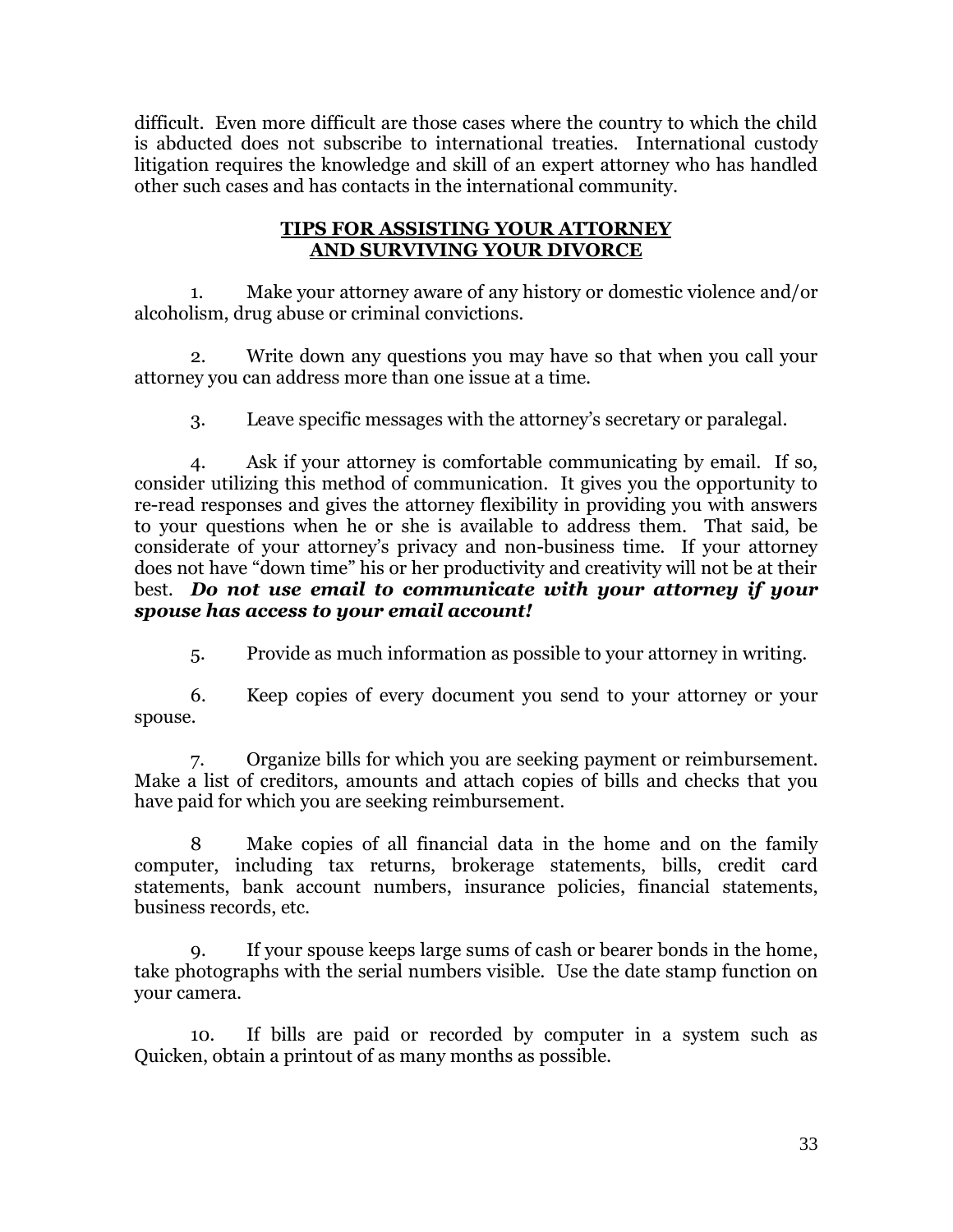11. If you believe that your spouse has tampered with your computer, hacked into your email account, diverted your telephone calls to his or her phone, placed a GPS tracking device on your car, or in any other way violated your privacy, notify your attorney immediately.

13. Retain any emails and/or text messages between you and your spouse that are threatening or in any way relate to your case. If you go to court for a domestic violence hearing and want to use those messages, make sure they are printed and photocopied. There is an "app" called Tansee that enables you to print full conversations in a way that is easy for a judge to read.

14. If there is information on a computer or account to which you do not have access which you believe will be important for your case, notify your attorney immediately.

15. Be very careful about what you say and how you say it in emails to your spouse and third parties. You should assume that your email communications will be produced in a court document.

16. If possible, secure a password protected email account.

17. Do not hack into your spouse's password protected email account.

18. Avoid websites with sexually explicit material or which invite adulterous activity. While the grounds for divorce are irrelevant to economic issues, Judges are human beings and draw conclusions which could harm your custody claim.

19. Think twice about posting anything on social networking sites, particularly photos or posts about your significant other or your spouse.

20. Remember, your attorney is not your therapist. You have a right to expect your attorney to be empathic, but not to be your sounding board. You are paying for your attorney's time and it should be used as efficiently as possible. Your attorney may also have to tell you things you would rather not hear. It is usually helpful when going through an event as traumatic as divorce to consult a therapist who will be there just to help you with the emotional aspects of this life changing event.

21. If, after meeting with an attorney your spouse suddenly proposes reconciliation, consider the possibility that he or she may wish to buy time to manipulate finances. You may want to insist that the reconciliation be governed by a written agreement which gives you full access to family finances. If your spouse is unwilling to be open about finances, it does not portend well for a reconciliation.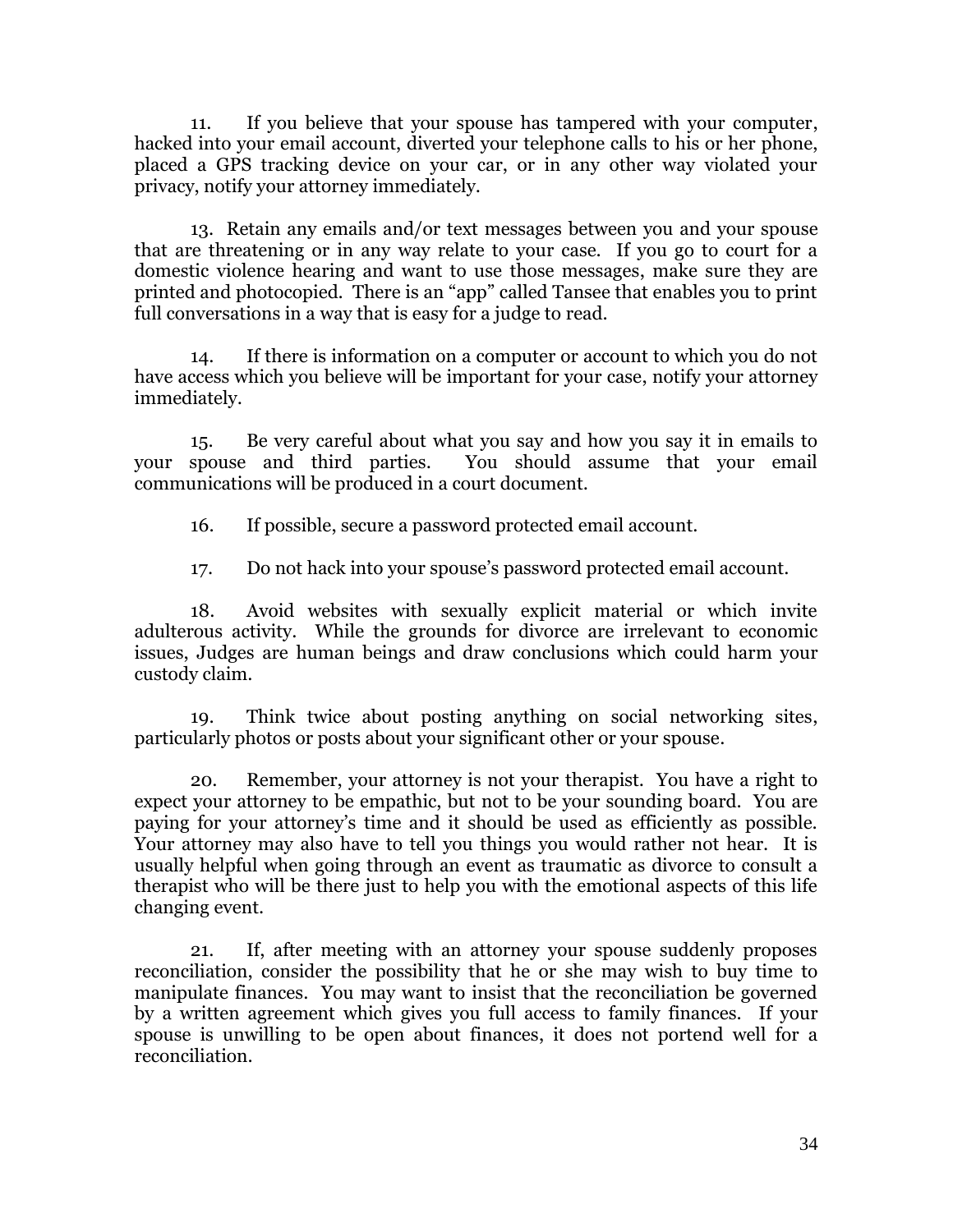22. If you are represented by an attorney, do not call the judge's law clerk or the other attorney.

23. Take care of yourself physically and emotionally. Take time for yourself and do something you enjoy. No one can be at his or her best without some respite. Divorce can be an emotionally depleting experience. While it is in progress, your other obligations are still there. Thus, it is more important than ever that you listen to your body. It is not self indulgent!

# **A FINAL WORD**

This booklet is not intended to be a legal document or treatise. It is far from complete and is not the final word on any topic it addresses. It is intended only to give you a compass to help you navigate the divorce process. All positions you take and decisions you make should be discussed with your attorney.

# **FOR A CONSULTATION CONTACT**

# **PARAS APY& REISS 723-219-9000 familylaw@parasapyreiss.com**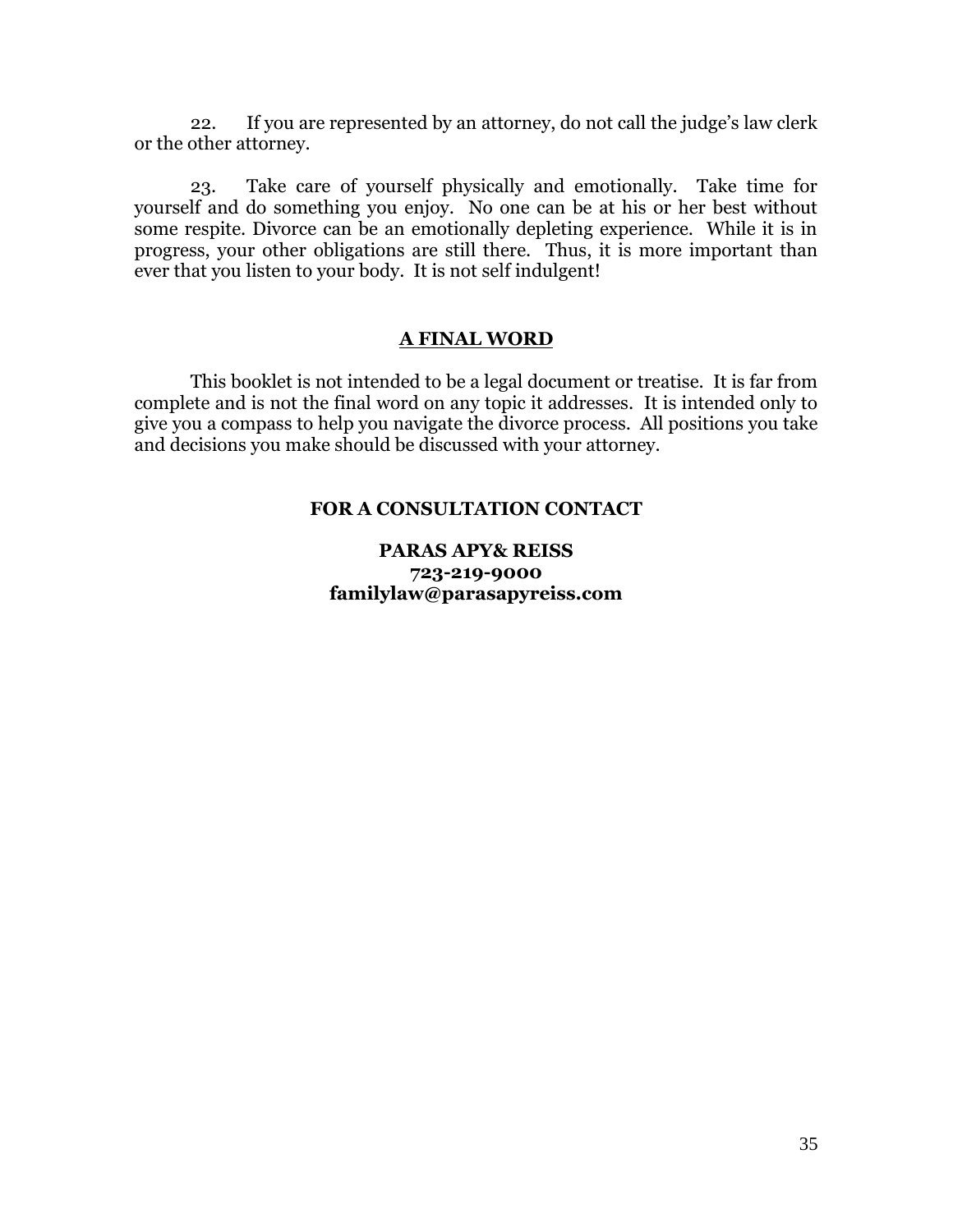# **GLOSSARY OF DIVORCE TERMS**

**Actuary:** A financial professional who calculates the value of money over time.

**Admission (Request/Demand for)**: Documents sent by one party to another demanding that the receiving party admit or deny certain statements. Part of the discovery process.

**Alimony**: Financial support paid by one spouse to another. There are four types of alimony: open durational alimony, limited duration alimony, rehabilitative alimony, and reimbursement alimony.

**Open durational alimony:** Alimony that does then have a fixed termination date, usually reserved for marriages longer that twenty years.

**Limited duration Alimony**: Alimony paid for a fixed period of time. Most often paid in cases where there was a short or intermediate length marriage.

**Rehabilitative Alimony**: Alimony, paid for a period of time, designed to allow one spouse to gain education or skills which will enable that person to enter the workforce.

**Reimbursement Alimony**: Alimony designed to reimburse one spouse for supporting another through education and training which led to a career.

**Appeal**: Review of a trial court decision by a higher court. In New Jersey, appeals are heard by the Appellate Division.

**Interlocutory appeal**: An appeal of a trial court ruling before the trial has concluded.

**Stay:** A temporary judicial action providing that an order will not be enforced pending the outcome of an appeal or bankruptcy

**Appellate Division**: The appeals court in the state of New Jersey. Hears and decides appeals of motions and judgments of the Superior Court, including those related to divorce cases.

**Alternate Dispute Resolution (ADR)**: The processes by which a case or conflict may be resolved without resort to trial or other litigious means. Generally done without direct intervention by a Court. Forms of ADR include arbitration, mediation, and collaborative law. See Arbitration, Mediation, and Collaborative Law.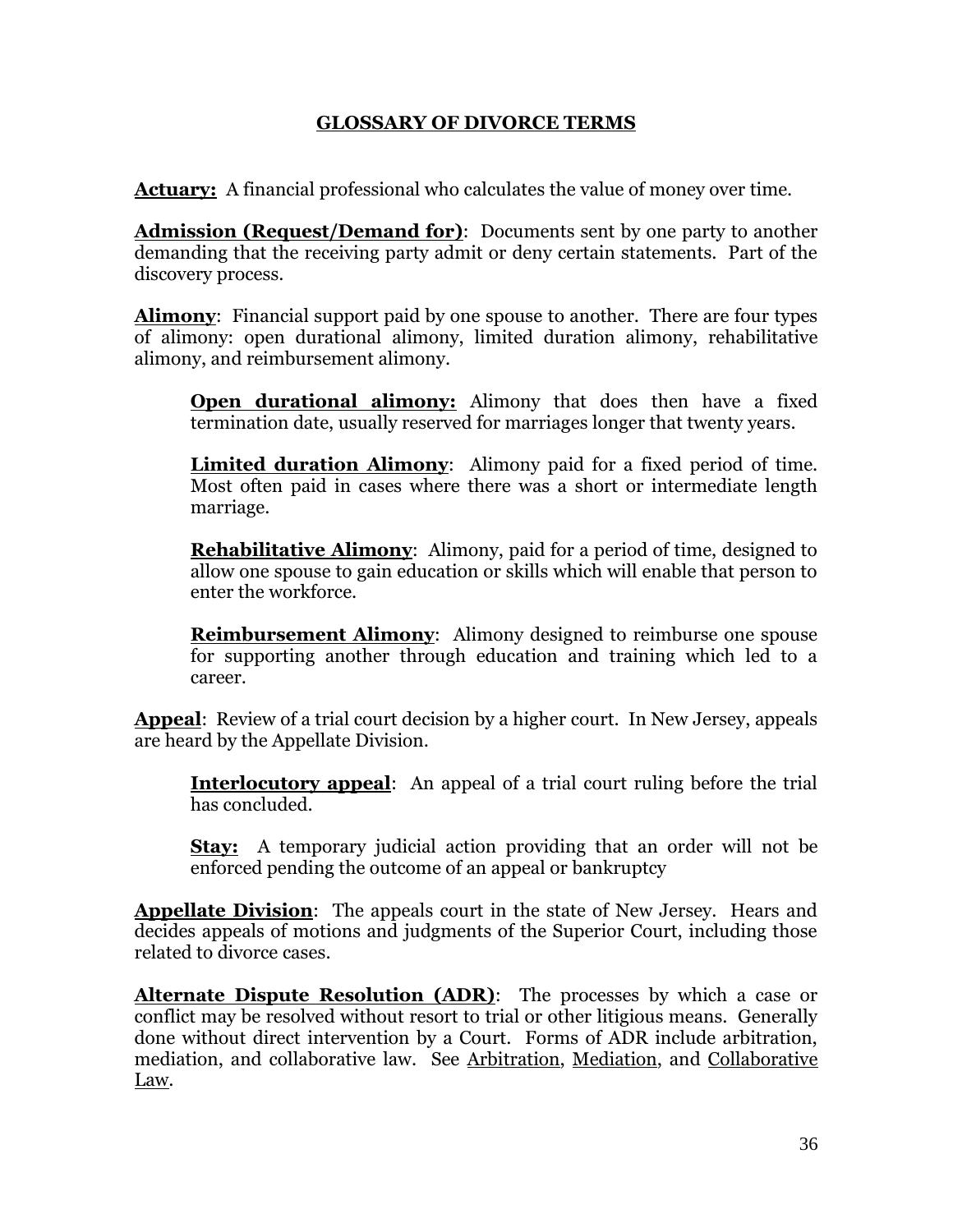**Answer (Answer to Complaint):** The response to the Complaint for Divorce. Addresses the allegations set forth in the Complaint. Must be filed within 35 days of receiving the Complaint. May also be accompanied by Counterclaims. See Counterclaim.

**Annuity:** A financial instrument designed to generate a specific income stream at a future time.

**Annulment:** A Judgment of the court declaring a marriage void from its inception due to fraud or other very limited and specific reasons. It is unrelated to a religious annulment and is not necessary in order to obtain a religious annulment.

**Appraisal:** Engaging in the assessment of the value of an item. Often refers to real property. In divorce matters, appraisers may be considered experts. See Experts.

**Arbitration:** A binding legal process in which disputes are resolved by a neutral third party. Parties may present evidence to the arbitrator and are generally bound by the arbitrator's decision. May be entered into voluntarily or by court order.

**Automatic Stay:** A legal mechanism which suspends any other legal proceedings, including a divorce action, upon the filing of a bankruptcy action. If a spouse needs relief from the Family Court after a bankruptcy action is filed, he/she must go into Federal Bankruptcy Court and seek "relief from the automatic stay."

**Bankruptcy:** A legal mechanism that allows a debtor to be freed from (discharge) or pay a lesser portion of his/her obligations. Obligations "in the nature" of alimony and child support are not dischargeable in bankruptcy. Bankruptcy requests are filed in Federal Court. The filing of a bankruptcy case automatically suspends the divorce proceeding.

**Bed and Board**: A separation wherein the parties are still considered legally married, but all of the economic issues relating to the separation have been resolved. In some cases this will allow a spouse to remain on a medical insurance plan. If you are divorced from bed and board, you cannot remarry.

**Blue Ribbon Panel**: A term generally used to describe a group of exceptional attorneys appointed to use their expertise to issue findings or recommendations to the parties and their attorneys.

**Business Valuation**: Estimates the financial value of a business and/or the owner's interest in a business. Is used to value a business as an asset for equitable distribution. Usually conducted by forensic accountants. See Experts.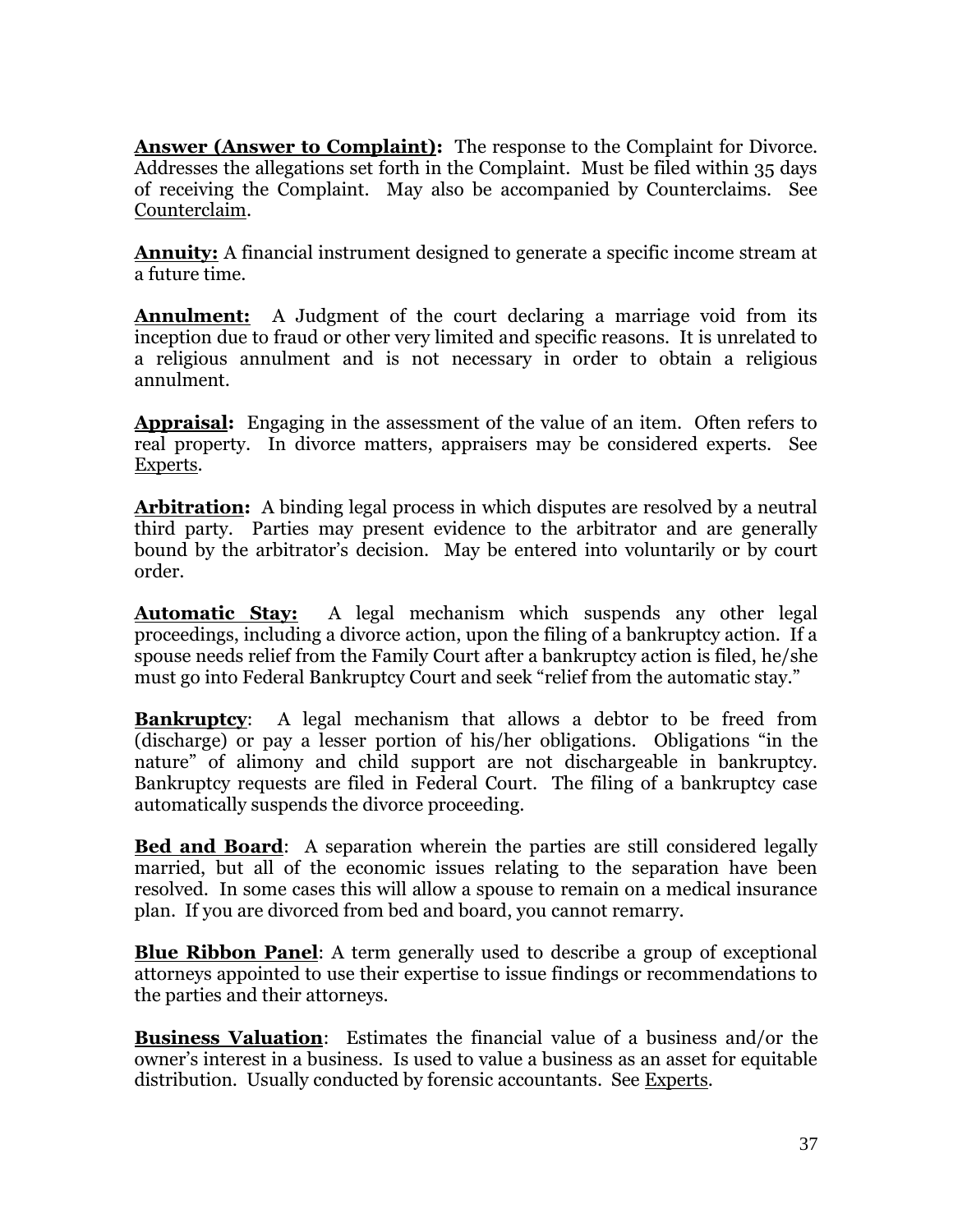**Callahan trust**: A way to resolve issues surrounding nontransferable or restricted stock options. The stock is placed in a constructive Callahan Trust and allows the party who owns the stock to hold the stock for the benefit of the other party. The holding party must employ the stock in the Callahan trust as per the instructions of the other party.

**Capital Gains Taxes:** Taxes paid upon sale of an asset based upon the increase in value of the asset from the time of acquisition until the time of sale after deducting certain expenses related to the asset.

**Case Information Statement**: A document providing the Court with relevant information about the parties' financial circumstances and their marital and current lifestyles. It gives the Court a snapshot of the parties' incomes, expenses, assets, and debts. It must be filed with the Court soon after the filing of the Complaint and Answer. It is a helpful tool for the Court in the calculation of alimony and child support.

**Case law**: Reported decisions by trial-level and appellate-level courts. Case law guides the Court in decision-making processes. It may be binding, persuasive, or non-binding.

**Case Management Conference**: A meeting at the Courthouse with the judge, scheduled shortly after the filing of the Complaint, Answer, and Counterclaim. The judge and attorneys discuss the issues in dispute. Case management orders issued at these conferences may set forth a timeframe for the eventual resolution of the matter.

**Certification:** A document that accompanies request for action from the court such as a Notice of Motion or Order to Show Cause. The document states the facts on which the person seeking action from the court relies. The person who states the facts signs a statement at the end of the document certifying that the facts in the document are true.

**Child support**: Financial support paid by one spouse to the spouse with primary custody of the children. Child support is for the benefit of the children and belongs to the children; generally paid until a child is emancipated.

**Child Support Guidelines**: These guidelines govern the amount of child support to be paid by the Parent of Alternate Residence to the Parent of Primary Residence. Used in establishing or modifying a child support award. Accounts for parental income, parenting time, alimony payments. Estimates realistic weekly costs of basic living expenses for children. Applies to families where combined net income is \$187,200.00 per year or less. A discretionary amount is added to the recommended award where the combined income exceeds \$187,200.00.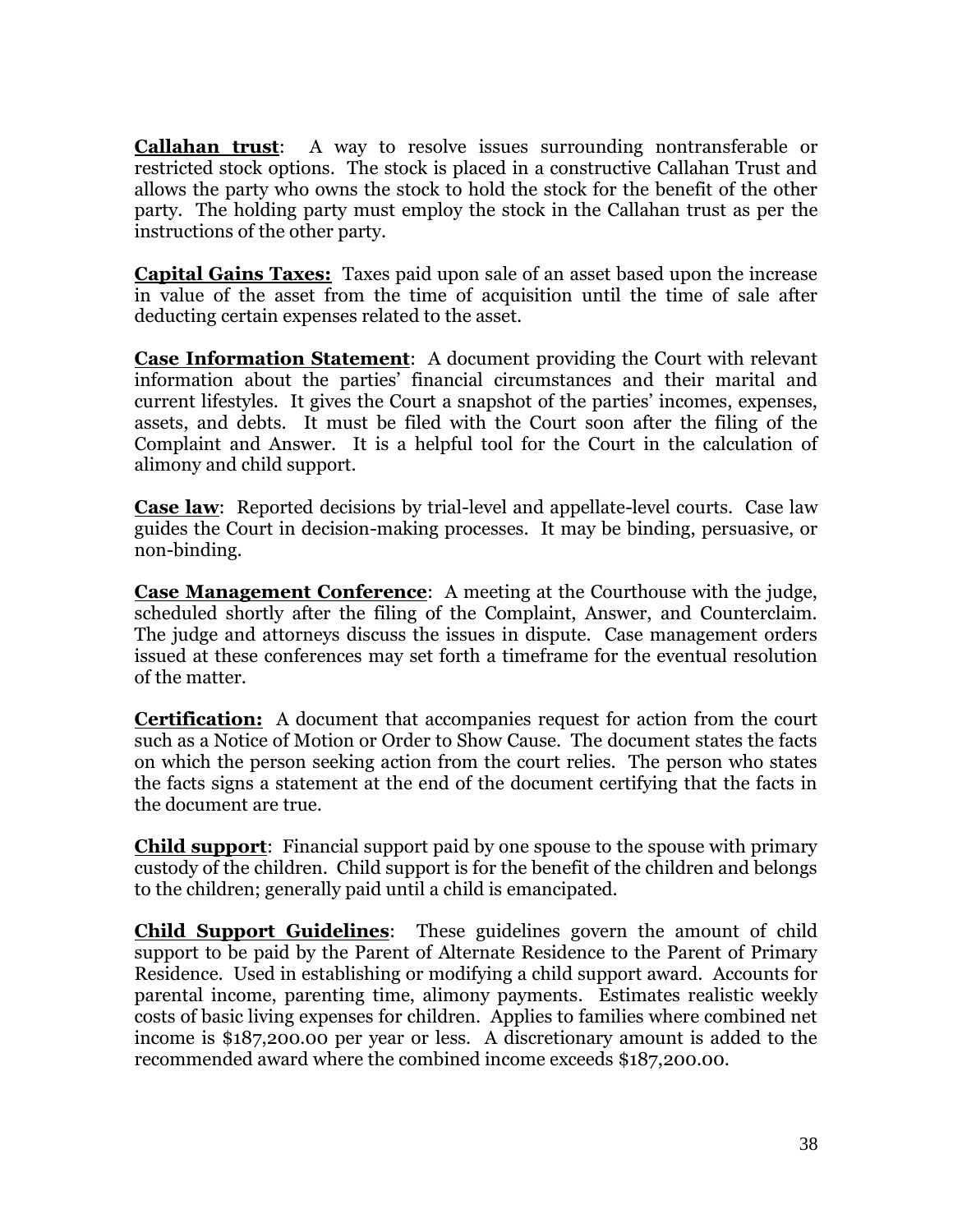**Civil Restraining Order:** An order entered in a divorce or support case which restrains a person from entering property or contact another person. It has lesser protections for the victim and lesser consequences for the defendant than a domestic violence restraining order, but is sometimes an appropriate remedy. It is entered upon the voluntary dismissal of a domestic violence complaint.

**Civil Union:** A relationship between unmarried parties who reside together which has been formalized by registering with the State of New Jersey. Parties in civil unions have rights to support and equitable distribution, although they are not officially "married."

**COBRA:** A Federal Law which permits divorced spouses to continue to be eligible to receive health insurance equivalent to what the same plan he or she received as a spouse is provided to new participants in the group plan. There is a cost, but typically the coverage is superior to that available in non-group plan.

**Cohabitation**: When an unmarried couple lives together at the same residence, especially where they are engaging in a sexual relationship.

**Collaborative Law**: A process enabling the parties to work with their lawyers to resolve the issues relevant to their divorce without going to Court. Parties may sign a contract pledging to engage in the collaborative law process. If the collaborative process fails, the lawyers are generally forbidden from representing the parties in future litigation related to the divorce.

**Compensation**: An item, often money, given or received in return for something else. Often refers to income. See Income.

**Complaint**: Initiates the divorce process within the court system. Sets forth the ground(s) for divorce and the facts supporting the ground(s) for divorce. Asks the court to resolve all issues relating to the divorce. Served along with the summons. See Summons.

**Consent order:** An order setting forth an agreement voluntarily entered into by the parties. Generally submitted to the Court by the parties' attorneys for a judge's signature.

**Co-parenting therapist:** A mental health professional who counsels the parties, during or after a divorce, on how to work together as parents.

**Counterclaim**: Sets forth any claims against the party who filed the Complaint for Divorce. Not mandatory, but must accompany the Answer if filed. See Answer.

**Cross-Examination:** Questions by the attorney adverse to the attorney who has called the witness. These questions are usually for the purpose of aiding the crossexaminer's case and attacking the credibility of the witness or other witnesses on the side of the attorney calling the witness. Cross-examination questions may be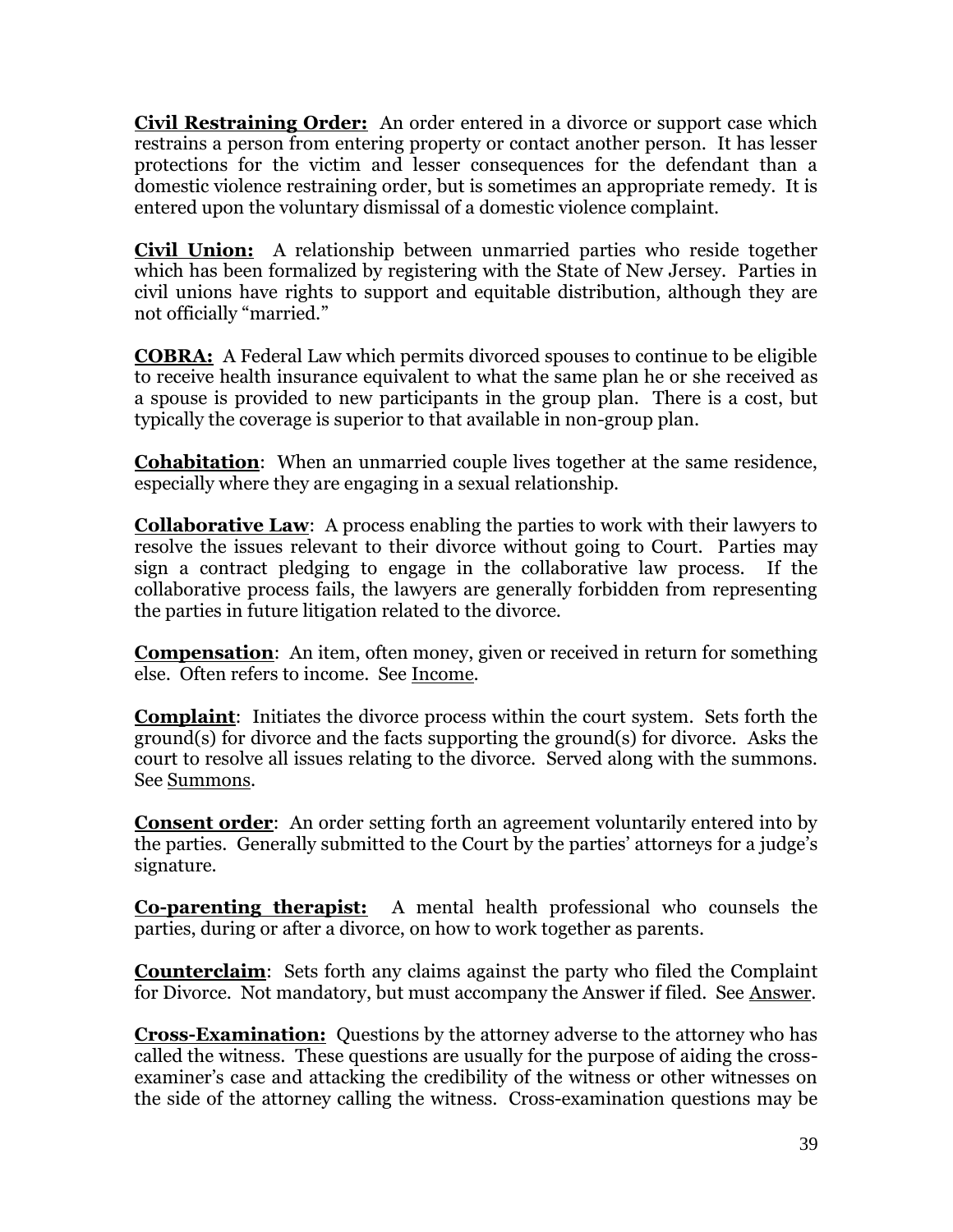"leading" which means they suggest the answer or consist of a statement requiring a "yes" or "no" answer.

**Custody**: Concerns the relationship between the parties and their children, both in terms of decision-making and location.

**Legal custody**: The determination as to whom will have the ability to make important decisions concerning the child. Most cases see joint legal custody, where both parents have the ability to make decisions concerning the upbringing, welfare, education, and health of their children. Sole custody is where only one parent has the ability to make said decisions.

**Physical custody**: The determination as to with whom the children will reside.

**Custody Evaluation**: An assessment and investigation into a family environment and background for purposes of making custody recommendations to the Court. Will look to consider the best interests of the child. Often involves interviews and psychological testing. Usually conducted by a psychologist. May be Court-ordered, wherein the Court will often give substantial weight to the evaluator's recommendations. Custody evaluators are considered to be experts. See Experts.

**Custody Neutral Assessment**: A program developed by individual counties wherein a psychologist or other mental health professional meets with the parties on a single occasion and issues a report with recommendations on how to resolve custody and parenting time issues.

**Defendant:** The person against whom the Complaint for Divorce is filed. The Defendant has the right to file an answer and a counter-complaint (**Counterclaim).** There is no negative connotation to being the Defendant.

**Deferred Compensation Plan:** An employee benefit where funds are allocated for employees set aside for retirement and not taxed until that time.

**Defined Benefit Plan:** A retirement plan where the employee will receive a specific monthly benefit at retirement based on the age at retirement, the number of years with the employer and the employees income. The value is a calculation based upon these factors.

**Defined Contribution Plan:** A retirement plan where the employee, and sometimes the employer, make contribution into the account. The value is the balance in the account.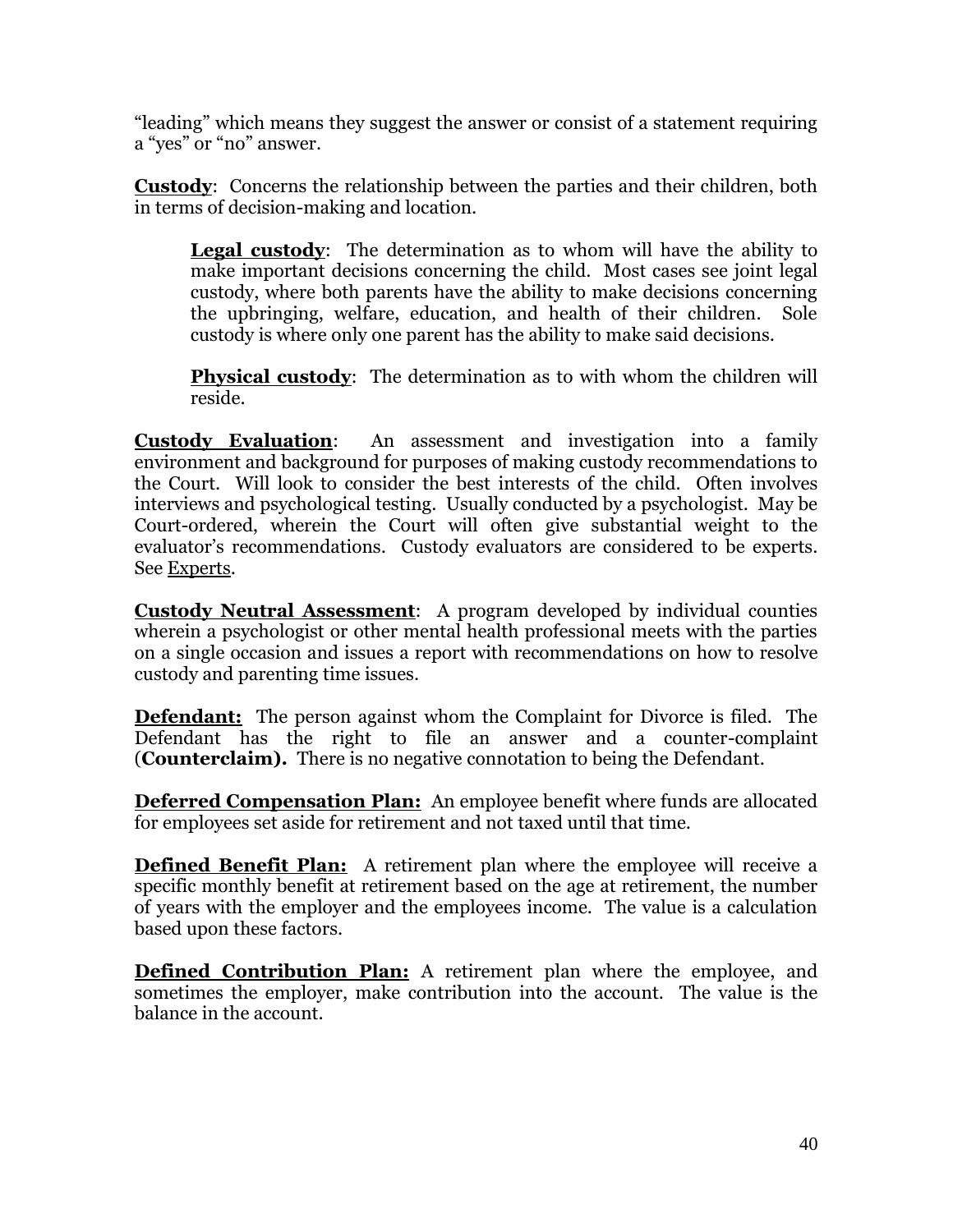**Discharge in Bankruptcy:** A mechanism by which the Federal Court cancels a person's debts to give the debtor a fresh start. If one spouse has a joint credit card obligation discharged in bankruptcy, the creditor can pursue the claim against the other spouse.

**Deposition**: Formal testimony taken under oath, usually in an attorney's office. Questions and answers are recorded by a court reporter.

**Direct testimony:** Testimony given by a witness who has been called by the side that wishes to present the witness's testimony. (See opposite, cross-examination)

**Domestic Violence:**Violence, abuse, or harassment directed toward a victim with whom the aggressor shares a familial or romantic relationship. May result in the entrance of a temporary or final restraining order. Domestic violence hearings are held pursuant to N.J.S.A. 2C:25-29.

**Discovery:** The formal procedure where the parties and their attorneys exchange information about income, assets, expenses, debts, etc. and in custody cases, about the parties' history of and ability to meet their children's needs. Can include interrogatories, depositions, subpoenas, and request for admission. Takes place between the filing of the Complaint and the conclusion of the divorce.

**Early Settlement Panel (ESP):** A free, mandatory, confidential service provided by the Court aimed at assisting in the settlement of cases. Parties and their attorneys appear before a panel of experienced attorneys who make recommendations with respect to the resolution of the case.

**Economic Mediation**: Takes place if the Early Settlement Panel does not result in a resolution of the outstanding financial issues in a case. Experienced professionals, usually attorneys, work with the parties and their attorneys to achieve a settlement regarding the financial issues. Free for the first two hours.

**Emancipation**: The time at which a child is considered to be free from a parent's "sphere of influence." When a child is emancipated, the payment of child support is no longer necessary. Although many states set the emancipation age at 18, there is no official emancipation age in New Jersey. Courts consider the child's freedom from the "sphere of influence" and weigh many other factors in determining if a child is emancipated, including whether the child is a full-time student, is married, maintains a permanent residence away from home, is in the military, or maintains full-time employment.

**Employability Evaluation**: An evaluation of the ability of a party to obtain work and/or to make a certain amount of income. Undertaken either voluntarily or via court order where there is a dispute as to a party's ability to obtain a job or to earn money. May result in the imputation of income to a non-working or underemployed party. May affect the amount of alimony paid or received by the parties.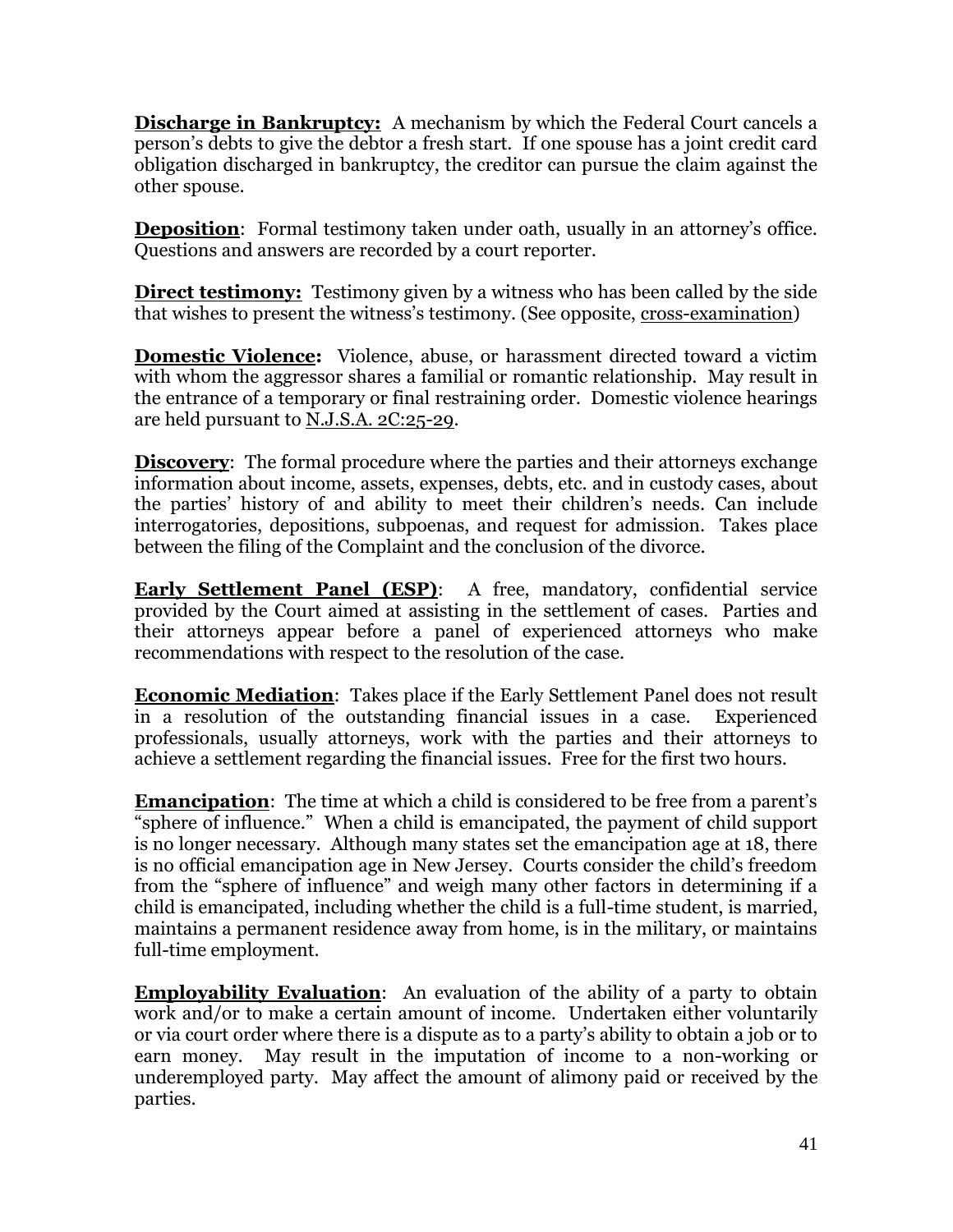**Equitable Distribution**: The legal mechanism providing for the division of marital property upon divorce. Requires a determination of which property is subject to distribution and a determination of the property value. If equitable distribution is determined by a judge, the judge will consider the factors set forth in N.J.S.A. 2A:34-23, including the length of the marriage, source of the acquisition of the asset, and the contributions of the parties to maintenance of the asset.

**Equity:** (in assets): The value of an asset after deducting any mortgages or liens against that asset.

**Experts**: Professionals, particularly accountants or psychologists, who are hired by one party or both parties to draw conclusions or make recommendations as to a controverted issue. Joint experts are hired by both parties, whereas individual experts work for the benefit of the individual party who has hired them. Experts may be called to testify if the case goes to trial.

**Ex parte**: On the application of one party alone. No notice is given to the other party on "ex parte" applications. These are only permitted where giving the other party notice of the application is likely to result in money or children being taken before the court can rule.

**Final Judgment of Divorce**: An Order of the court that declares the marriage dissolved. Usually the parties financial and custody agreement or the court's decisions on those issues become part of the Final Judgment of Divorce so they have the strength of a court order.

# **Forensic accountant/evaluation:** See Business Valuation and Experts.

**Goodwill:** A component of the value of a business that reflects the business's ability to continue to generate profit into the future.

**Grounds for Divorce**: Also known as "causes of action." These are the legal reasons for filing a Complaint for divorce. In New Jersey, the available grounds for divorce are set forth at N.J.S.A. 2A:34-2 and include irreconcilable differences, 18 months separation, adultery, desertion, extreme cruelty, habitual drunkenness, institutionalization, imprisonment, and deviant sexual contact.

**Guardian ad Litem**: An individual appointed by the Court to represent the best interests of a child where there are substantial parenting time or custody issues in a case.

**Hearsay:** Evidence that does not come from the personal knowledge of the witness presenting it. Often it is what someone else said to the witness. In most, but not all cases, hearsay is not admissible evidence.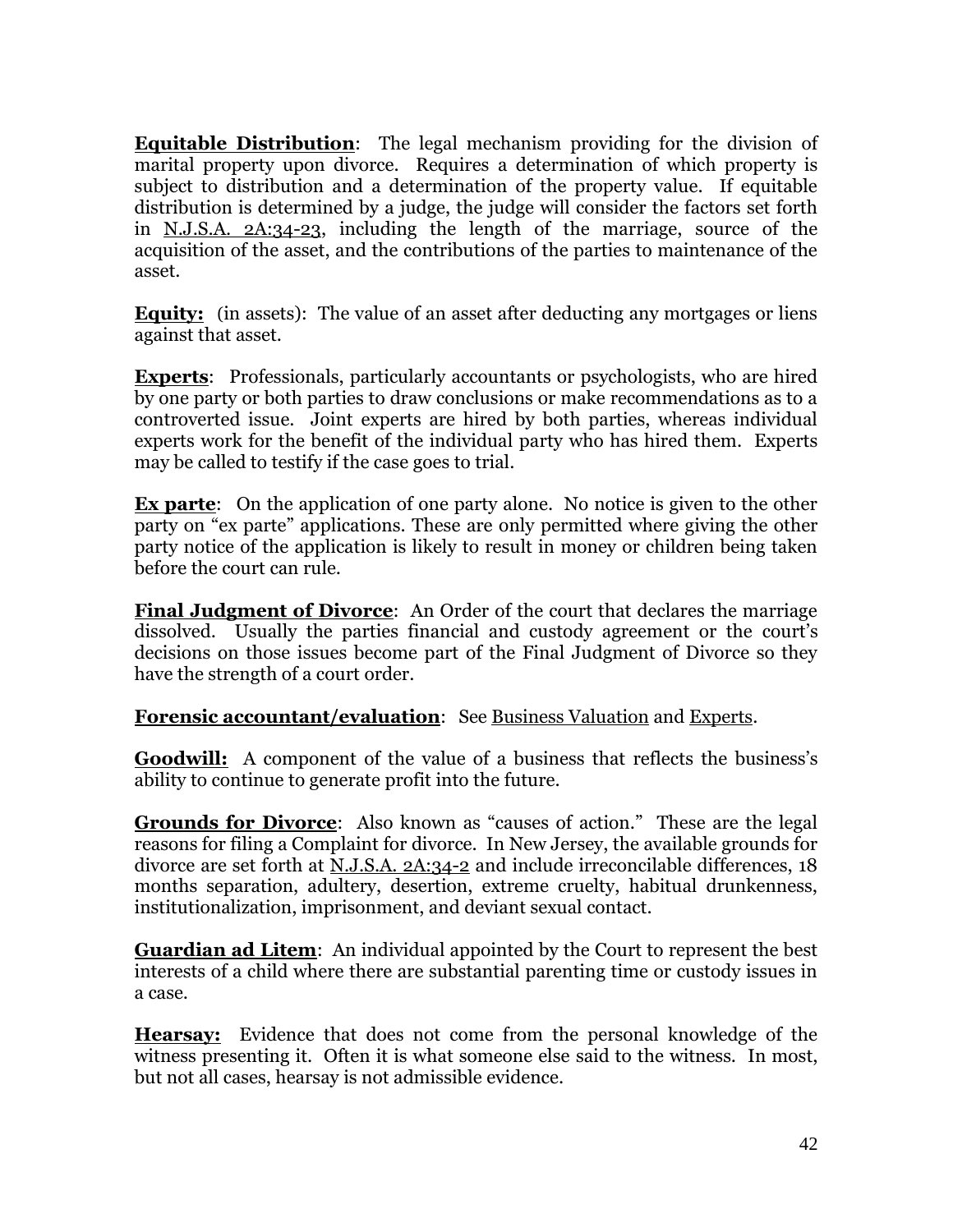**Immediate Offset:** A method of sharing retirement funds where the employee retains the retirement fund and gives up claims to another asset.

**Income**: The money received or earned as a result of labor or services given over a specified period of time.

**Imputed income**: Income credited to a party, although not actually earned, based on that party's personal circumstances, including education, ability to work, ability to obtain work, and unearned income.

**Interrogatories:** Written questions, usually requiring written answers, exchanged by the parties as part of the discovery process. Usually deals with income, assets, debts, and custody.

**Irreconcilable differences**: Grounds for a "no-fault" divorce in New Jersey. Requires there to be differences between the parties that have caused the breakdown of the marriage for at least six months. There must be no reasonable prospect for reconciliation. Set forth at N.J.S.A. 2A:34-2(i).

**Judgment of Divorce**: The final divorce document; officially divorces the parties. Often accompanied by a Property Settlement Agreement.

**Jurisdiction:** Legal authority of a court to decide a case or an issue in a case or to make rulings effecting a person.

**Law clerk**: A recent law school graduate who provides legal assistance to the judge. Assists the judge in many aspects of his or her job, including legal research and in the drafting of orders and opinions.

**Lepis Motion:** A motion for a modification of alimony or child support. The name comes from a case called *Lepis v Lepis* which set the standard and procedure for modification to require that the person seeking the modification show a "substantial change in circumstances."

**Lien:** Debt that can reduce the value of a specific asset.

**Lis pendens**: Means "suit pending" and is a document concerning real property that is recorded with the county clerk's office. Gives notice that there is a dispute concerning the title of the real property subject to the *lis pendens*. Not to be confused with *pendente lite*.

**Mallamo claim:** A claim that the court should modify an order, usually for support, retroactively because information which came to light later in the case demonstrates that that the obligation in the order was too high or too low.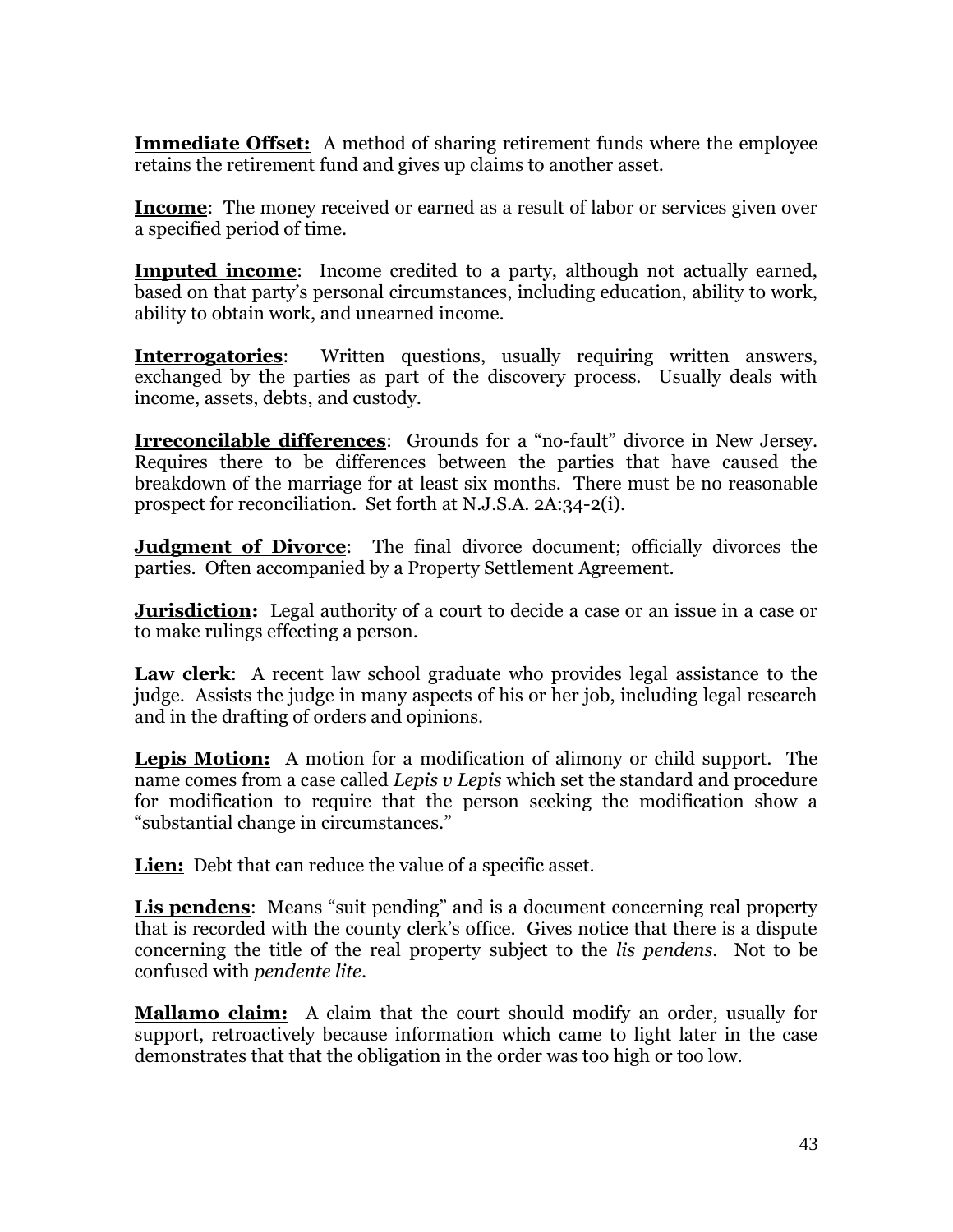**Marital Lifestyle**: The standard of living at which the parties conducted their married lives. Usually refers to the financial and employment status of the parties during the marriage. Marital lifestyle is often used to determine the amount of alimony and equitable distribution to which the parties are entitled. A lifestyle analysis may be conducted by an expert if there is disagreement as to the lifestyle led by the parties during the marriage.

**Marital Property:** Any property acquired by either party during the marriage, no matter whose name it is in, that is not a gift from a third party to one of the parties and is not inherited by one party.

**Mediation**: A legal process in which a neutral third party assists the parties in the resolution of issues related to their divorce. That person is called a "mediator." Unlike arbitration, it is generally not binding on the parties. Is usually a voluntary process, although it is sometimes court-ordered. If voluntary, can be terminated if a party refuses to continue.

**Memorandum of Understanding:** A document setting forth the basic terms of an agreement reached in mediation.

**Motion and Certification**: A (notice of) motion sets forth a party's requests for relief from the Court. Asks the Court to enter orders pertaining to custody, support, and all other divorce-related issues. A Certification accompanies the Motion, explains why the Court should grant the requested relief, and certifies to the truth of the statements therein.

**Motion for Enforcement**: A motion filed by a party where the other party has failed to abide by the terms of a prior Court order, the Judgment of Divorce, or the Property Settlement Agreement. Sanctions for failing to abide by these previous orders may include payment of counsel fees, wage garnishment, suspension of a driver's license, or incarceration.

**Motion for Leave to Appeal**: An application to the Court requesting permission for the Appellate Division to review an interim, or interlocutory, order.

**Motion for Modification**: A motion filed by a party asking that the Court modify the specific terms of a Court order, the Judgment of Divorce, or the Property Settlement Agreement. Generally requires a showing of a substantial change in circumstances.

**Motion for Reconsideration**: A motion filed by a party asking the Court to revisit a prior recent decision of the Court. Must be a legal basis for review of the order other than dissatisfaction. Must be filed within 20 days of the date of the prior final Court order.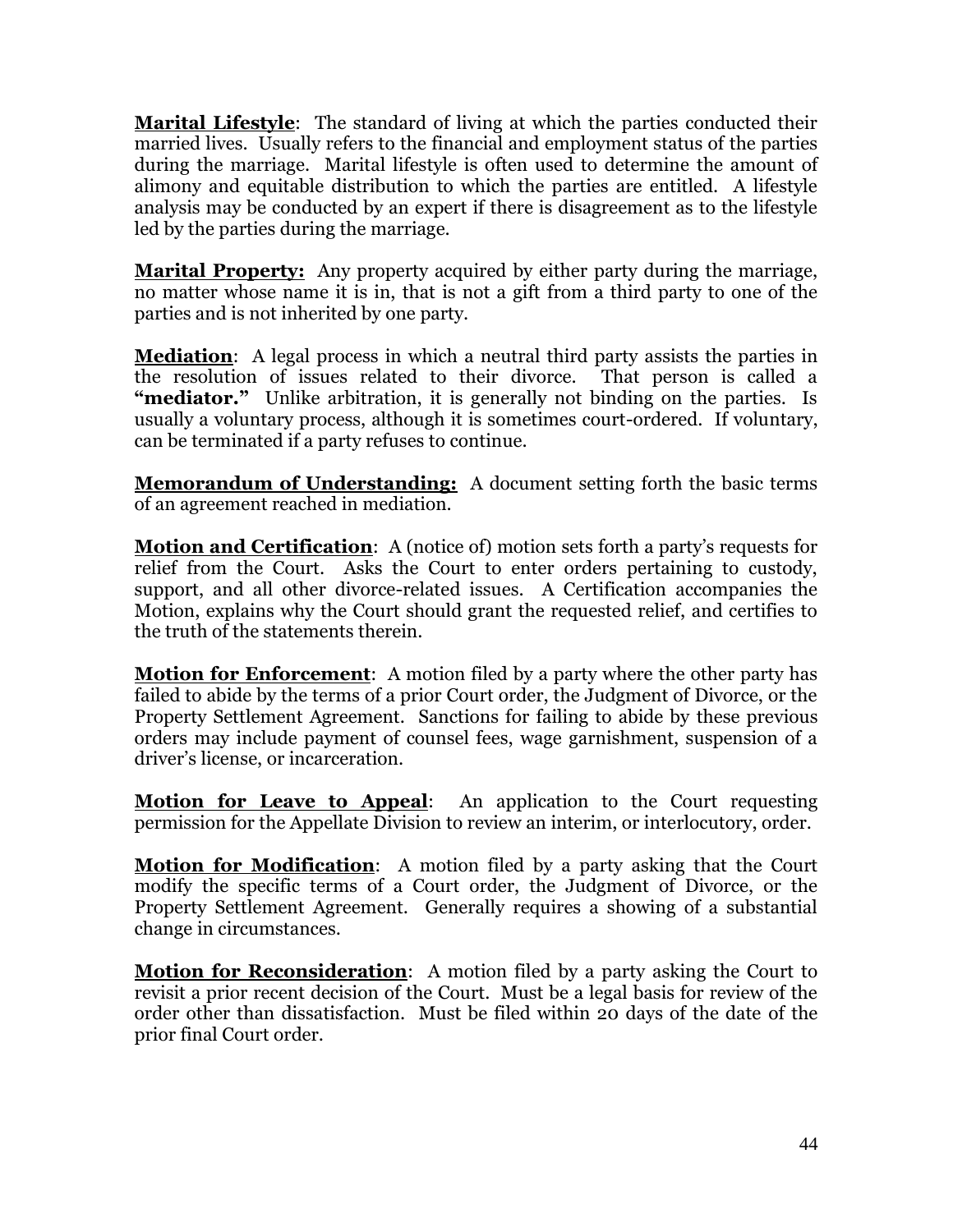**Motion for a Stay (pending appeal)**: Where an appeal has been filed, this motion asks the Court to stay all proceedings and orders until the appeal has been decided.

**Motion in limine**: A motion filed by a party prior to trial asking the Court to rule that certain evidence may or may not be presented at trial.

**Newburgh Analysis**: Determines whether a parent is responsible for contributing to a child's college costs. Generally reflects that a parent should contribute where they are financially capable, if the child is unemancipated and is a qualified student. Considers twelve factors, including the parent's ability to pay, the availability of financial aid, the relationship between the parent and child, the child's scholastic aptitude, and the amount sought for contribution.

**Notice to Produce**: A request to produce documents for inspection. Part of the discovery process. See Subpoena *Duces Tecum*.

**Obligations in the Nature of Support:** Obligations set forth in a court order or marital settlement agreement that are designed to assist in the support of a spouse or children. These obligations cannot be discharged in bankruptcy and can include obligations for equitable distributions and for one spouse to pay the other spouse's debts, including attorney's fees.

**Order:** A document issued by the Court setting forth the parties' legal responsibilities to the Court and to each other. May require payment of support, prevent parties from engaging in certain behavior, set forth a parenting time schedule, and resolve countless other issues. Often issued after motion hearings. Generally written and signed by the judge.

**Order to Show Cause:** A request for emergency relief from the Court. Generally requires proof of irreparable harm.

**Parent of Primary Residence**: The parent with whom the child(ren) reside(s) with for more than fifty percent of the time (primary physical custody).

**Parent of Alternate Residence**: The parent with whom the child(ren) reside(s) with for less than fifty percent of the time.

**Parenting Coordinator:** A neutral third party, often a mental health professional who assists in resolving disputes over scheduling and parental decision making.

**Parenting time**: Visits between the children of the marriage and the Parent of Alternate Residence. Parenting time may be agreed upon by the parties or ordered by the Court. Visits may be supervised if there is a concern as to a child's safety or if the parent is attempting to reinstitute a relationship with the child(ren).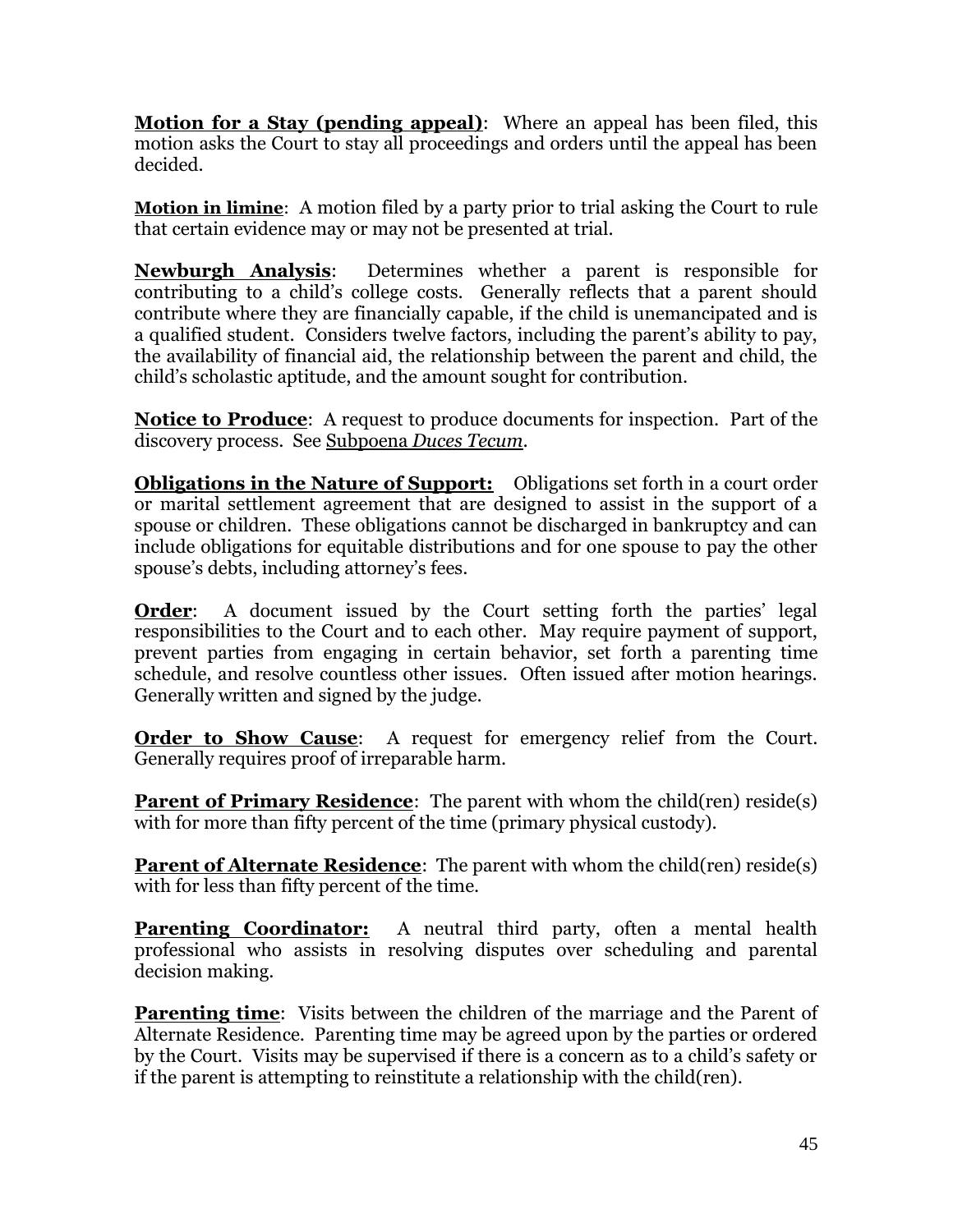**Pendente lite**: Means "in the pendency of the litigation." Decisions made between the filing of the Complaint and the entry of a Judgment of Divorce are considered to be made "pendente lite." They are temporary and subject to change when the divorce is finalized. Not to be confused with *lis pendens*.

**Pendente lite support:** Financial support paid by one spouse to the other during the period between the filing of the Complaint and the entry of a Judgment of Divorce.

**Plaintiff:** The person who starts the lawsuit. The Plaintiff files a Complaint for Divorce against his or her spouse who is referred to as the Defendant. It does not matter who is the Plaintiff.

**Plenary hearing:** A hearing, with witnesses, conducted to determine the merits of a party's position where a decision cannot be made based solely on motion papers. Often involves more complicated issues.

**Post-Judgment application**: A motion filed in family court to enforce, modify, or otherwise address the terms of a Judgment of Divorce, Property Settlement Agreement, or other issues arising from a previously-resolved divorce.

**Property Settlement Agreement (PSA)**: Accompanies the Judgment of Divorce and sets forth all of the conditions by which the parties agree to abide after their divorce. May include conditions regarding alimony, child support, custody, parenting time, equitable distribution, and other issues raised during the divorce process. Also often called Matrimonial Settlement Agreement (MSA).

**Qualified Domestic Relations Order (QDRO)**: An order that divides and changes ownership of pension and other retirement plans for purposes of equitable distribution. May or may not be tax-free, depending on whether the monies are rolled into a new account or paid as income.

**Qualified Medical Child Support Order:** An order which enables the parent who is not the health insurance policy holder to track reimbursement claims and be reimbursed directly for medical expenses he or she advances.

**Rebuttal testimony or witness:** Testimony in response to testimony raised by the other side.

**Removal:** When a party wants to move out of state or country with the child(ren) of the marriage. If the parents cannot agree as to the removal, the Court will conduct a removal hearing where it considers the reasons for the move and whether the move will be inimical to the child(ren)'s best interests.

**Restraining Order**: Forbids a party from contacting another party, going to certain designated locations or from engaging in certain prohibited behaviors. In the financial context, may forbid a party or parties from dissipating or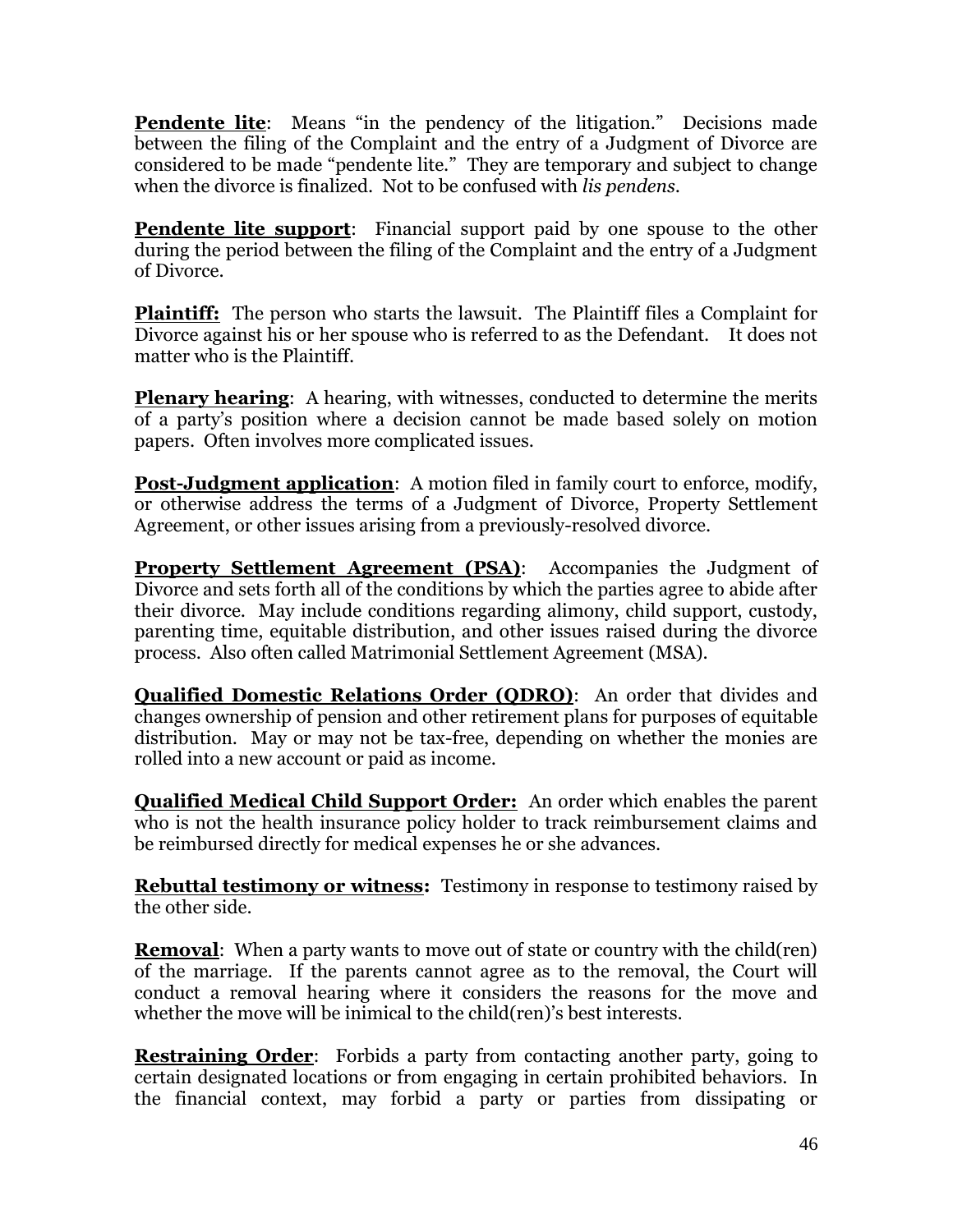encumbering assets. In the domestic violence context, prevents contact between parties (see below).

**Temporary Restraining Order**: Usually issued after an act of domestic violence. Prevents an aggressor from contacting a domestic violence victim for a limited period of time, usually until a final hearing can be held on the matter.

**Final Restraining Order**: Issued after a final domestic violence hearing. Prevents an aggressor from contacting a domestic violence victim for an indefinite period of time. Generally, can only be vacated upon consent by the victim or upon motion by the aggressor.

**Civil Restraining Order:** An order entered in a divorce or support matter which prohibits contact between parties or one party from going to certain location(s). Usually accompanied by the dismissal of a domestic violence complaint. Does not have the same force as a Temporary Restraining Order or Final Restraining Order under the Domestic Violence Act

**Retainer:** A lump sum of money paid by you to your attorney upon the initiation of representation. This money will be used to fund the litigation. Extra, unused monies may be returned to you; more money may be required where the retainer does not adequately cover all costs.

**Retainer agreement**: The contract between you and your attorney. Signed at the inception of representation. Answers various questions surrounding representation, including the retainer amount, billing rate, other costs and fees that may accrue, people working on your case, and coverage provided by the agreement.

# **Separate Maintenance**: See alimony.

**Separate Property:** Property owned by one of the parties at the time of the marriage or property received by one of the parties during the marriage by gift or inheritance. This property is not subject to equitable distribution.

**Statute**: Codified legislation.

**Statute of Frauds:** A law which sets forth promises for the payment of money; must be in writing. Included is the right to support for unmarried people who are not in a civil union.

**Subpoena:** A writ or order commanding a party to produce evidence or testimony. Failure to abide may be contempt of court.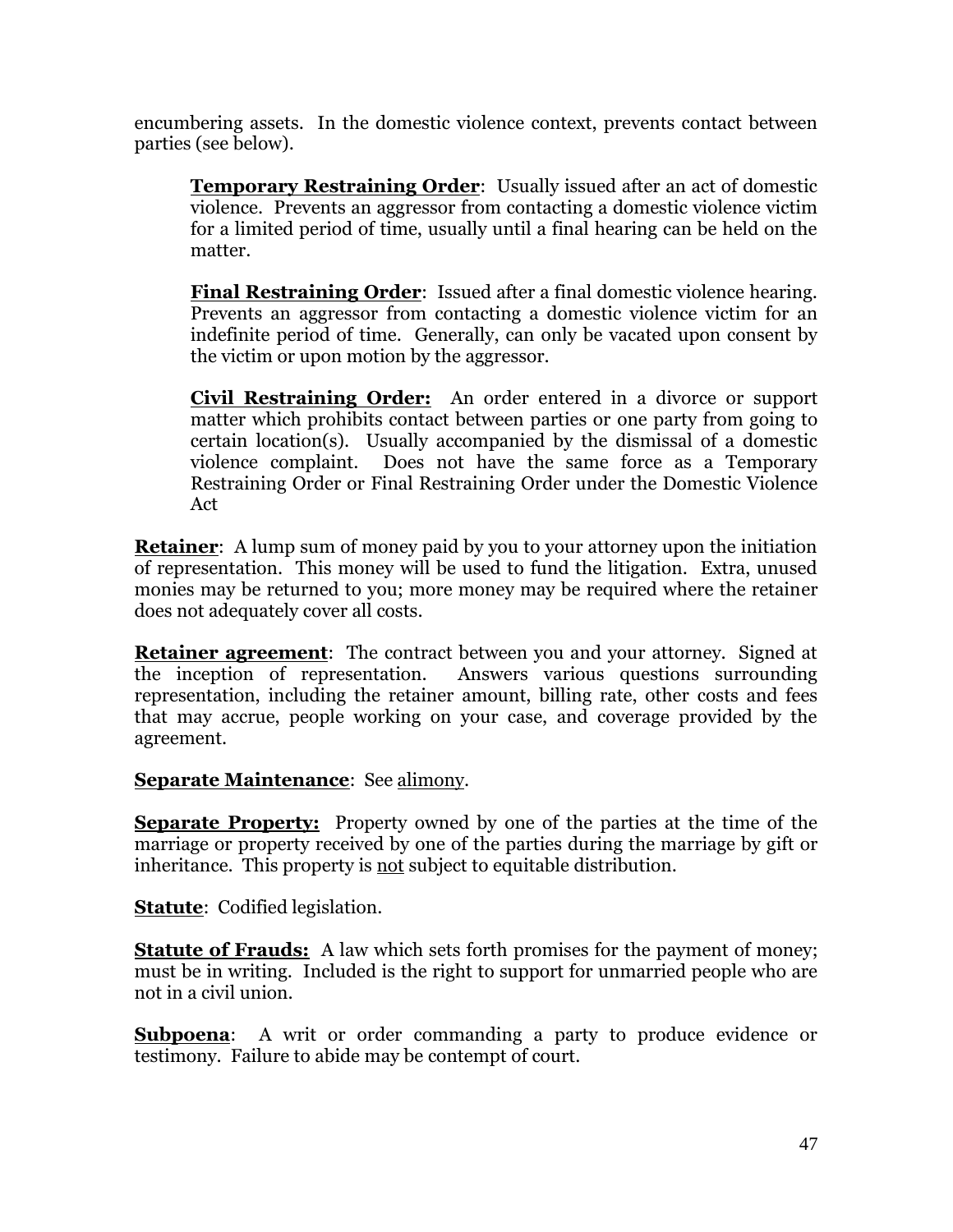**Subpoena** *Duces Tecum*: A subpoena requiring the production of physical evidence.

**Subpoena** *Ad Testificandum*: A subpoena requiring testimony, often in the form of submitting to a deposition.

**Substantial Change in Circumstances:** The legal standard for modification of a court order or agreement for custody, alimony or child support.

**Summary Proceeding:** A legal proceeding which is intended to address limited issues, be brief, and where the parties have limited rights of discovery.

**Summons:** Written notice compelling a party to appear in court and defend a lawsuit which has been filed against that party. Served along with the Complaint. See Complaint.

**Superior Court**: The trial courts in the state of New Jersey. The Family Part, where divorce cases are handled, is a division of the Superior Court. The Family Part has jurisdiction to decide matters involving divorce, custody, support, enforcement and modification of orders, juvenile crime, child abuse & neglect, and domestic violence.

**Supreme Court:** The highest court in the state of New Jersey.

**Tax Deductible:** An amount that can be deducted from a person's income for tax paying purposes. For example, alimony is tax deductible. The income of a person paying alimony is reduced for tax purposes by the amount of the alimony. The amount of the alimony is then taxable to the person who receives it. Child support is not tax deductible to the payor or taxable to the recipient.

**Trial**: Occurs if you are unsuccessful at settling your case. Attorneys present various forms of evidence to the court, and the parties and other witnesses testify before the judge, who makes a final decision on the issues in controversy. Parties and witnesses may be examined and cross-examined. Generally occurs over several non-consecutive days and is not decided by a jury.

**Tort Claim/Tevis Claim**: A claim where a party seeks damages for physical abuse or injury sustained during the marriage. Must be filed along with the Complaint for Divorce. Subject to a jury trial apart from the adjudication of the divorce.

**U.C.C.J.E.A:** Uniform Child Custody Jurisdiction and Enforcement Act. A statute adopted by most states for the purpose of creating consistent rules as to what state shall decide disputes between parents living in different states and enforcing orders from other states.